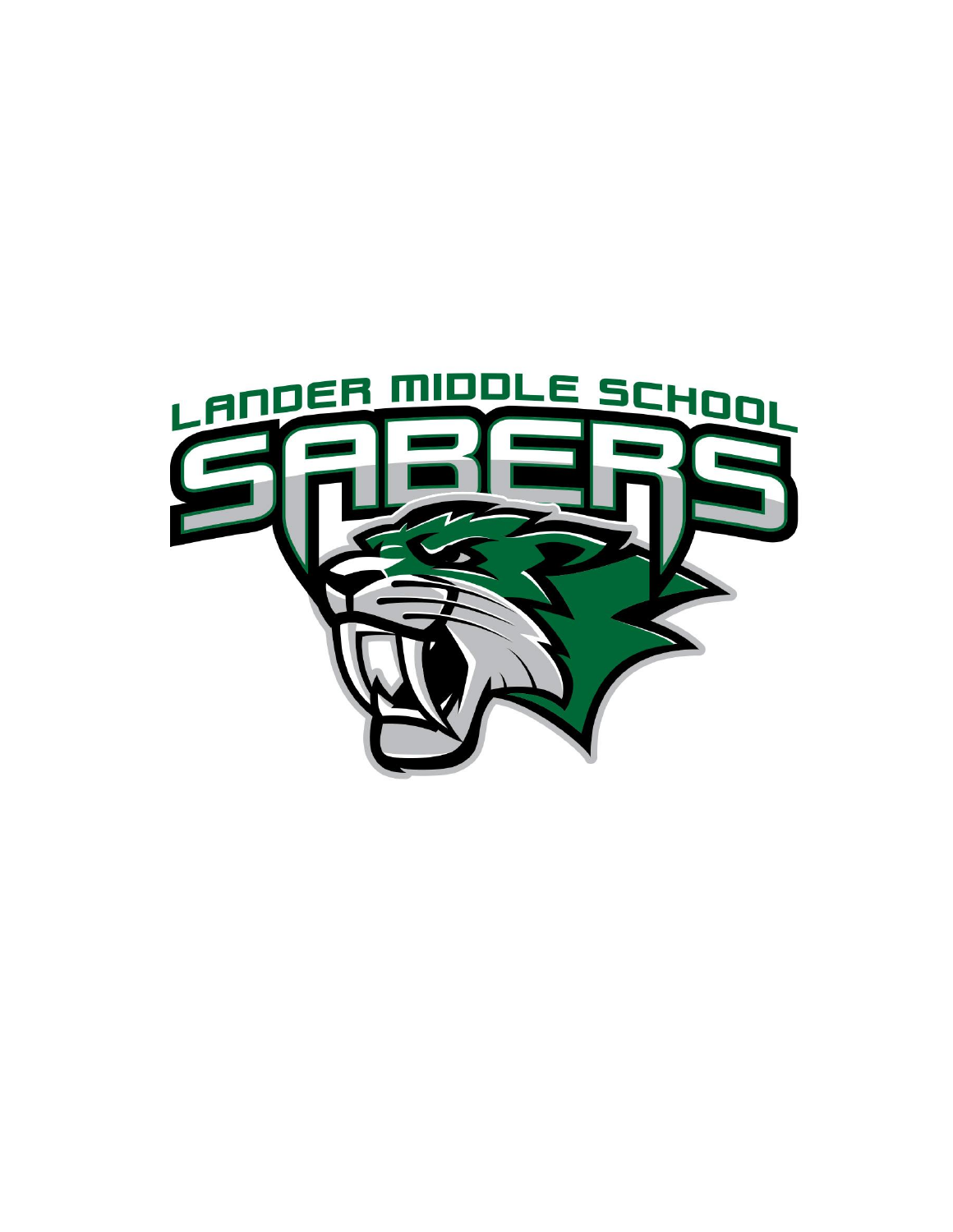# STUDENT HANDBOOK 2021 - 2022

## Dear Families,

Welcome to Lander Middle School! I am very excited to start my role as the new principal of Lander Middle School and the staff are also very excited to kick off the school year. We've been working very hard to ensure that the first day of school will be an awesome experience for you and your students. We are proud of the Lander Middle School learning community and feel our building will create a tremendous and unique opportunity for all. Our building will be a product of community involvement that will be rewarded by the presence of our eager students, staff, and community members. This year is on track to be outstanding for Lander Middle School.

As I start this journey as the new principal, I'm so delighted that Deidre Myer will be the new assistant principal. Mrs. Meyer is a powerful educator with an amazing passion for students. She and I share many of the same educational and social emotional philosophies that place students first. Because we believe so strongly that the social emotional needs of our learning community must be met, we are committing to doing just that. Our team will be working hard to increase the team time efficacy to better meet the needs of the learning community.

With over 11 years of experience in administration in FCSD#1 at all grade levels, I believe my unique experience will help to create a positive, welcoming environment that will meet the social emotional needs of our middle school students while growing their potential academic success.

Thank you! I can't wait to begin this year's journey and be a part of your child's success at Lander Middle School. With an amazing staff, wonderful students, and valued parents, the sky's the limit for the 2021-2022 school year.

Sincerely,

Jade Morton, Principal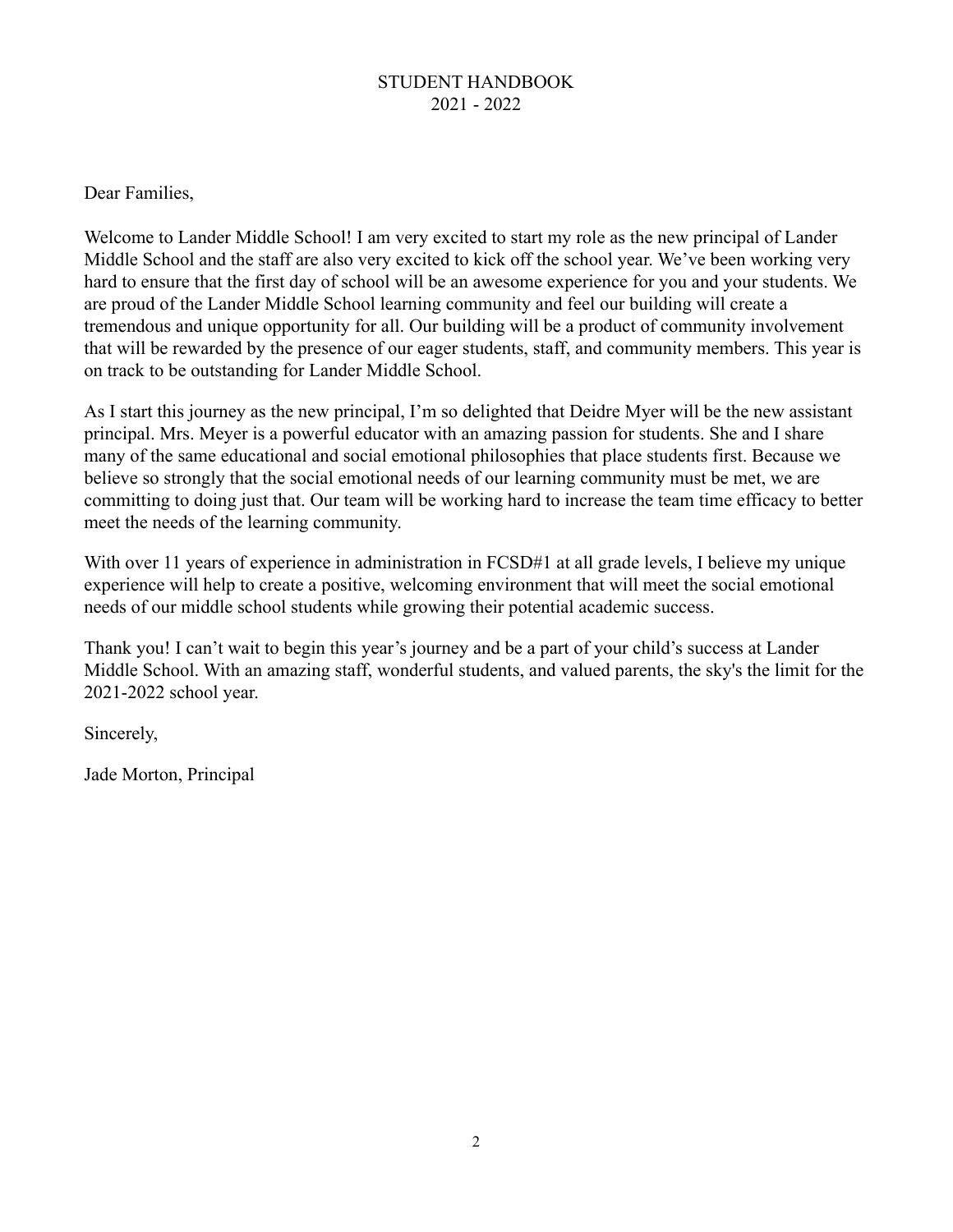Dear Families,

It is with great excitement that I write this letter of introduction to you as your new assistant principal. I am deeply honored to work in the Lander School District as both the Lander Middle School Assistant Principal and the District Curriculum Director. I am committed to working in partnership with Mr. Morton, the students, the parents, and the staff to nurture the academic, social, and emotional development of each of our students.

My experience in education began in Montana in 1993. My most recent educational experience was as an elementary and junior high principal at Fort Washakie. Prior to my administrative career, I taught 9-12 grade English Language Arts at Lander Valley High School and then became an instructional facilitator in Lander's secondary schools.

On a personal note, my husband and I are the proud parents of two Lander Valley High School graduates. Keagan graduated in 2015 and is now a mechanical engineer; Braeden graduated in 2016 and is a wildlife biologist. Rest assured your children are in good hands as I will always keep their best interests in mind – just as I would for my own two children.

I am passionate, energetic, and love what I do! As we continue to encourage families to be partners in the educational process, my door will always be open. I look forward to collaborating with the wonderful students and families of Lander Middle School as we start the school year.

In partnership, Deidre Meyer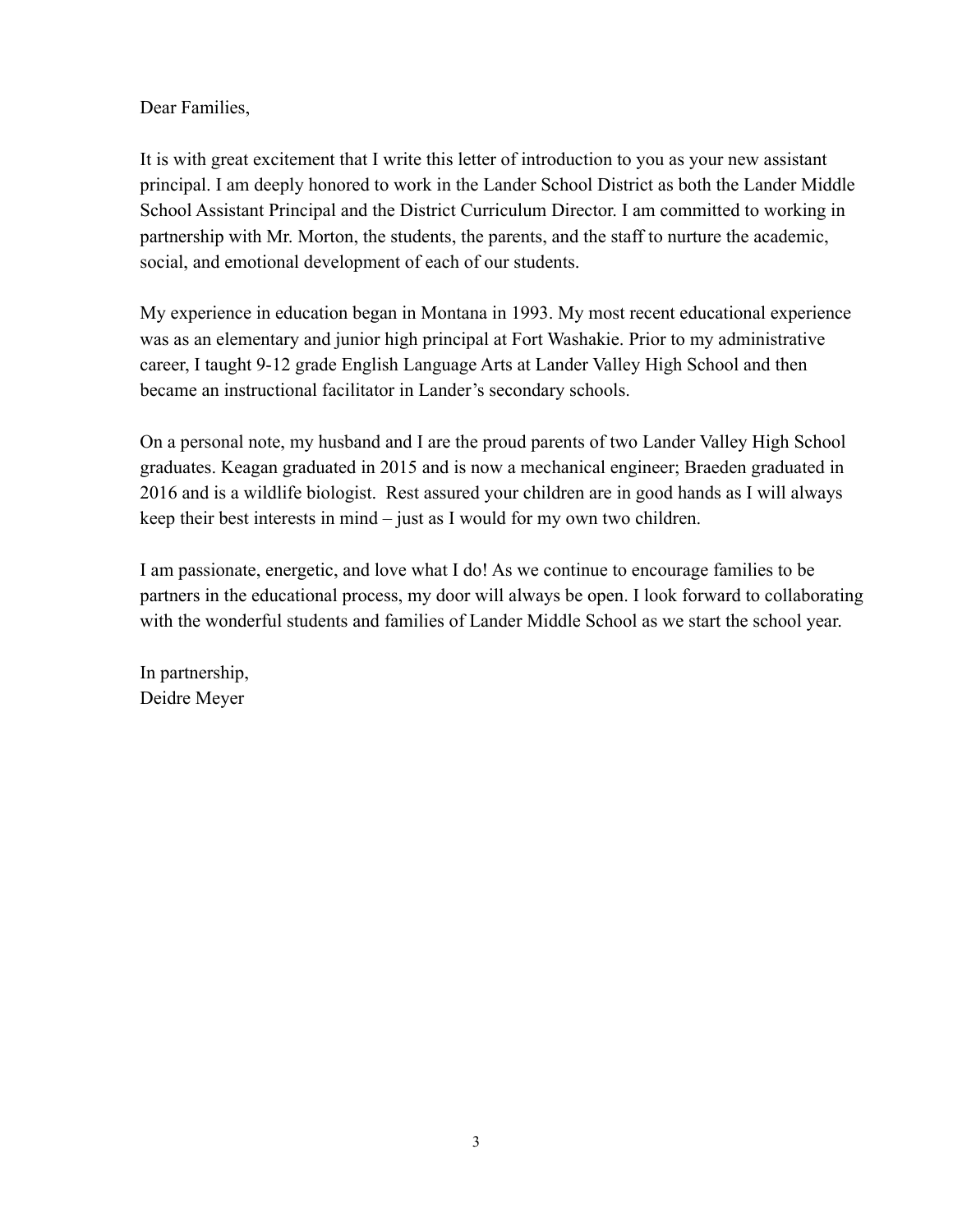# **HOME/SCHOOL COMPACT**

# **Parent Agreement**

# **I pledge to support my child by:**

- Ensuring consistent attendance and on time school arrival.
- Encouraging participation in at least one extra-curricular/co-curricular activity.
- Collaborating with LMS staff, and utilizing Parent Portal, regarding student behavior and academic progress.
- Enriching the LMS culture by embracing the school's motto, *Every Saber, Every Day*
- Contact the teacher first if there are any concerns.
- Helping my child persevere when new skills do not come easily

### **Student Agreement**

I pledge to support my learning by:

- Arriving at school on time and ready to learn.
- Enriching the LMS culture by embracing the school's motto, *Every Saber, Every Day*.
- Persevering when new skills do not come easily.
- Respecting classmates, school visitors, and all school personnel.
- Following the school rules.
- Participating in learning restorative practices.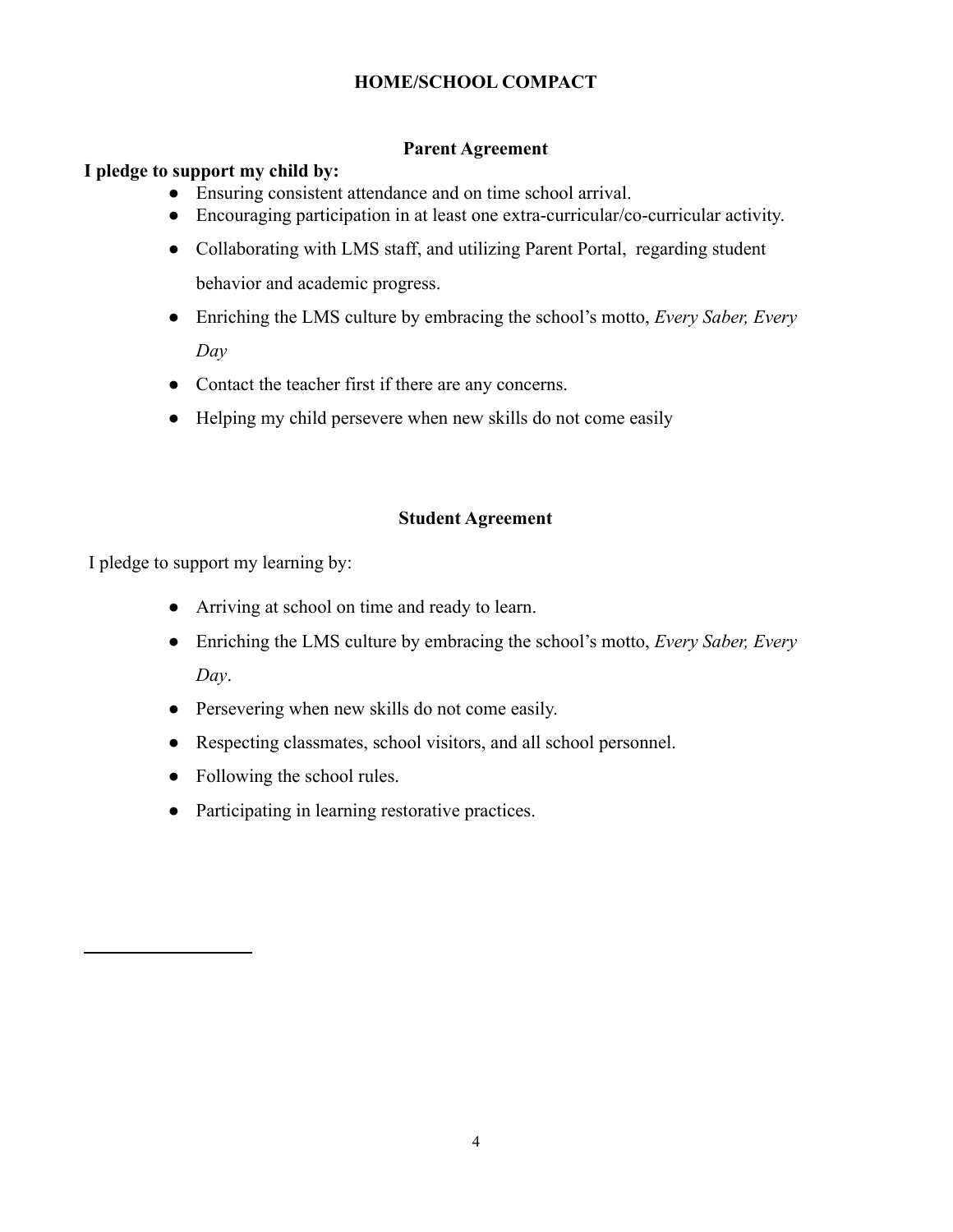# **School Agreement**

The LMS Staff pledges to support student learning by:

- Providing after school help for students.
- Preparing lesson plans that provide high levels of learning for all students.
- Supporting LMS rules and expectations and enforcing rules consistently.
- Grading in an appropriate, timely, and equitable manner.
- Collaborating with parents regarding student behavior and academic progress.
- Providing quality teaching and leadership.
- Continuing efforts to develop professionally.
- Providing resources to help all students be successful in their learning.
- Demonstrating professional behavior and a positive attitude.

# **Teacher Expectations**

Teachers at Lander Middle School:

- Are available after school to help students, provided that students arrange appointments.
- Are prepared with lesson plans to teach the state standards.
- Have fair classroom rules and expectations posted and follow and enforce rules consistently.
- Grade in an appropriate, timely and equitable manner.
- Keep parents informed about students' behavior and academic progress.
- Provide quality teaching and leadership.
- Continue efforts to develop professionally.
- Provide resources to help all students be successful in their learning.
- Demonstrate professional behavior and a positive attitude.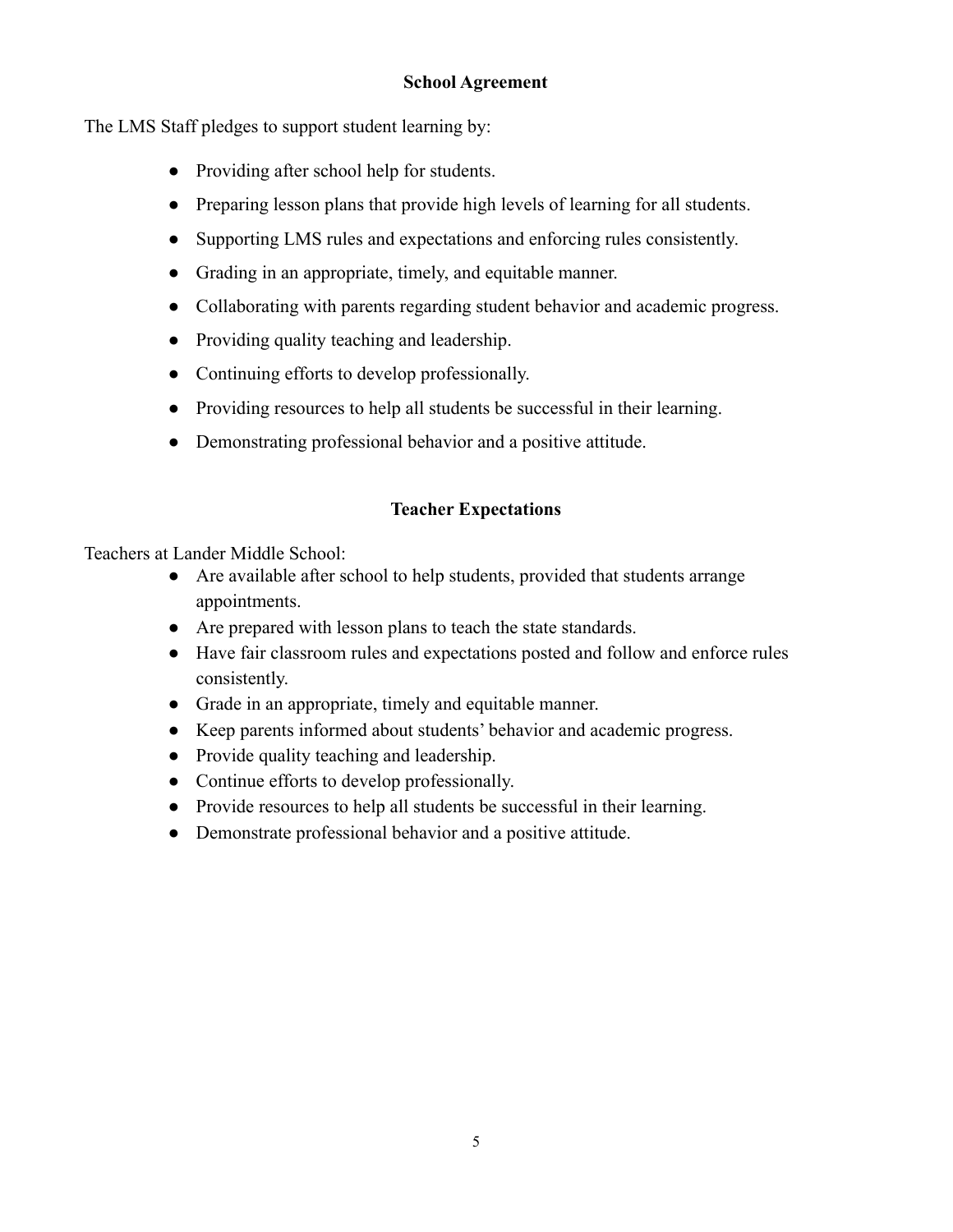# **Table of Contents (adjusting after additions/deletions accepted)**

| <b>Principal Letter</b>                                               | $\overline{2}$ |
|-----------------------------------------------------------------------|----------------|
| <b>Assistant Principal Letter</b>                                     | $\overline{3}$ |
| <b>Home/School Compact</b>                                            | $\overline{4}$ |
| <b>Mission, Vision, Value Statements &amp; Collective Commitments</b> | 9              |
| <b>School Improvement Plan</b>                                        | 10             |
| <b>Academic Information</b>                                           |                |
| <b>Grading System</b>                                                 | 10             |
| <b>Grade Reporting</b>                                                | 10             |
| Saber Support                                                         | 10             |
| <b>Student Expectations</b>                                           |                |
| Hall Behavior                                                         | 11             |
| <b>Dress Code</b>                                                     | 11             |
| Tardiness                                                             | 12             |
| Drug Dog/Video Surveillance                                           | 12             |
| Truancy                                                               | 12             |
| <b>Discipline</b>                                                     |                |
| Procedures                                                            | 13             |
| After School Detention                                                | 13             |
| In-School Suspension                                                  | 13             |
| Out-of-School Suspension                                              | 14             |
| <b>Progression Guidelines</b>                                         | 14             |
| <b>Rule Definitions</b>                                               | 16             |
| <b>Attendance</b>                                                     |                |
| <b>Absence Reporting</b>                                              | 18             |
| Checking Out of School                                                | 18             |
| <b>Services Available to Students</b>                                 |                |
| <b>Breakfast</b>                                                      | 19             |
| Lunch                                                                 | 19             |
| <b>Lunchroom Guidelines</b>                                           | 19             |
| Food Service Meal Price Notification                                  | 19             |
| Lockers                                                               | 20             |
| <b>Closed Campus</b>                                                  | 20             |
| <b>Student Valuables</b>                                              | 20             |
| Electronic Equipment                                                  | 20             |
| <b>Cell Phones</b>                                                    | 20             |
| Books, Equipment and Materials                                        | 21             |
| <b>Counseling Services</b>                                            | 21             |
| Telephone Use                                                         | 21             |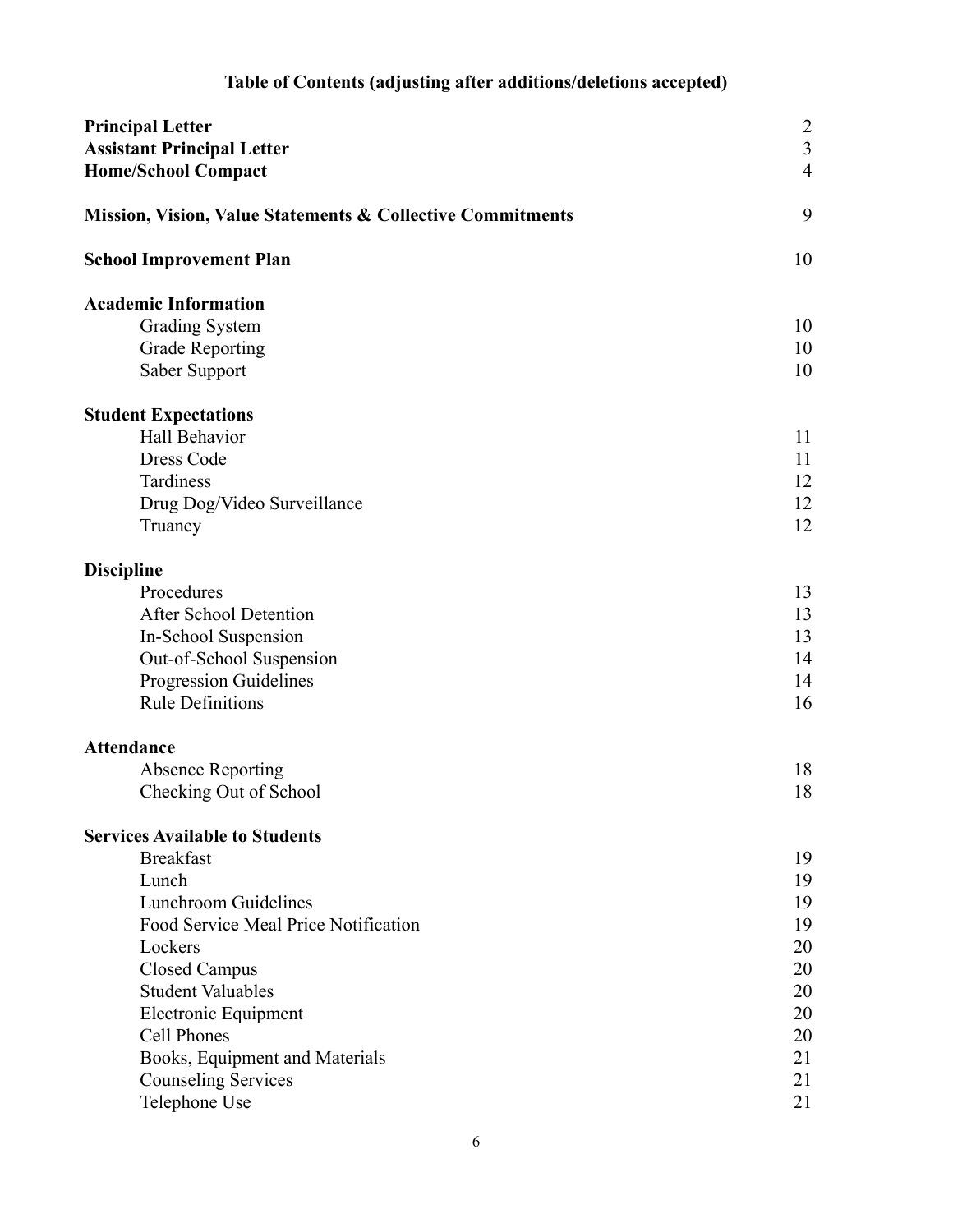| Bicycles/Skateboards/Scooters                                                 | 21       |
|-------------------------------------------------------------------------------|----------|
| Signs, Posters and Literatures                                                | 21       |
| 1:1 Chromebooks                                                               | 21       |
| <b>Parent Communication</b>                                                   | 22       |
| Raptor                                                                        | 22       |
| <b>LMS Parent HUB and FAQs</b>                                                |          |
| Schedule and Grading                                                          | 23       |
| Daily Schedule                                                                | 23       |
| <b>Class Schedules</b>                                                        | 24       |
| Calendar                                                                      | 25       |
| <b>Staff Directory</b>                                                        | 26       |
| <b>Activities</b>                                                             |          |
| <b>Activity Fees</b>                                                          | 29       |
| Code of Conduct                                                               | 29       |
| <b>Activity Eligibility</b>                                                   | 29       |
| Attendance                                                                    | 30       |
| <b>District Conduct Regulations</b>                                           | 30       |
| Code of Conduct Policy Administration                                         | 32       |
| <b>Health and Medicine</b>                                                    |          |
| <b>Student Health Services</b>                                                | 33       |
| <b>Health Records</b>                                                         | 33       |
| <b>Health Office Visits</b>                                                   | 33       |
| <b>Athletic Physical Examinations</b>                                         | 33       |
| <b>Annual Screening Examinations</b>                                          | 33       |
| Communicable Diseases, Health Problems, Illness & Injuries                    | 33       |
| Accidents                                                                     | 33       |
| <b>Fremont County School District #1 Policies and Procedures</b>              |          |
| Absences and Excuses Procedures (K-8 Students)(JE-R)                          | 34       |
| Administering Medicine(JHCD)                                                  | 34       |
| Alcohol/Tobacco/Drug Use and Abuse by Students(JICG)                          | 36       |
| <b>Asbestos Notifications</b>                                                 | 37       |
| Child Find(IHBA)                                                              | 37       |
| Children's Online Privacy Protection Act (COPPA) Statement                    | 38       |
| Directory Information(JO-R)                                                   | 38<br>38 |
| Non-Discrimination Statement(AC)<br>Notification of Rights under FERPA(JRA-E) | 39       |
| Harassment, Intimidation and Bullying(JICFA)                                  | 41       |
| Safe 2 Tell                                                                   | 43       |
| Homeless Assistance Notice(JLG)                                               | 43       |
| Student Network and Internet Acceptable Use Agreement (IIBF-E)                | 45       |
| Parent and Family Engagement(Title I Schools)(KBDA)                           | 48       |
| Parents Right to Know(Sec.1112.[20 U.S.C.6312], section(e))                   | 50       |
|                                                                               |          |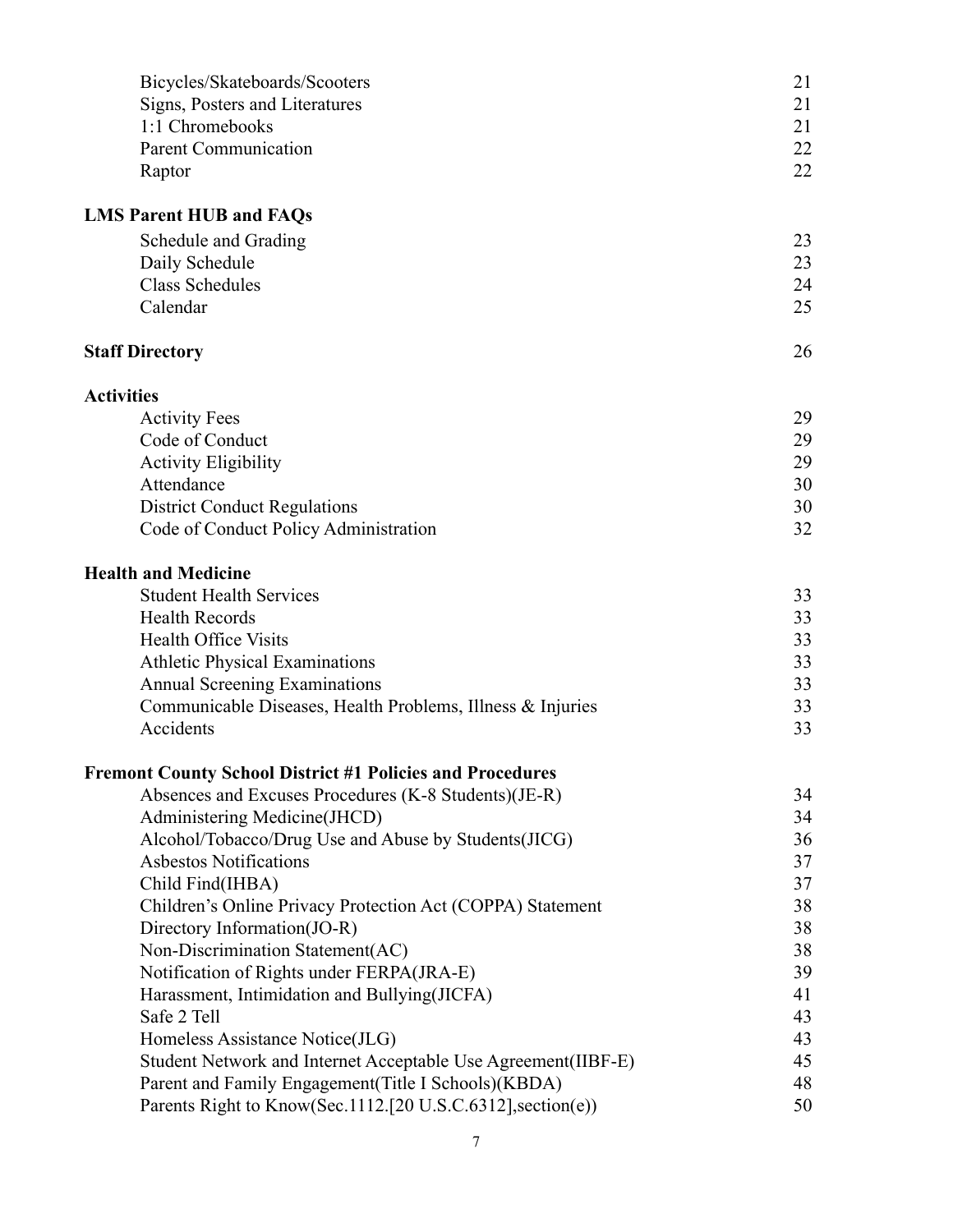| PPRA Notice and Consent/OPT-OUT for Specific Activities (20 U.S.C. 1232h) | 52 |
|---------------------------------------------------------------------------|----|
| Seclusion and Restraint Policy(JLJ)                                       | 53 |
| Sex Offenders on School Property (KIB)                                    | 53 |
| Sexual Harassment (GCQD)                                                  | 53 |
| <b>Student Transportation for Activity Trips (JFCD)</b>                   | 54 |
| Transfer of School Disciplinary Records(20 USC 7917)                      | 55 |
| Unsafe School Choice Option (20 USC 7912)                                 | 55 |
| Volunteers-Background Checks(IICD)                                        | 55 |
| Weapons Possession(GCU)                                                   | 56 |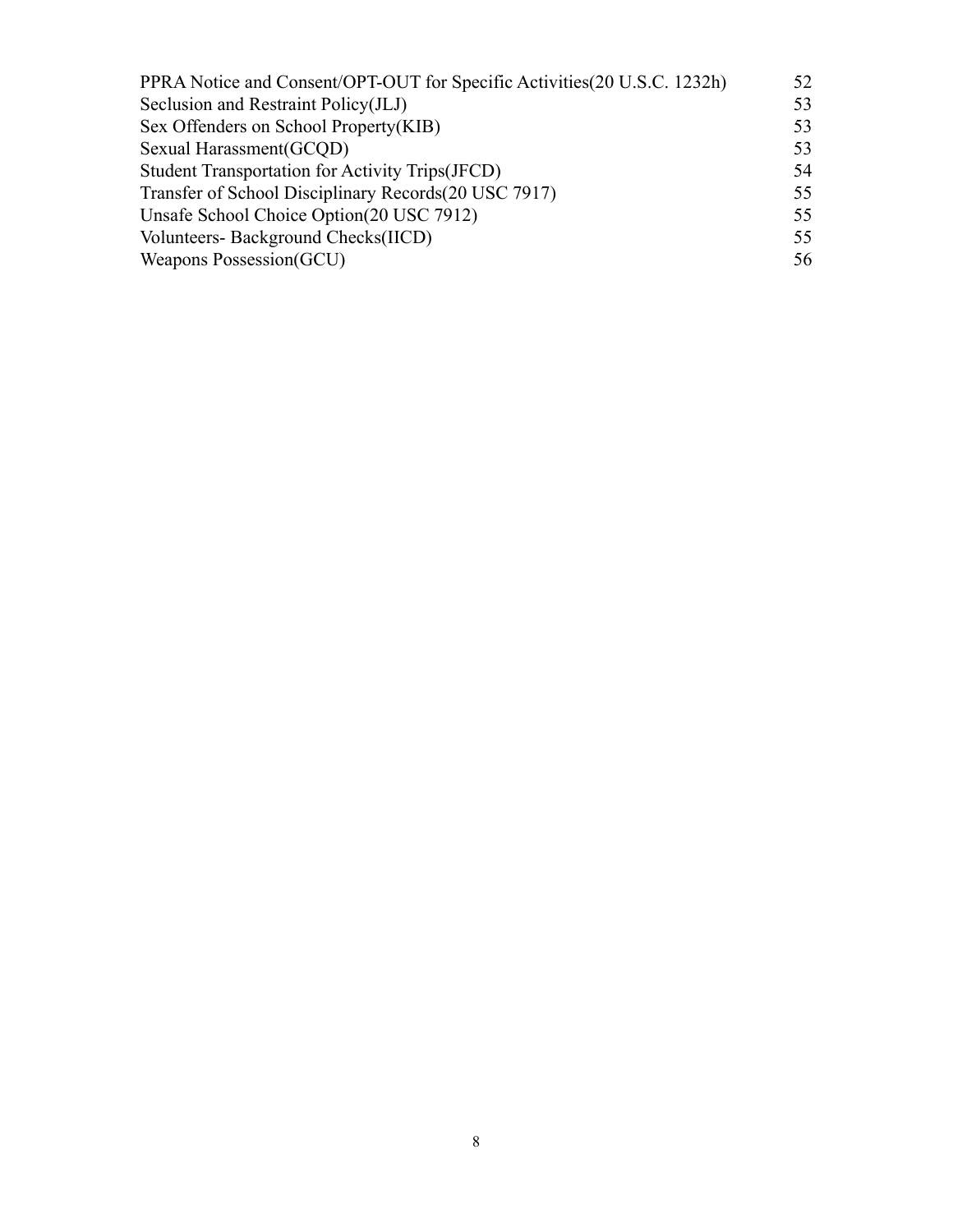#### **MISSION**

"The LMS community works together to motivate and challenge ALL students to become confident, independent learners."

#### **VISION**

Our vision is to become a professional learning community that plans and implements a dynamic and vibrant curriculum which meets the varying needs of the adolescent learner.

# **VALUE STATEMENTS**

- We value clear goals and high expectations for student achievement which guide a relevant, challenging, integrative and exploratory curriculum.
- We value flexible delivery of essential curriculum to meet the varying developmental needs of our student population.
- We value mutual respect and responsible behavior from all members of the school community.
- We value nurturing a positive attitude toward learning.
- We value an inviting, supportive, and safe environment for all members of the school community.

| 1. Create focus on<br>learning                                 | We will develop curriculum and instructional strategies that utilize various<br>resources which will promote active involvement of students, provide for their<br>varied experiences, as well as individual abilities and talents.                                                                          |
|----------------------------------------------------------------|-------------------------------------------------------------------------------------------------------------------------------------------------------------------------------------------------------------------------------------------------------------------------------------------------------------|
| 2. Build, support and<br>nurture a culture of<br>collaboration | We will work as a collegial community, share in strengths and weaknesses<br>while acting in a professional manner with integrity and honesty and will<br>develop relationships characterized by caring and respect.                                                                                         |
|                                                                | We will continue to seek creative ways to celebrate each other, this includes<br>students and staff.                                                                                                                                                                                                        |
| 3. Clear on what<br>students must learn                        | We will provide a challenging, rigorous, and developmentally appropriate<br>curriculum which addresses individual student needs, is focused on academic<br>growth, and is based on best practices and current research.                                                                                     |
| 4. Constantly<br>measuring student<br>effectiveness            | We will monitor student learning and growth through continuing assessments,<br>which allow students multiple ways of demonstrating mastery, are meaningful,<br>and just. We will use assessment information not only to monitor students<br>growth but also to guide our instruction and to inform parents. |
| 5. Response to<br><b>Student Learning</b>                      | We will share resources, communicate knowledge, provide strategies and<br>monitor progress on a regular basis in order to positively impact student<br>achievement.                                                                                                                                         |
|                                                                | We will regard ALL students as OUR students.                                                                                                                                                                                                                                                                |

# **LANDER MIDDLE SCHOOL COLLECTIVE COMMITMENTS**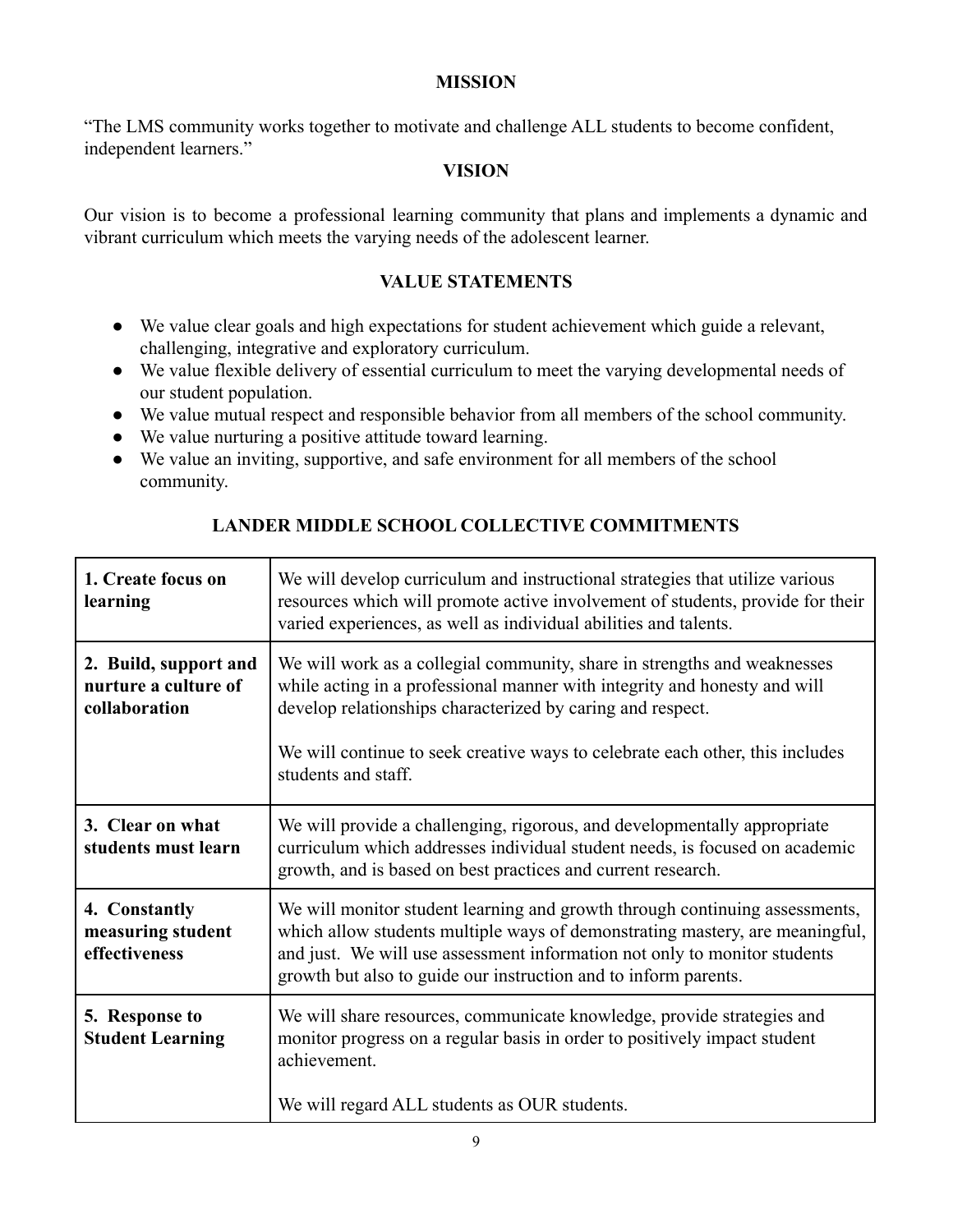## **[SCHOOL IMPROVEMENT PLAN](https://docs.google.com/document/d/16d1LmJ2bpvKNfWbL4io-Qu-eKU7l78rzgu23p3aQ0As/edit?usp=sharing)**

**Increase academic achievement and performance for all students.**

**Improve the climate and culture of Lander Middle School.**

# **ACADEMIC INFORMATION**

### **Grading System**

Students will be graded using the standards referenced grading system. Scores will be reported using 4, 3, 2, 1, or 0 for each subject area assignment and common assessments. Please refer to the [Fremont](https://docs.google.com/document/d/1MuVHzGLve38TE6qYuPCA_c-CYOFgGEjripMgRRRsvOs/view) [School District #1 Grading Handbook](https://docs.google.com/document/d/1MuVHzGLve38TE6qYuPCA_c-CYOFgGEjripMgRRRsvOs/view) for more information.

### **Grade Reporting**

Parents may access grades and information on their student at any time through the Parent Portal. Please see the school's website, [http://www.landerschools.org,](http://www.landerschools.org) for directions on its use; you may sign up for access through the front office.

#### **Saber Support**

We at Lander Middle School are committed to our students' academic and social emotional progress.

#### **After School Support**

Students experiencing difficulty in a class or classes are recommended for after-school support. Study rooms are open Monday, Tuesday, and Thursday from 3:20 - 4:20. Attendance for the entirety is required. Any student may attend if they wish, a teacher referral is not required. Parents may contact the front office for guidance and with questions

#### **Student Athlete Support**

Athletic Study Hall is required for student athletes during seasonal sports. Study rooms are open Wednesdays from 2:30 - 3:45.

Parents may opt their child out of this support for the season, please inquire with the front office for the release form.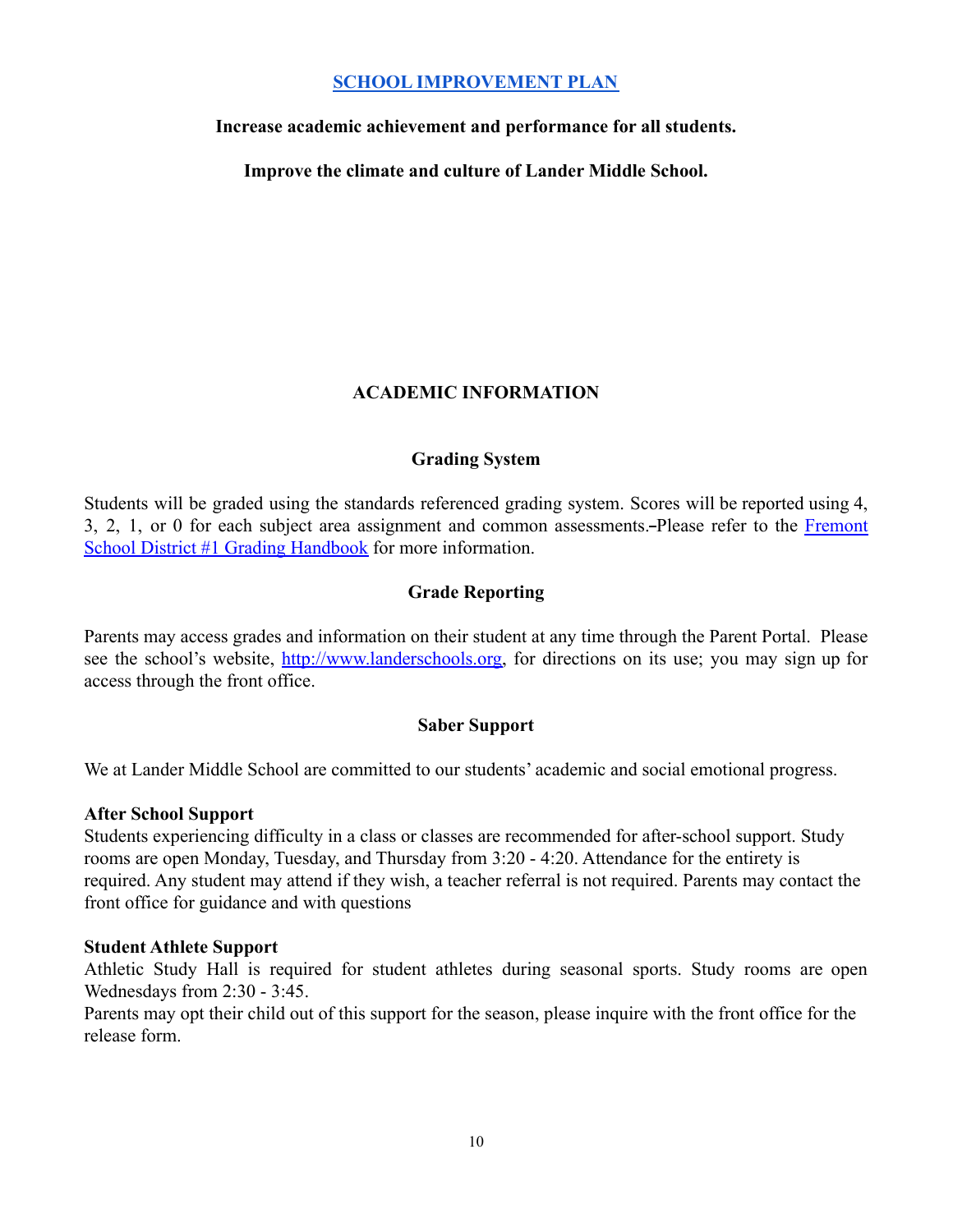#### **SABER EXPECTATIONS**

#### **Hall Behavior**

#### **As students pass from class to class during the day, certain behavior is expected in the halls and academic pods:**

- Keep hands, feet, and all other objects to yourself.
- Keep your voice low.
- Use courteous behavior when passing people in the hall.
- No public displays of affection.
- Use appropriate and courteous language.
- Walking is allowed running is not.
- Hallways should be cleared by 3:30 unless a student is under direct supervision of a staff member.
- No open drinks allowed in the hallways or lockers.
- Use the closest restroom to your classroom.
- Hall passes are required to visit the front office or the school nurse.

#### **Dress Code**

Lander Middle School takes pride in all of its students and would ask students to take pride in their appearance. Middle school students shall not dress or groom themselves in a manner which causes a disruption of the orderly operation of the school. Some student apparel may be appropriate in other settings but may not be appropriate in the school setting.

We ask that students not wear clothes that have any of the following: drug, alcohol, or tobacco logos, obscene words or pictures, or gang-associated attire. In addition, we do not allow bare midriffs, underwear showing, exposed cleavage or buttocks. Tank tops and other sleeveless shirts may be considered inappropriate in the school setting. Other clothing items that are examples of inappropriate attire for school are pajamas (tops or bottoms), slippers, and bandanas. If you come to school with inappropriate attire, you will be asked to change. Repeated offenses may result in disciplinary action. Staff interpretation is final.

> **Head Covering Rule** *"Door to Door"* **-** You may wear your head covering to school and during recess, but we expect you to remove it when you enter the building and to leave it in your locker until you leave for the day. Students may not have their head covered upon entering the building and may cover their head once they have exited the building.

> **Coat Rule -** We expect you to leave your coat or other outdoor garments such as vests, gloves, windbreakers, etc., in the locker unless teachers determine that extreme weather conditions necessitate the wearing of coats in the classroom. **Backpacks -** Backpacks may be used to carry school and personal items to and from school. They must be left at the student's locker from bell to bell. This also includes the use of satchels, purses, computer bags, or any other form of bag or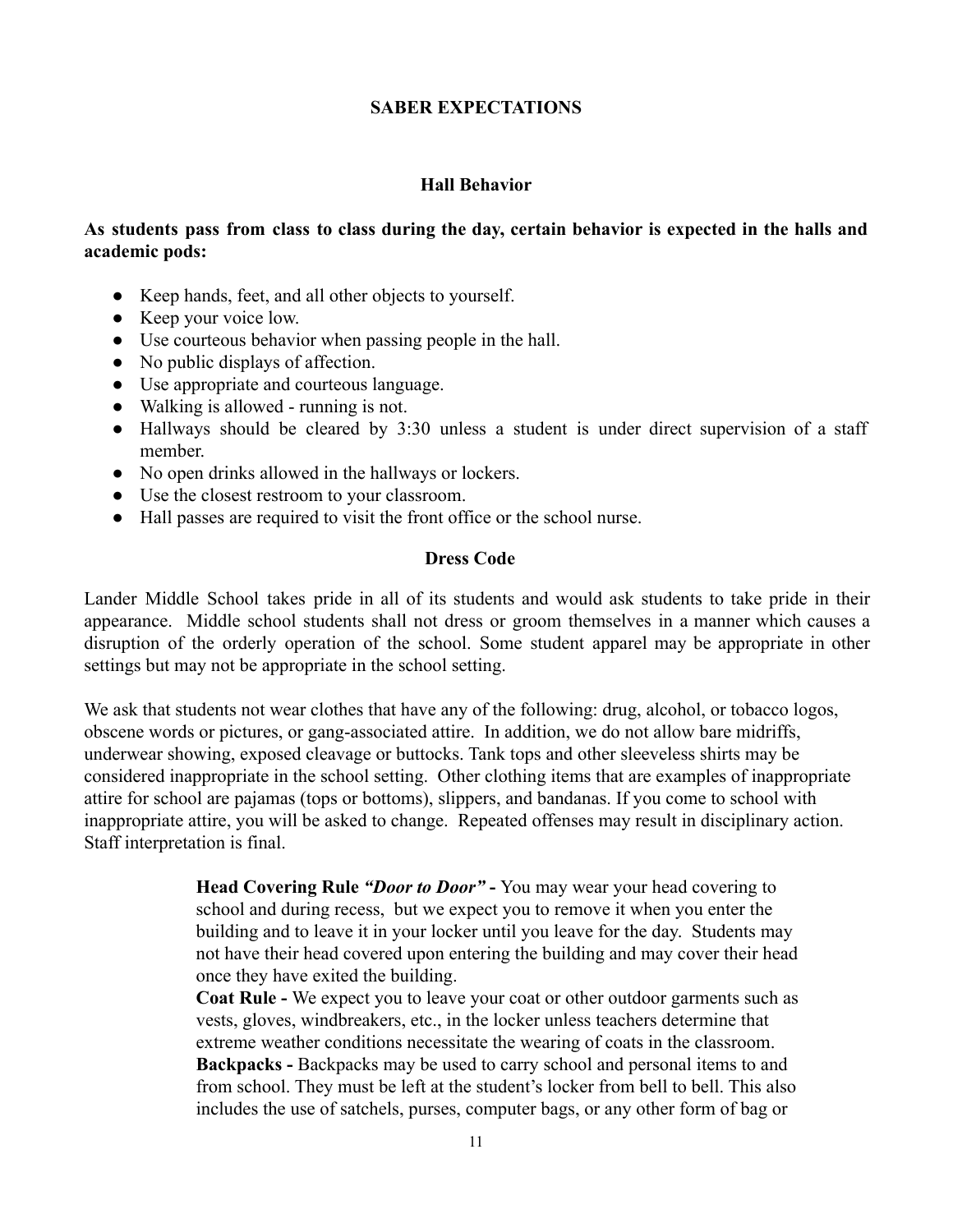case used to conceal items.

# **Tardiness**

Students are expected to be in class and ready to work every period. Students will be considered tardy if they are not in the classroom prepared for class when the bell rings.

### **Consequences for being tardy to class periods 1-8:**

- 6 Lunch Detention 8 After School Detention
- 10+ Possible Parent Meeting

# **Drug Dog/Video Surveillance**

Lander Middle School may use a DRUG DOG and VIDEO SURVEILLANCE periodically as a deterrent for drugs in school and to assist in maintaining a safe and orderly learning environment.

# **Truancy**

A student who is absent without the consent of his/her parents and/or the school officials is truant. Truancy will be considered cause for disciplinary action. A student is truant if he/she:

- Leaves school without obtaining a pass from the school.
- Leaves school at lunchtime without a pass.
- Is absent without permission from his/her parents.
- Is absent from individual classes without permission.
- Obtains a pass to go to a certain place and does not report there.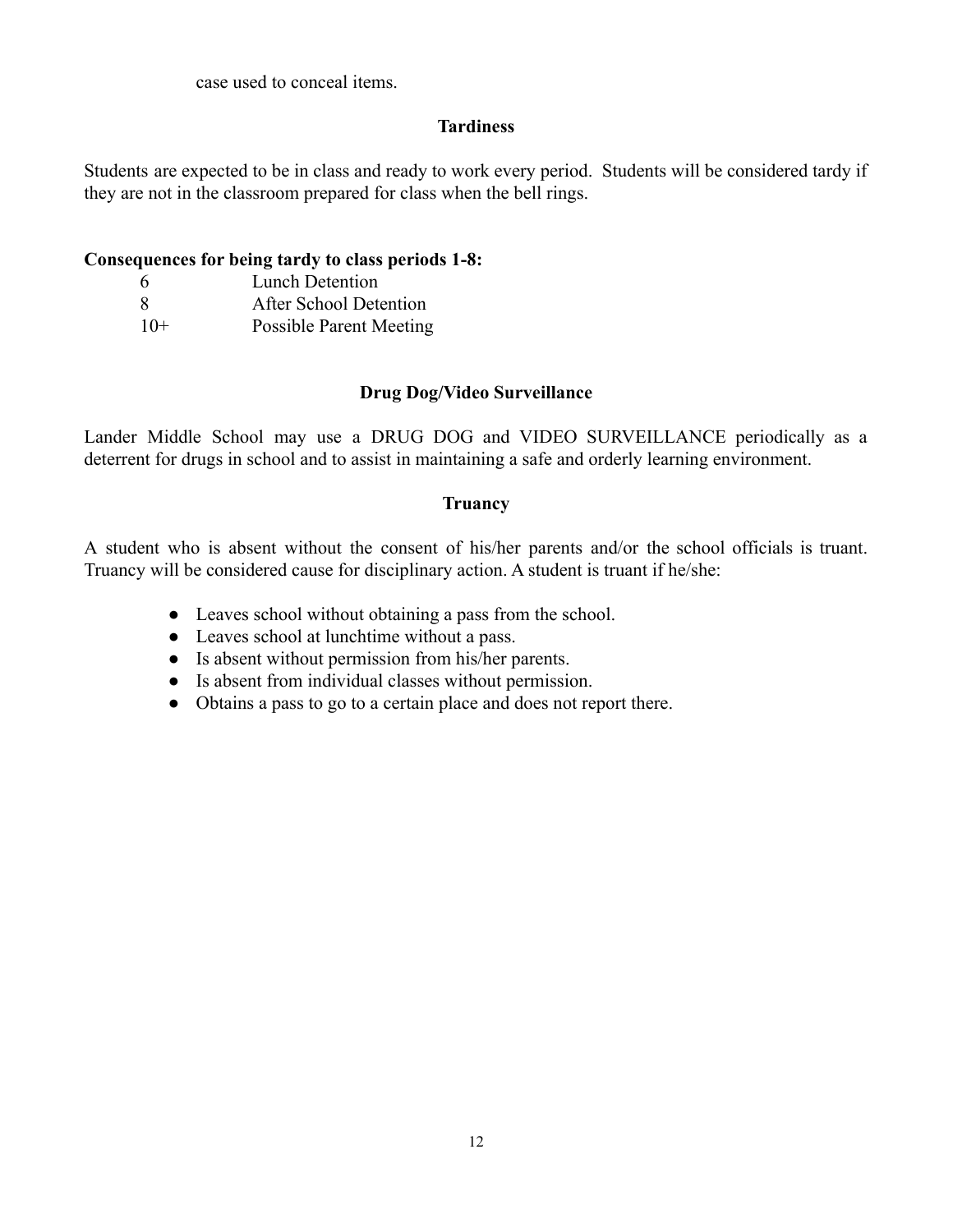#### **DISCIPLINE POLICIES**

#### **Procedures**

We believe that students are capable of abiding by reasonable rules. We also feel that each individual is responsible for his/her actions.

Lander Middle School operates on the philosophy that normal classroom attendance and participation is educationally sound and essential to the welfare of the students. School rules are established to promote that kind of educational environment. If a student must have disciplinary action taken against him/her for violation of school rules, it is desired that the action shall be administered in a manner that minimally disrupts the educational program of that particular student, but effectively brings about positive behavioral changes.

The following actions or others as deemed necessary may be enforced for infractions of school rules:

- Student-teacher conference
- Time-out in the office (followed by conference with teacher)
- Student-teacher conference after school in teacher's classroom
- Parent-student-teacher contact
- Parent-student-principal conference
- After-school detention
- Suspension of specific privileges
- Student-parent-counselor conference
- Student-parent-principal-teacher conference
- **•** After School Detention
- In-school suspension (ISS)
- Out-of-school suspension from school (OSS)
- Expulsion (with hearing with the Board of Education)

#### **After-School Detention**

Detentions are assigned based on the LMS Discipline Progression Rubric (see below). Detention held after school on Monday, Tuesday, and Thursday from 3:20 to 4:20 p.m. Parents will be notified 24 hours before the detention is to be served. Students will have to make arrangements with parents/guardians for transportation from detention prior to serving the detention. An unexcused absence, for removal from detention for misbehavior, may result in additional disciplinary consequences.

Students involved in school athletics who have been assigned to after-school detention may attend practice after serving the detention that day. Detentions will be served in the detention room only unless other arrangements have been made with an administrator.

### **In- School Suspension (ISS)**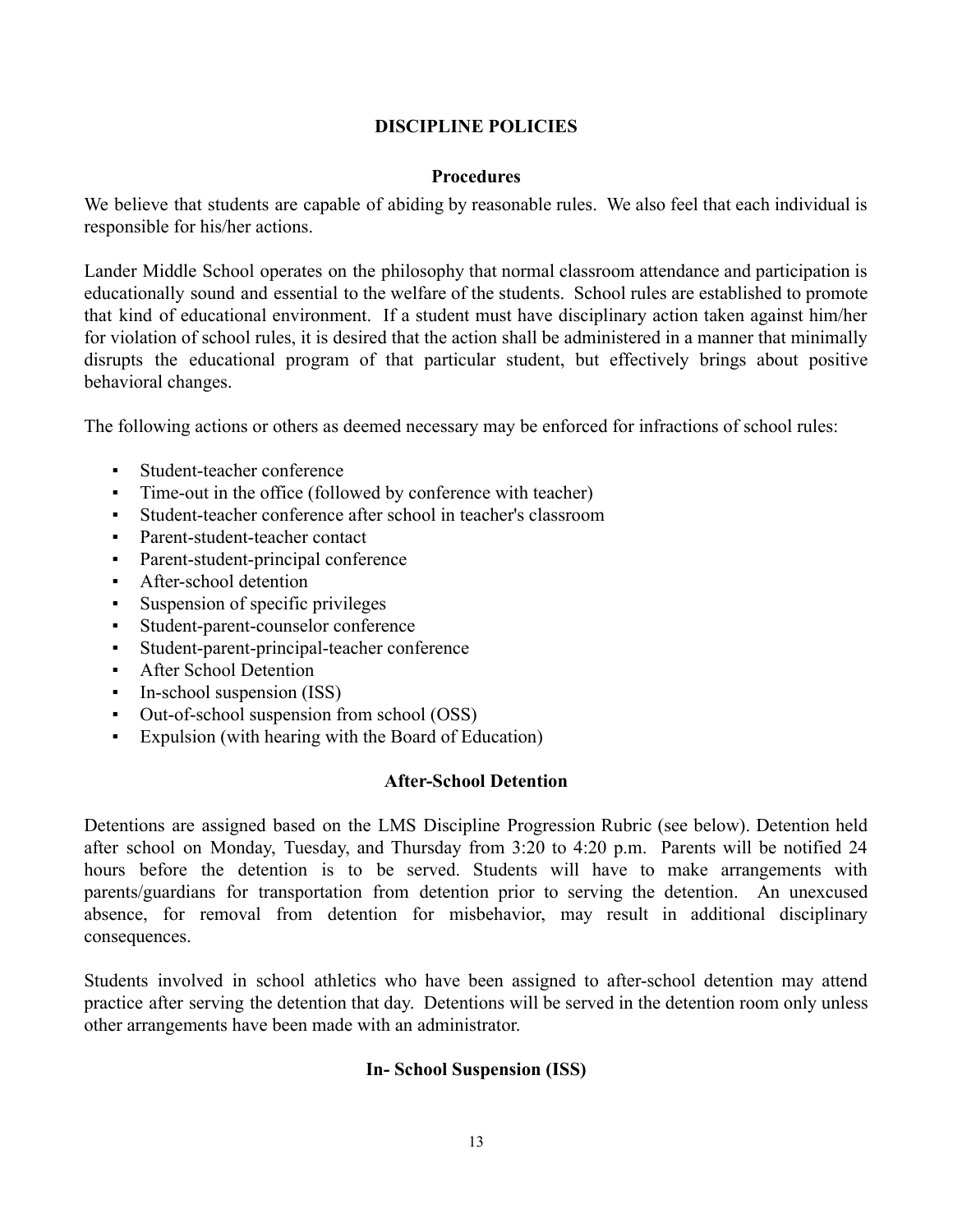Students who have been suspended in-school will have the opportunity to complete missed/missing assignments once an In School Suspension packet is completed. Once the student arrives at school, he/she will report directly to the ISS area of the main office and remain there until the end of the school day (including lunch & passing periods). Schoolwork will be collected for the student to work on during the assigned time. If administration has made a determination that the student is not completing provided work or is misbehaving while in ISS, the in-school suspension will become out-of-school suspension.

#### **Out-Of-School Suspension (OSS)**

Students who have been placed on out-of-school suspension will have the opportunity to complete missed assignments. It is the student's responsibility to obtain assignments (without disrupting classes). All work is due to the teacher immediately upon completion of OSS. When administration has made a determination that no progress is being made towards correcting behavioral problems, a recommendation may be made to the Superintendent of Schools for expulsion.

| *Consequences can vary based on the discretion of the principal.                              |                                                                                           |                                                 |                                   |                                            |  |  |
|-----------------------------------------------------------------------------------------------|-------------------------------------------------------------------------------------------|-------------------------------------------------|-----------------------------------|--------------------------------------------|--|--|
| <b>Lander Middle School Discipline Progression Guidelines</b>                                 |                                                                                           |                                                 |                                   |                                            |  |  |
|                                                                                               | (Note: These are guidelines and actual consequences may vary depending on circumstances.) |                                                 |                                   |                                            |  |  |
| <b>OFFENSES</b><br>(RED)                                                                      | <b>1ST OFFENSE</b>                                                                        | <b>2ND OFFENSE</b>                              | 3RD<br><b>OFFENSE</b>             | <b>HABITUAL</b><br><b>DISOBEDIENC</b><br>E |  |  |
| <b>Aggressive Physical Contact Notify Police</b><br>(Severe) Punching, Kicking 2 Day OSS      |                                                                                           | <b>Notify Police</b><br>3 Day OSS               | <b>Notify Police</b><br>5 Day OSS | Notify Police<br>Recommend<br>Expulsion    |  |  |
| <b>Bus Behavior Infractions</b><br>(follow bus rubric)                                        | Warning                                                                                   | 1 Day Bus Suspension 3 Day Bus                  | Suspension                        | Loss of Bus<br>Privileges                  |  |  |
| Disruption of Entire School                                                                   | $\vert$ 1 Day OSS                                                                         | 2 Day OSS                                       | 3 Day OSS                         | 5 Day OSS                                  |  |  |
| Alcohol                                                                                       | Notify Police, 2-10Days OSS<br>possible Recommendation for Expulsion                      |                                                 |                                   |                                            |  |  |
| Weapons<br>(depends on type of weapon possible Recommendation for Expulsion<br>and<br>Intent) | Notify Police, 2-10Days OSS                                                               |                                                 |                                   |                                            |  |  |
| Drugs                                                                                         | Notify Police, 2-10Days OSS<br>possible Recommendation for Expulsion                      |                                                 |                                   |                                            |  |  |
| Inciting Others to Violence                                                                   | 1 Day ISS                                                                                 | 2 Days ISS                                      | 1 Day OSS                         | 2 Days OSS                                 |  |  |
| Insubordination/Defiance                                                                      | 1 Hour Detention<br>Lunch or After school                                                 | (2) 1 hour Detentions 1 Day ISS<br>After School |                                   | 2 Day ISS                                  |  |  |
| <b>Missing Detention</b>                                                                      | (2) 1 Hour Detentions<br>Lunch or After School                                            | 1 Day ISS                                       | 2 Days ISS                        | 3 Day ISS                                  |  |  |

14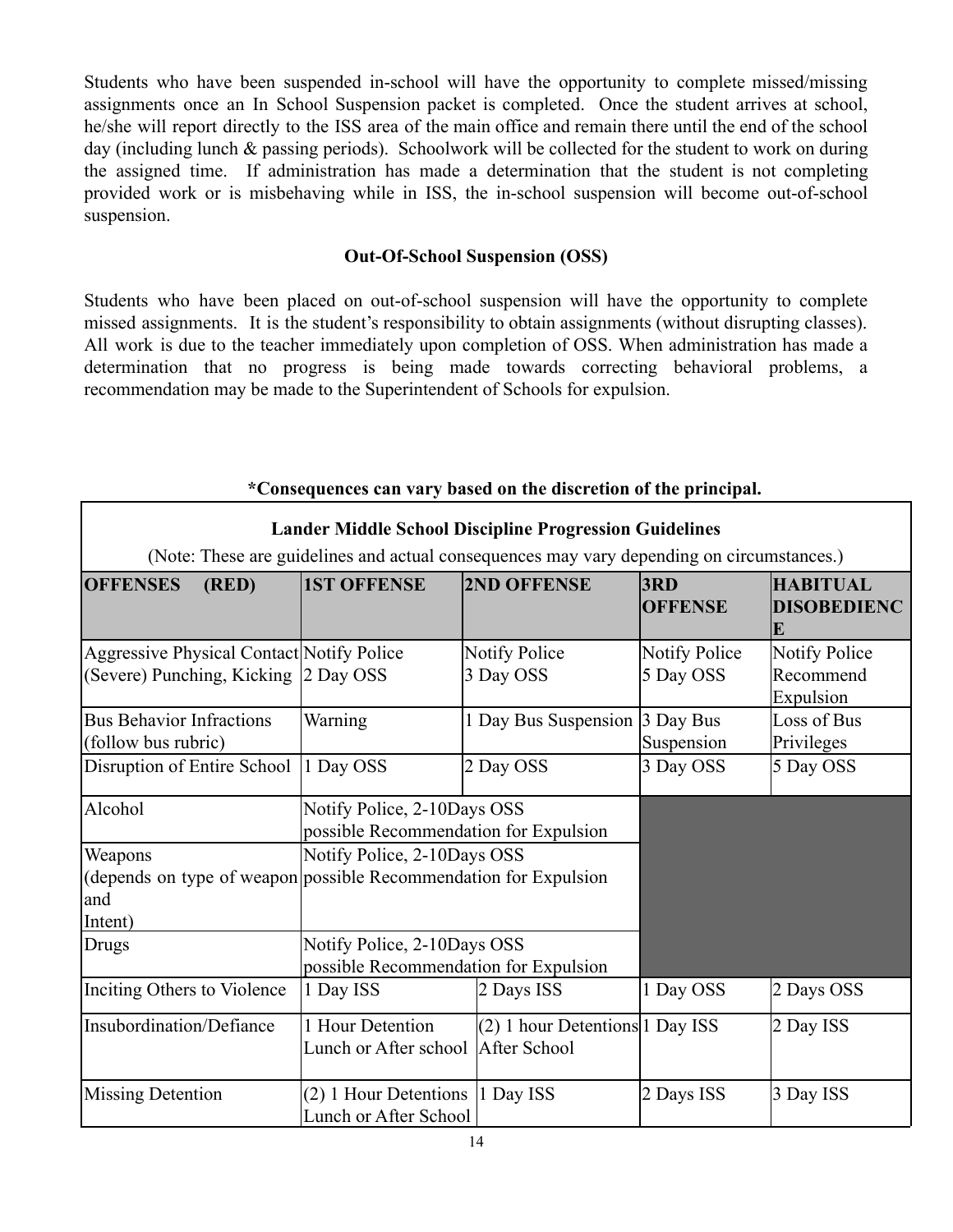| Profanity or Obscenity                                                 | 1 Hour Detention                                                                        | (2) 1 Hour Detentions 1 Day ISS<br>After School                                   |                                                  | 2 Days ISS                                            |  |
|------------------------------------------------------------------------|-----------------------------------------------------------------------------------------|-----------------------------------------------------------------------------------|--------------------------------------------------|-------------------------------------------------------|--|
| Sexual Harassment /<br><b>Sexual Comments</b><br>Racial / Ethnic Slurs | 1 Day ISS                                                                               | 2 Days ISS                                                                        | 1 Day OSS                                        | 2 Days OSS                                            |  |
| Theft / Stealing                                                       | <b>Notify Police</b><br>(2) 1 Hour Detentions<br>Restitution                            | <b>Notify Police</b><br>1 Day OSS<br>Restitution                                  | Notify Police<br>3 Day OSS<br>Restitution        | <b>Notify Police</b><br>5 Day OSS<br>Restitution      |  |
| Threats / Extortion                                                    | Notify Police<br>2 Day OSS                                                              | <b>Notify Police</b><br>3 Day OSS                                                 | <b>Notify Police</b><br>5 Day OSS                | <b>Notify Police</b><br>Recommend<br>Expulsion        |  |
| Tobacco or<br>Products,<br>Chew<br>devices, or                         | Notify Police/SRO<br>vaping possible citation                                           | Notify Police/SRO<br>possible citation                                            | possible citation                                | Notify Police/SR Notify Police/SRC                    |  |
| <b>Nicotine Delivery Devices</b>                                       | Up to 4 days of $ISS$<br><b>OSS</b><br>Parents/School<br>Counselor/Nurse<br>Conference. | Up to 5 days of ISS $\alpha$<br>OSS.<br>Paren<br>/Counselor<br>/Nurse Conference. |                                                  |                                                       |  |
| Tardy                                                                  | (After 3 tardies)<br><b>Lunch Detention</b>                                             | 1 Hour Detention<br><b>After School</b>                                           | (2)<br>$\mathbf{1}$<br>Detention<br>After School | <b>Ho</b> Parent Meeting<br>Notify Truancy<br>Officer |  |
| Truancy                                                                | (2) 1 Hour Detentions                                                                   | 1 Day ISS<br>Notify Truancy<br>Officer                                            | 2 Days ISS<br>Notify Truancy<br>Officer          | 3 Days ISS<br>Notify Truancy<br>Officer               |  |
| <b>Technology Misuse</b><br>(cellphones,<br>$ etc.$ )                  | Cellphone into office<br>Chromebook, 1 Hour Detention<br>Lunch                          | Cellphone into office Cellphone<br>$(2)$ 1 Hour Detention office<br>After School  | 1 day ISS                                        | $\frac{1}{2}$<br>inCellphone<br>office<br>1 day ISS   |  |
| Vandalism                                                              | Notify Police<br>Restitution<br>(2) 1 Hour Detentions 2 Days ISS                        | <b>Notify Police</b><br>Restitution                                               | Notify Police<br>Restitution<br>1 Day OSS        | <b>Notify Police</b><br>Restitution<br>2 Days OSS     |  |
| Bullying/Intimidation                                                  | 1 Day ISS                                                                               | 2 Days ISS                                                                        | 1 Day OSS                                        | 2 Days OSS                                            |  |

| <b>LANDER MIDDLE SCHOOL DISCIPLINE PROGRESSION GUIDELINES</b> |                                                                                           |                    |                      |                    |  |  |  |
|---------------------------------------------------------------|-------------------------------------------------------------------------------------------|--------------------|----------------------|--------------------|--|--|--|
|                                                               | (Note: These are guidelines and actual consequences may vary depending on circumstances.) |                    |                      |                    |  |  |  |
| <b>OFFENSES</b>                                               | <b>1ST OFFENSE</b>                                                                        | <b>2ND OFFENSE</b> | <b>3RD OFFENSE</b>   | <b>HABITUAL</b>    |  |  |  |
| (YELLOW)                                                      |                                                                                           |                    |                      | <b>DISOBEDIENC</b> |  |  |  |
|                                                               |                                                                                           |                    |                      |                    |  |  |  |
| Academic Dishonesty                                           | New Assignment                                                                            | New Assignment     | Office Referral      | Office Referral    |  |  |  |
|                                                               | 1 Detention                                                                               | $(2)$ 1 Detention  | New Assignment       | New Assignment     |  |  |  |
|                                                               | Lunch or After School   After School                                                      | 1 Day ISS          |                      | 2 Day ISS          |  |  |  |
| Aggressive                                                    | Physical <sup>[1</sup> Hour Detention]                                                    | (2)                | Hour Office Referral | Office Referral    |  |  |  |
| Contact<br>(bumping, Lunch)                                   |                                                                                           | Detentions         | 1 Day ISS            | 2 Days ISS         |  |  |  |
|                                                               |                                                                                           | After School       |                      |                    |  |  |  |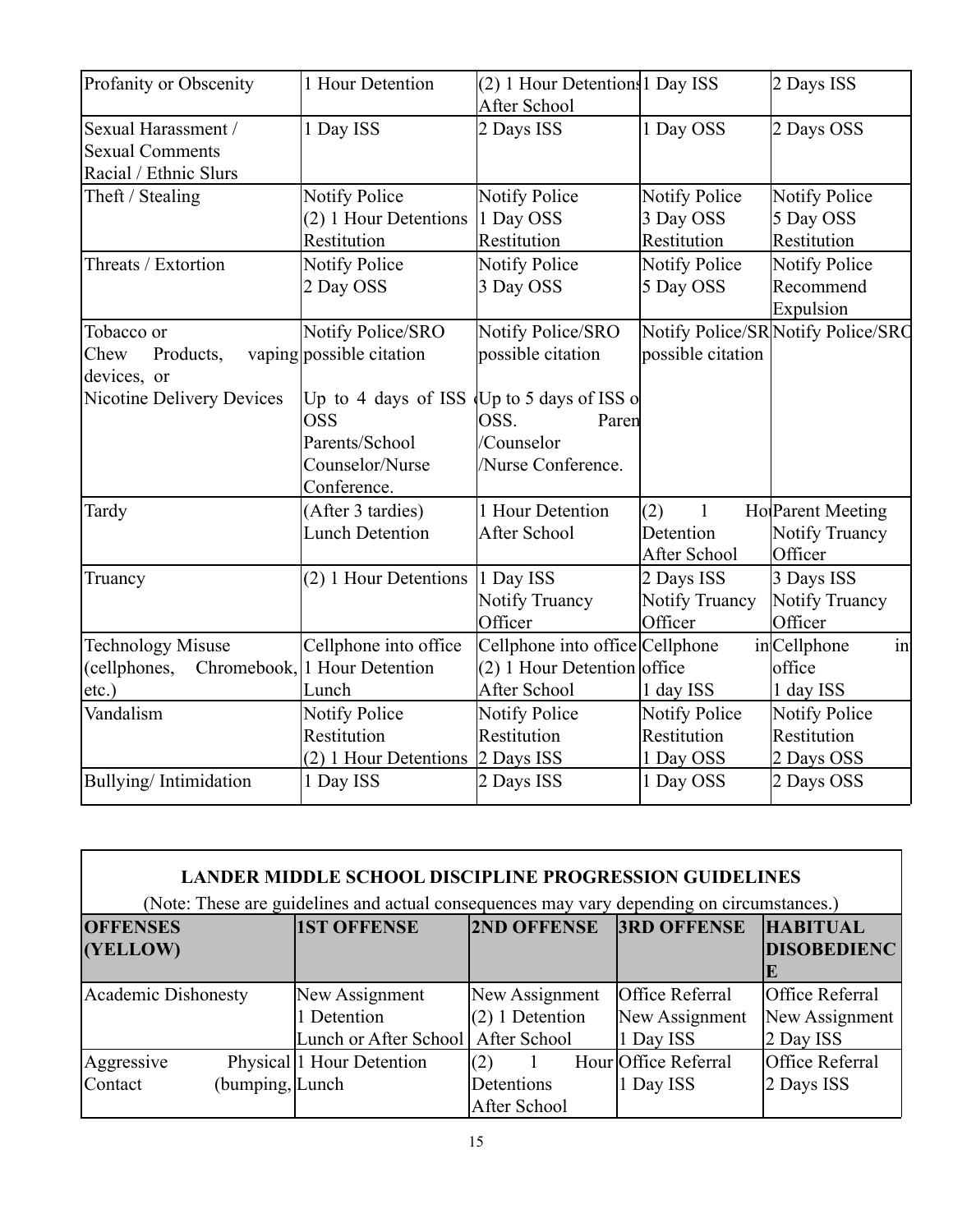| grabbing,<br>pushing,<br>tripping, etc.)                                          |                                                                               |                                                     |                                                                                       |                                                         |
|-----------------------------------------------------------------------------------|-------------------------------------------------------------------------------|-----------------------------------------------------|---------------------------------------------------------------------------------------|---------------------------------------------------------|
| Classroom<br>Disruption                                                           | Hall  1 Hour Detention<br>Lunch                                               | (2)<br>1<br>Detentions<br>After School              | Hour Office Referral<br>1 Day ISS                                                     | Office Referral<br>2 Days ISS                           |
| Tardies<br>Excessive<br>Detentions                                                | Student/Teacher<br>Conference                                                 | Parent Conference Office Referral                   | 1 Hour Detention<br>Lunch                                                             | Office Referral<br>1 Hour Detention<br>After School     |
| Inadvertent<br>Obscenity                                                          | Profanity 1 Hour Detention<br>Lunch                                           | $\mathbf{1}$<br>(2)<br>Detentions<br>After School   | Hour Office Referral<br>1 Day ISS                                                     | Office Referral<br>2 Days ISS                           |
| Inappropriate Dress,<br><b>Clothing Coverage</b>                                  | <b>Student Conference</b><br><b>Change Clothes</b><br><b>Parent Contacted</b> | <b>Change Clothes</b><br>1 Hour Detention<br>Lunch  | Change Clothes<br>Office Referral<br>$\mathbf{1}$<br>(2)<br>Detention<br>After School | Office Referral<br>1 Day ISS<br>Hour Change Clothes     |
| Non-Compliance                                                                    | 1 Hour Detention<br>Lunch                                                     | (2)<br>$\mathbf{1}$<br>Detentions<br>After School   | hour Office Referral<br>1 day ISS                                                     | Office Referral<br>2 days ISS                           |
| Public Display of Affection 1 Hour Detention                                      | Lunch                                                                         | $\mathbf{1}$<br>(2)<br>detentions<br>After School   | hour Office Referral<br>1 Day ISS                                                     | Office Referral<br>2 Days ISS                           |
| Rude<br>Language<br>Directed towards someone                                      | Comments/Body  1 Hour Detention<br>Lunch                                      | (2)<br>$\mathbf{1}$<br>Detentions<br>After School   | Hour Office Referral<br>1 ISS                                                         | Office Referral<br>2 Days ISS                           |
| Social Exclusion                                                                  | Refer to the Guidance <sup>[1</sup> Hour Detention]<br>Dept.                  | Lunch                                               | Office Referral<br>(2)<br>Detentions<br>After School                                  | Office Referral<br>Hour <sup> 1</sup> Day ISS           |
| <b>Technology Misuse</b><br>(cellphones, Chromebook, 1 Hour Detention<br>$etc.$ ) | Cellphone into office<br>Lunch                                                | Cellphone into officoffice Referral<br>After School | (2) 1 Hour DetentidCellphone into officellphone<br>1 day ISS                          | Office Referral<br>$\mathbf{in}$<br>office<br>2 day ISS |

# **Rule Definitions**

**Academic Dishonesty:** Cheating and plagiarism.

**Aggressive physical contact:** Bumping, pushing, grabbing, tripping, etc.

**Aggressive physical contact (Severe)**: Punching, kicking, and physical sexual contact. Any physical contact of an aggressive nature.

**Clothing Coverage:** Clothing that exposes undergarments, cleavage, a bare midriff, bare shoulders, or bare back is not permitted.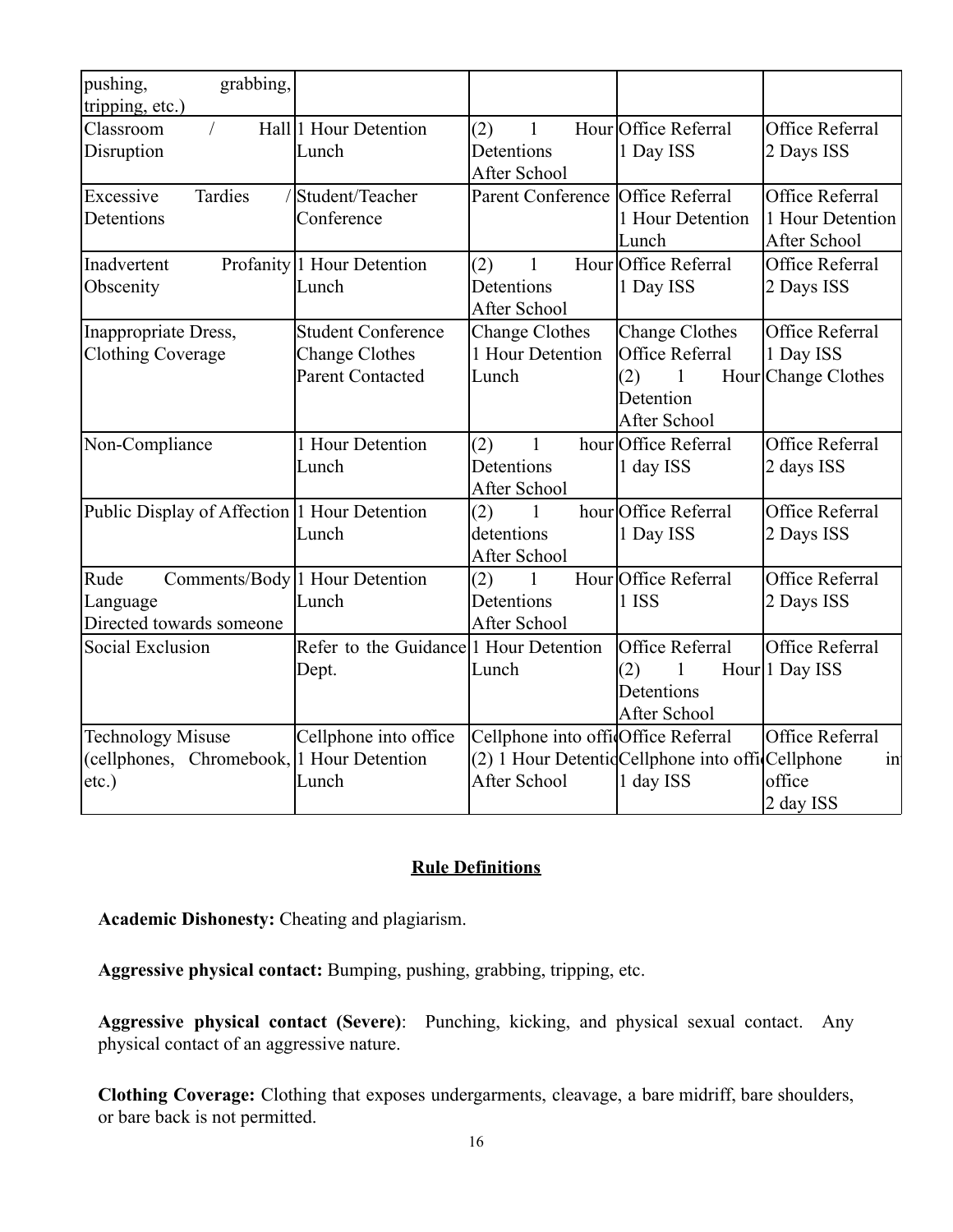**Defiance/Insubordination**: (Active Refusal) Refusal to follow any reasonable request by school personnel in a timely manner.

**Inappropriate Dress**: All students shall dress and groom themselves in such a manner so as not to create a safety hazard or to disrupt or distract from the educational process and activities of the school (reference page 8 in student handbook).

**Inadvertent Profanity or Obscenity:** Swearing, cursing or vulgar language that is not directed toward another individual.

**Non-Compliance:** Passive refusal to complete any reasonable request by a school staff member in a timely manner. Examples: turning in work, habitually unprepared, not showing up for assigned study hall.

**Peer Problems**: Friendship conflicts NOT involving name calling, systematic exclusions, rumors, or threats.

**Profanity or Obscenity:** Swearing, cursing or vulgar language directed at an individual or staff member.

**Public Display of Affection:** Handholding, kissing, hugging.

**Racial/Ethnic Slurs**: Any attack on the integrity, validity, or viability of one's race, or ethnic, religious, or cultural make up by either verbal or non-verbal means including comments, signs, symbols, gestures or other avenues of communication.

### **Rude Comments or Body Language towards Others**

**Sexual Harassment/Sexual Comments**: Unwelcome, unwanted or sexually oriented verbal or physical conduct of a sexual nature.

**Social Exclusion**: Telling someone else not to sit, work, or play with others, starting rumors.

**Threats/Extortion**: An expression of an intention to inflict pain, injury, or punishment.

**Theft/Stealing:** Taking something without permission that does not belong to you.

**Vandalism (low level):** Causing damage to or destroying school or private property, using graffiti on school and/or private property (initials, slogans, or drawings) on a sidewalk, wall or restroom, etc. (damage that is fixable, temporary or restorable by student).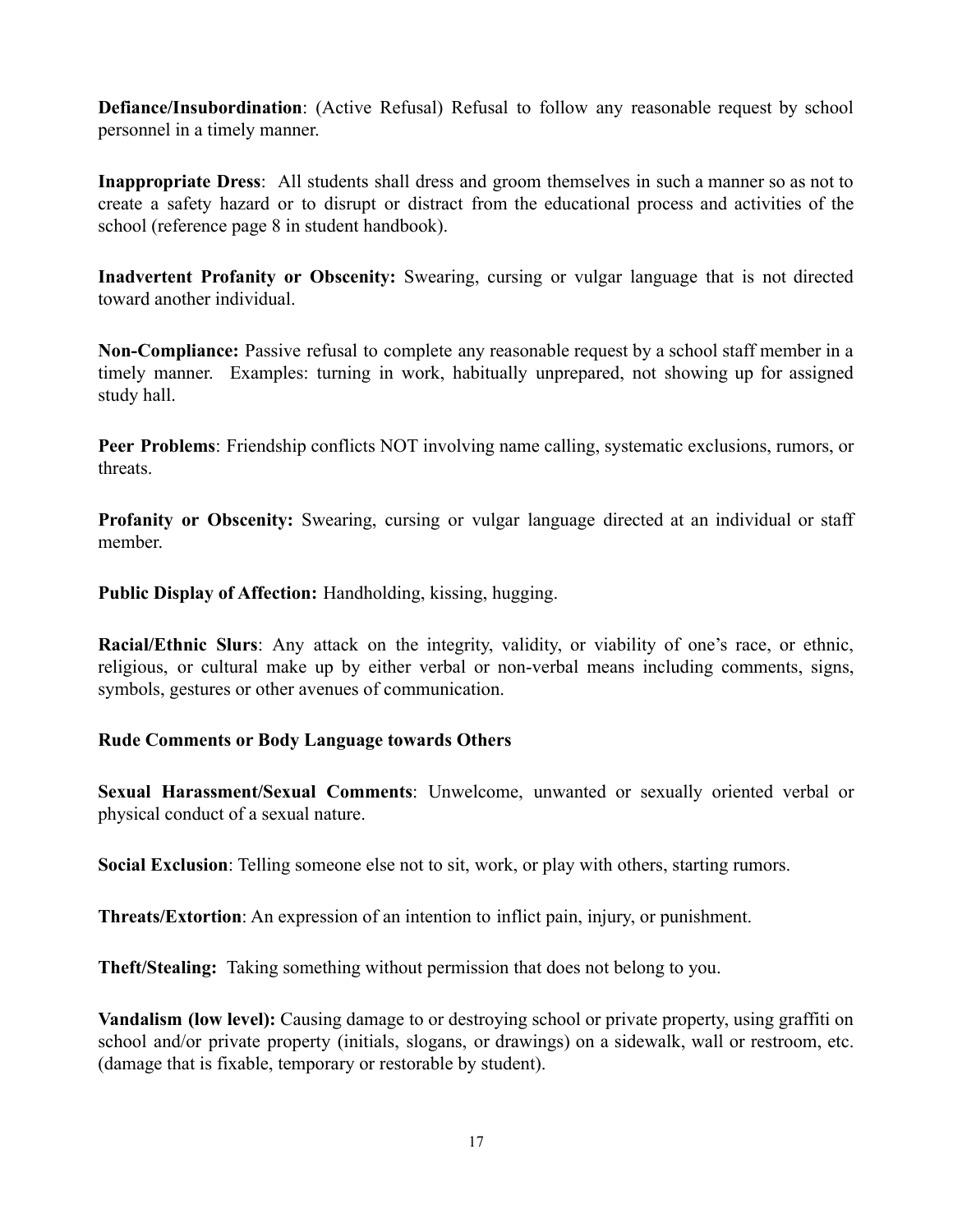**Vandalism (high level):** Causing damage to or destroying school or private property, using graffiti on school and/or private property (initials, slogans, or drawings) on a sidewalk, wall or restroom, etc.

#### **Absence Reporting**

Attendance is a concern for all of us. A parent/guardian must report a student's absence or if their student is going to be late, by calling the school office (332-4040) between 7:30 a.m. and 8:30 a.m. on the day of the absence. The information given to the secretary should include the student's name, reason for the absence, and the relationship of the person reporting the absence. If you cannot call during office hours, you may leave a voice message by calling 332-4040.

When no telephone call is received, the school office will attempt to call a parent to verify the absence. In the event that no one can be reached, the student must bring a written excuse from his/her parent/guardian on the day he/she returns to school. Failure to report an absence by phone or written excuse within 48 hours will result in the absence being recorded as an unexcused absence (truancy).

If it is necessary for a student to be excused for a period of time during the school day, a parent must notify the office, either by telephone or by written excuse. Notification should include the specific time span of the absence and the reason for requesting the release. The student must check through the office before leaving the school grounds and must report back to the office upon his/her return to the building. **Please try to schedule all dentist, doctor, and hair appointments before or after school.**

#### **Checking Out of School**

When a student moves out of the district or leaves school for any other reason, it is necessary for the student to "Check Out" on their last full day of school. The office should be given 24 hours' notice so that grades can be obtained, books can be checked in properly, and fines can be settled.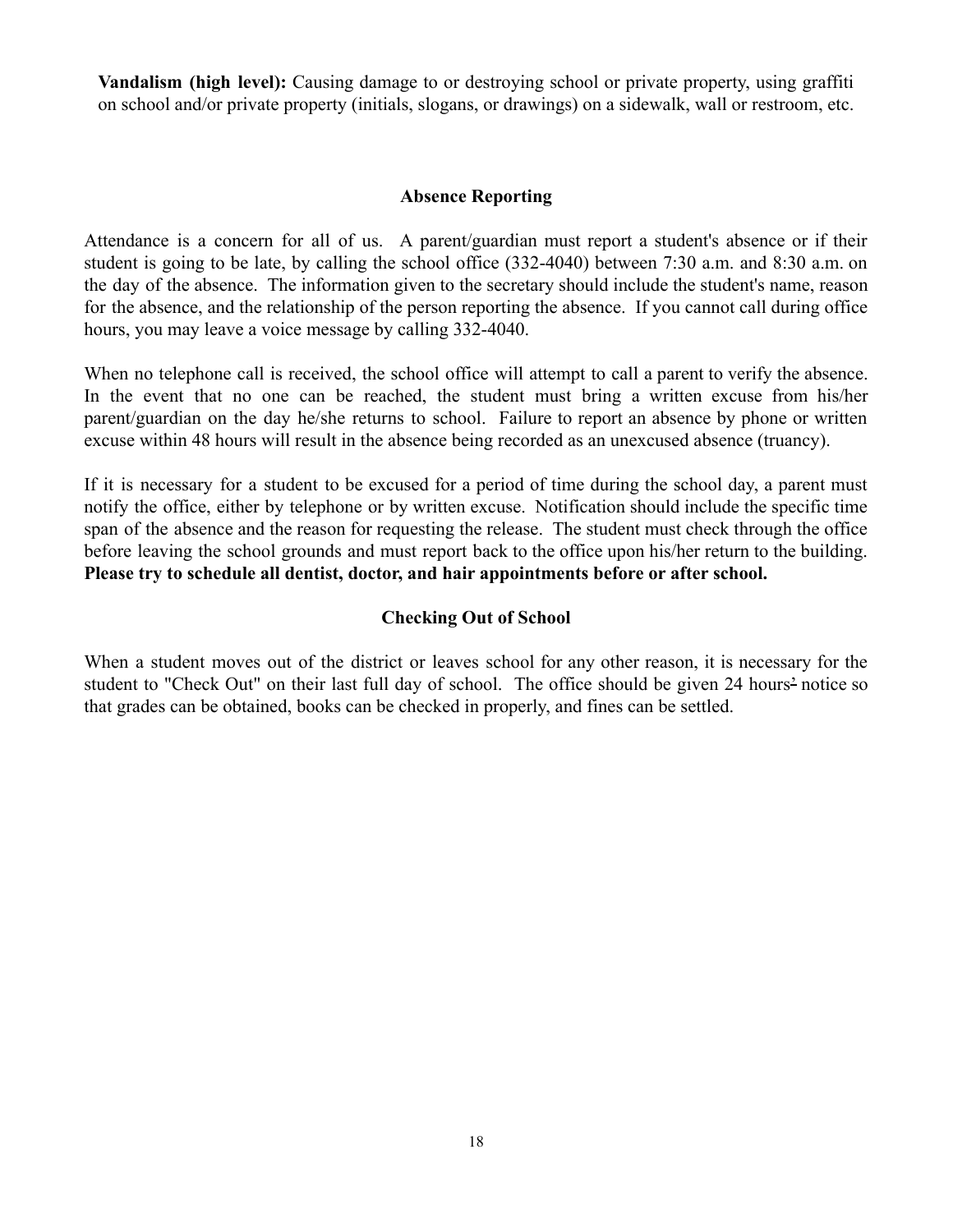#### **SERVICES AVAILABLE TO STUDENTS**

#### **Breakfast**

Breakfast will be served from 7:40-7:55 a.m. Food Service account numbers are accepted at breakfast.

#### **Lunch**

A nutritious lunch is served every day in the cafeteria. Students will be issued a personal Food Service account number to which all of their payments can be credited.

Only the person to whom account numbers are issued may use the account number. Students may not borrow Food Service account numbers from other students. Students caught trying to use someone else's account will be subject to our discipline procedures.

Checks for the Food Service account should be made out to Lander Middle School. We do not cash checks or give change. Once students have exhausted all money applied to their account they must replenish credit.

### **Lunchroom Guidelines**

- No more than seven (7) people will be allowed at each table. Rearranging of chairs is not permitted.
- Keep hands, feet and objects (i.e. food, etc.) to yourself.
- Leave your lunch area as clean as or better than when you came.
- No food or drinks are permitted to be taken out of the lunchroom.
- Chromebooks will not be permitted during lunch.

In accordance with the Federal Law and U.S. Department of Agriculture policy, this institution is prohibited from discriminating on the basis of race, color, national origin, sex, age or disability.

To file a complaint of discrimination, write USDA, Director, Office of Civil Rights, 1400 Independence Avenue, S.W., Washington, D.C. 20250-9410, or call (800) 795-3272 (voice) or (202) 720-6382 (TTY).

### **FCSD#1 Food Service Meal Price Notification**

Breakfast \$1.50, Lunch \$2.75, Extra Milk \$.50 Reduced priced meals: Breakfast \$.30, Lunch \$.40, Extra Milk \$.40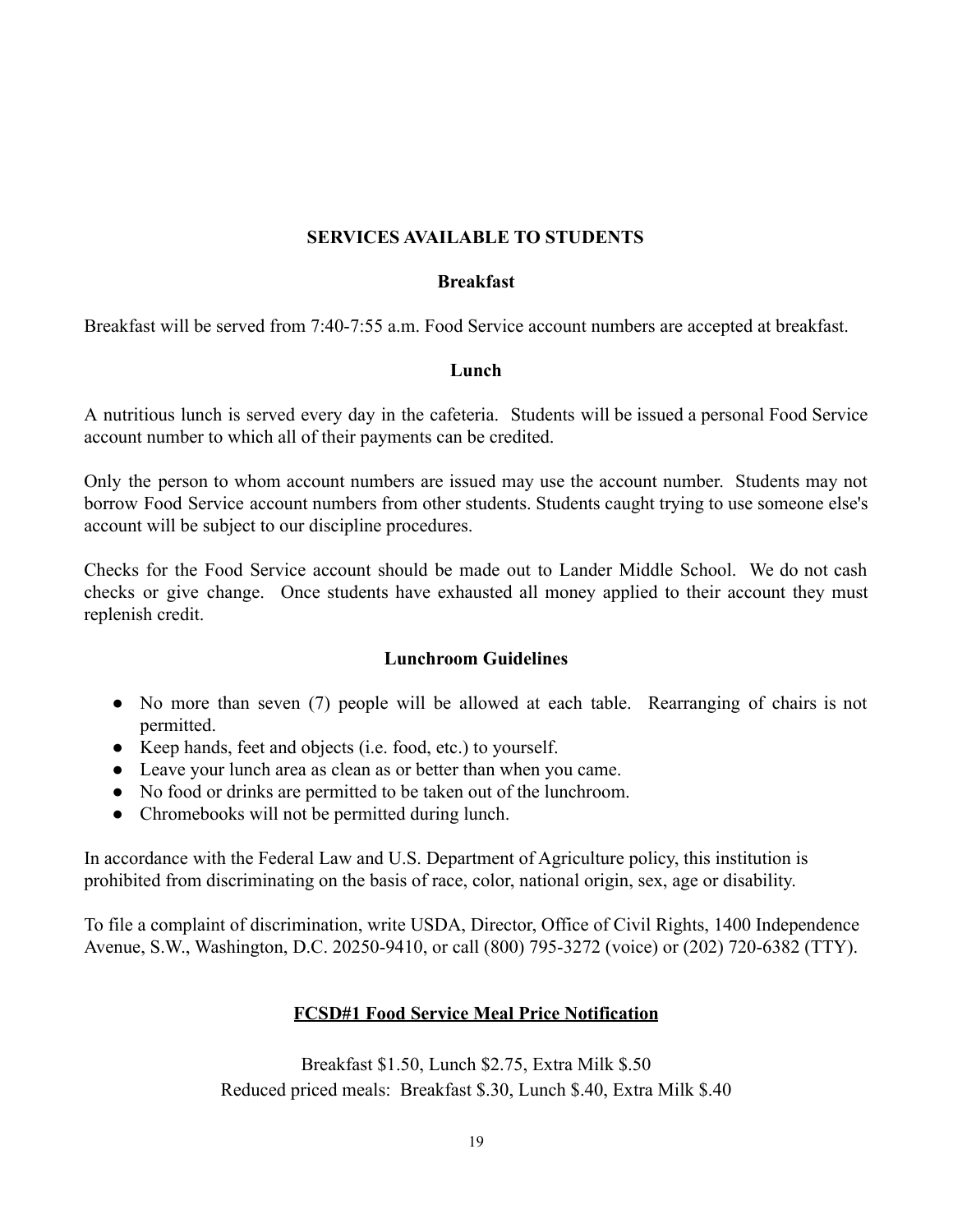**Ala Carte items: NO CHARGING** of ala carte items is allowed. Please discuss this with your student if you wish to allow them to have ala carte items they must have money on their account or cash in hand.

**Meal benefits:** Applications for free or reduced meals are always available through the district website, your Parent Portal or at any of our schools. If you were qualified for meal benefits last year you **MUST** reapply at the beginning of the school year again. Meal benefits only rollover 30 days into the next school year. If you do not have a current meal benefit application of file for the new school year your students will lose their meal benefit as of October 1st. For more information please call Food Service Director at (307)332-4711, extension 2141.

**Payments:** Payment is expected in advance of the students eating each day and parents are expected to maintain a positive meal balance throughout the year. Payments can be made via, cash, check and money orders to your student's school or online check or debit/credit card payments may be made through your Parent Portal.

#### **Lockers**

Each student will be assigned a specific locker for the school year to secure his or her personal possessions. Lockers should be kept locked at all times. Students are responsible for keeping their lockers clean and orderly. No decorations are allowed on the outside of the locker without office approval. Magnets may be used to decorate the interior of lockers, stickers and tape are not allowed. Students are advised not to share their locker combinations with others. Locker assignments, combinations, and changes will be handled through the office. Lockers are the property of the school and the school has the right to examine the contents at any time.

### **Closed Campus**

Lander Middle School operates on a closed campus basis. Students are expected to be on the school grounds from 8:00 a.m. until 3:20 p.m. Students are encouraged to eat lunch at school. If you wish to go home for lunch, your parent or guardian must sign a request form, which is available in the office, and also contact the school principal either by telephone or in person. If a student is checked out for lunch, it is imperative they return to school on time to avoid being marked tardy.

### **Student Valuables**

Students are cautioned not to bring large amounts of money or valuables. FCSD #1 is not responsible for lost or stolen property.

### **Electronic Equipment**

Electronic equipment, including issued Chromebooks, is the responsibility of the student. The school is not responsible for personal electronic devices. Damaged, lost or stolen chrome books will follow Chromebook 1:1 technology user agreement policies.

### **Cell Phones**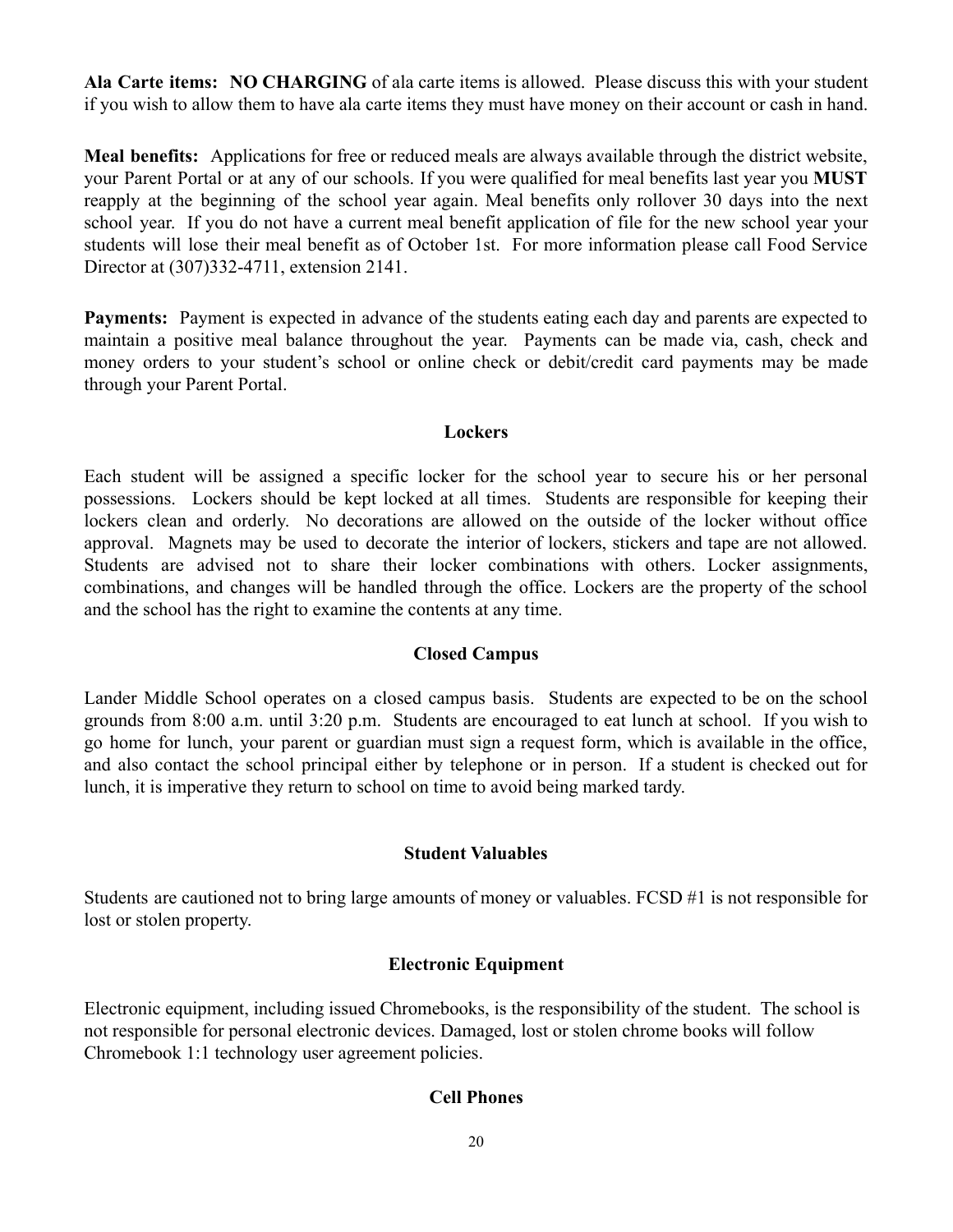At the start of the day, cell phones will be turned to silent and stored in the student's locker. Students may check phones during passing periods at their lockers, but may not leave the pod. The policy may be revised after evaluating its effectiveness.

#### **Books, Equipment, and Materials**

Students are responsible for books, materials, and any other equipment they have checked out from faculty members and the library. Most of these items are made available to students at no direct cost. However, in the event that an item or items are lost or damaged by the student, he/she will be responsible for the replacement. Fines will be charged for any lost or damaged school textbooks/equipment/supplies. If you lose or destroy a book or piece of equipment you will be charged full replacement cost.

#### **Counseling Services**

The purpose of the counseling program is to help each individual student achieve his or her highest growth mentally, emotionally, and socially. The counselors welcome the opportunity to talk things over with any student, parent, or teacher. Various groups are formed during the school year. Contact the school office for any further information.

#### **Telephone Use**

There is a phone in the front office designated for student use. It may be used before school, during the lunch period, or after school. The phone may be used between class periods or during class time with a front office pass. Using the phone will not be an excuse to be tardy to the next class. Students are expected to speak politely while on the phone or they may lose their phone privileges.

#### **Bicycles/Skateboards/Scooters**

Bicycles, skateboards and scooters must be parked in the racks provided and should be locked. They are to remain in the racks until school has been dismissed. There shall be no bicycle, scooter, or skateboard riding on the school grounds during the school day.

#### **Signs, Posters, and Literature**

Any sign, poster, or literature that is to be displayed or distributed in the school building or grounds requires the prior approval of administration.

#### **1:1 Chromebooks**

LMS is a 1:1 school. Every student has the opportunity to check out and use a Chromebook for the duration of the school year. Chromebooks will be checked out in the fall and become the responsibility of the student. Chromebooks are checked out at no direct cost to the student; however, in the event the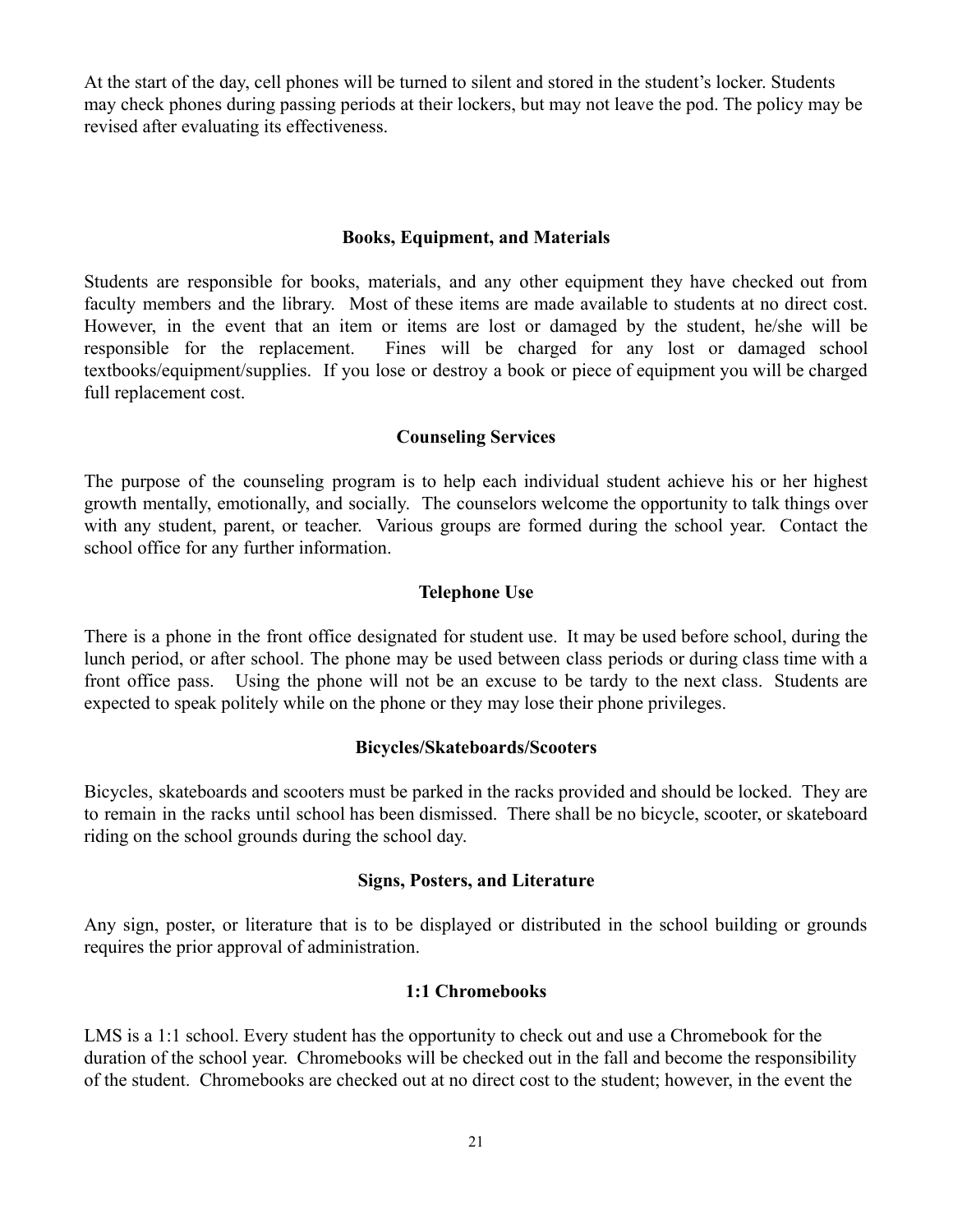device is lost or damaged by the student, he/she will be responsible for the replacement. Fines will be charged for any lost or damaged Chromebook.

## **Parent Communication**

The school frequently sends emails and keeps a weekly blog [\(http://landermiddleschool.blogspot.com/\)](http://landermiddleschool.blogspot.com/) to keep parents informed about what's happening at Lander Middle School. Information is also posted to the school district's website ([www.landerschools.org\)](http://www.landerschools.org) Please visit the site frequently for important messages. If you have a question about your child's classes, student concerns, bullying issues, etc.,please contact your child's teachers first. He/she is most likely to be acquainted with the situation and possible ways of handling it. If an acceptable solution cannot be reached, the teacher or parent may contact the principal to arrange a time when the situation can be presented and other solutions offered. Please do not hesitate to go to your child's teachers. The teachers may be having the same concerns and a discussion may help to clear up any questions.

We use Infinite Campus to communicate with parents through email or text depending on parent preference. In order to receive these messages parents need to use their parent portal account. This is the same account that you register your child/children. ([www.landerschools.org/parentportal/\)](http://www.landerschools.org/parentportal/)

If you have any suggestions for how we might improve as a school or district, we are always willing to hear from you, in person, by phone, or through our district's online suggestion box. (<http://bit.ly/LanderSchoolsSuggestionBox>)

The district employs a Community Relations Coordinator to provide a number of communication services to parents, including serving as a liaison between the district and parents/community. For information, please contact Matt Jacobson (mjacobson@landerschools.org).

### **RAPTOR**

The school district is pleased to announce that we are using the Raptor Visitor Management System in all of our schools to strengthen the district's program of campus safety for students and faculty. Part of keeping students and faculty safe is knowing who is in our buildings at all times, which the Raptor system will allow us to do. The Raptor system will better allow us to track visitors, contractors, and volunteers in our schools and provide us with a safer environment for our students and staff.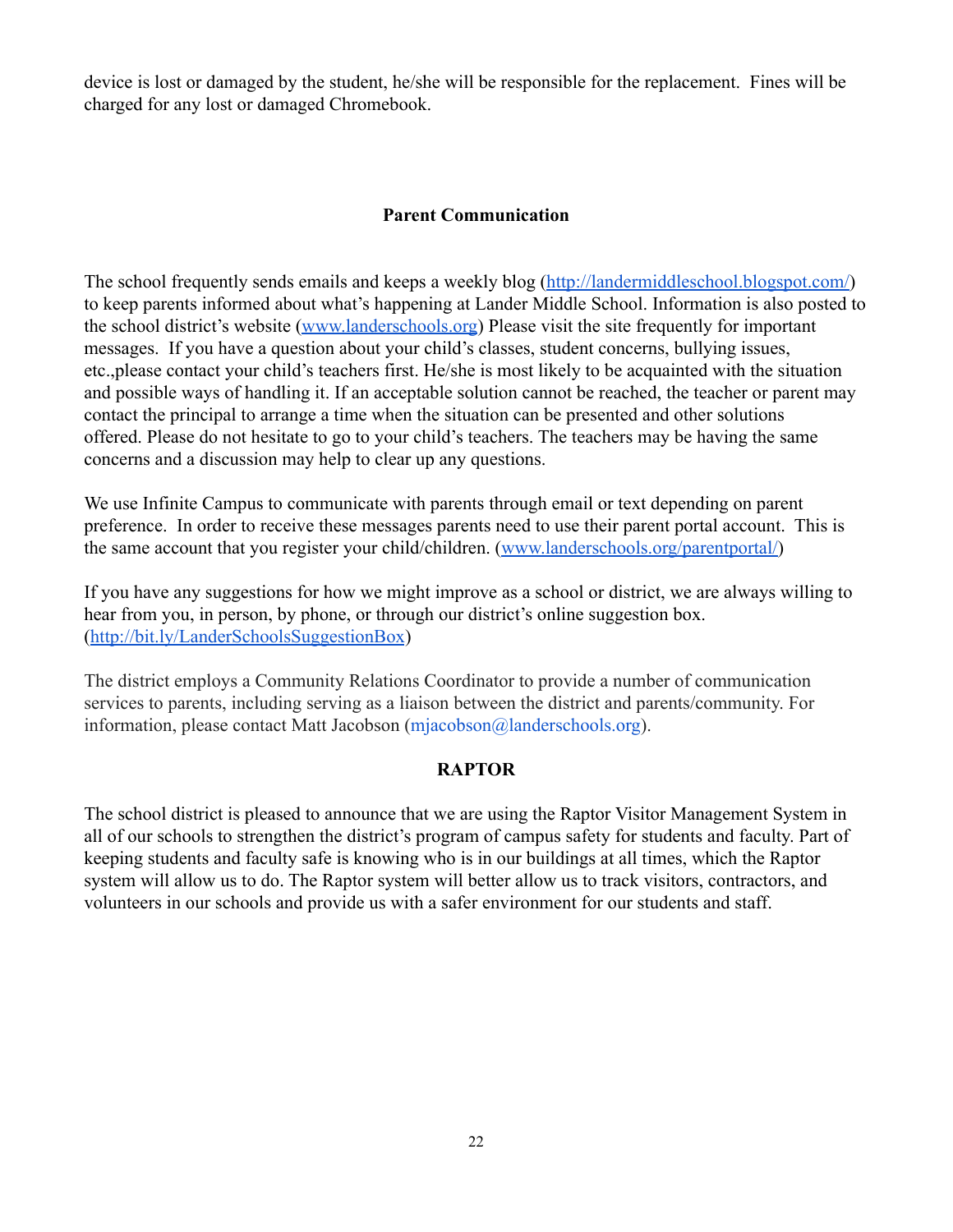# **LMS Parent HUB and FAQs**

# **Schedule and Grading**

# **LMS students will engage in three Trimester Courses every year including computer science, Spanish, and art.**

- Why are these three courses in the trimester system?
	- Your child will explore each course every year.
	- Spanish and art scaffolded for high school preparation and computer science fulfills state requirements (detail later)

# **LMS students will attend core classes, English Language Arts, social studies, science, and math and exploratory classes, PE, Family and Consumer Science (FACS), band, and choir, on semesters.**

- Why are these three courses in the semester system?
	- $\circ$  3, 40 minute intervention / enrichment period (120 minutes) and 1, 40 minute social emotional community time per week.
	- Preparation time for the band/choir to have 2 concerts/year
	- FACS is a two-teacher course
	- 2 different PE classes and 1 health course provides multiple ways for your child to exhibit proficiency of PE/health standards.

# **Parent Teacher Conferences**

- Trimester courses will have 3 opportunities to share with parents.
- Semester courses will match district conferences, with time to meet prior to the end of each semester by having trimester parent nights.

# **What does this schedule look like for my child?**

● [Example Schedule](https://drive.google.com/file/d/1qOr0yHdj_G1a3zK5mzo3E4872jDUq6t9/view?usp=sharing)

### **Infinite Campus**

- In order to have a schedule that can accommodate Trimesters and Semesters, we had to use six terms in Infinite Campus. A term is just a period of time so the Calendar year is split into six of these. A Semester course will consist of three terms on the schedule for half of a year and a Trimester course will consist of two terms on the schedule for a third of a year.
- Grades will be posted as soon as the course ends for all courses, Trimester and Semester. In-Progress grades, how your student is currently doing, will always be available for students and parents in the Campus Portal.

# **DAILY SCHEDULE**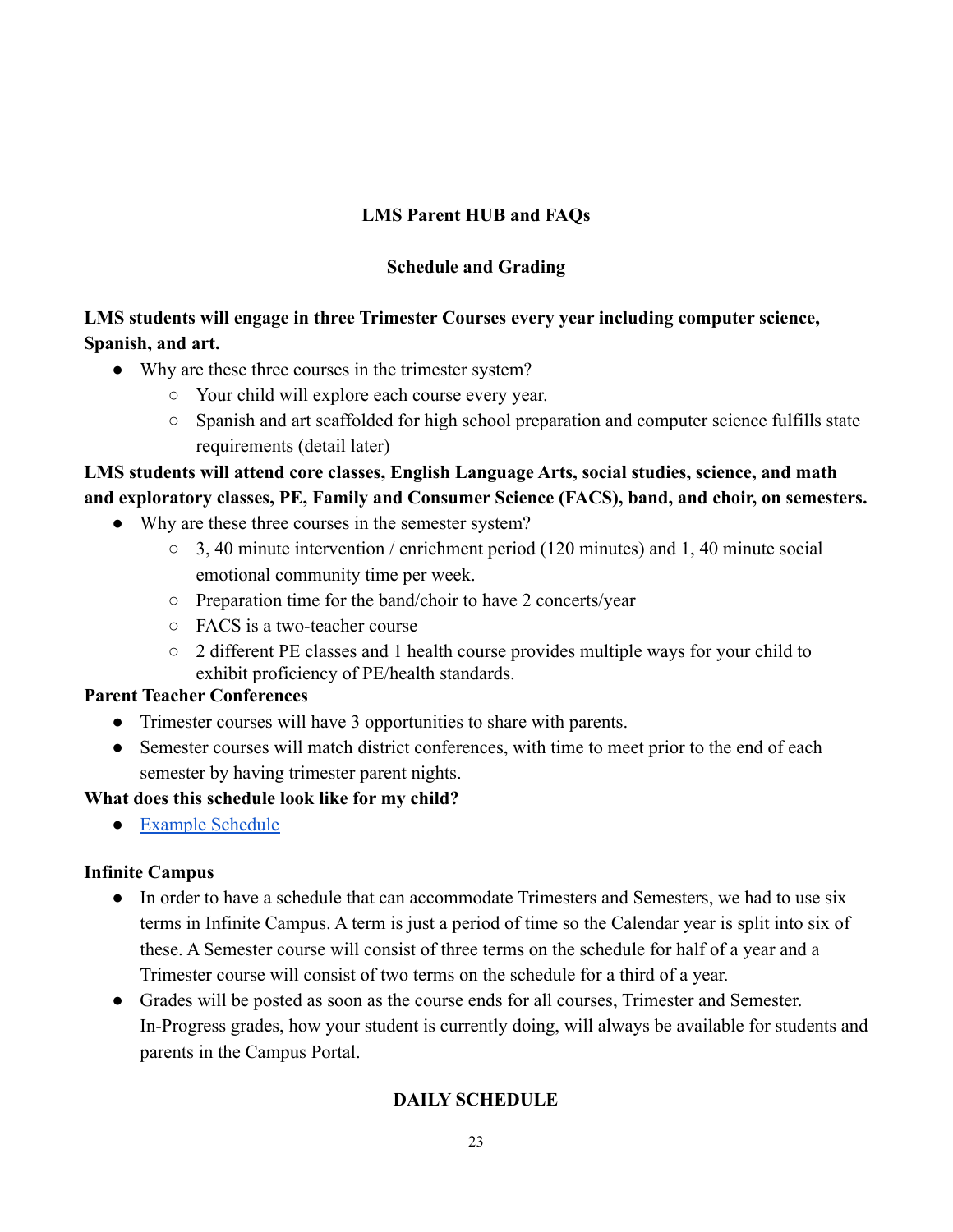School hours for Lander Middle School are 8:00 a.m. to 3:20 p.m. (class alert is 7:56 daily). We encourage all students who walk to school or are given individual rides to school to time their arrival so that an extended wait on the school grounds does not occur.

#### **CLASS SCHEDULES**

**Regular Schedule** (Monday, Tuesday, Thursday, Friday)

| <b>Period</b> | 8 <sup>th</sup> Grade         | $7th$ Grade                       | 6 <sup>th</sup> Grade          |
|---------------|-------------------------------|-----------------------------------|--------------------------------|
|               | $8:00 - 8:42$                 | $8:00 - 8:42$                     | $8:00 - 8:42$                  |
| 2             | 8:46-9:28                     | 8:46-9:28                         | 8:46-9:28                      |
| 3             | $9:32-10:14$                  | $9:32-10:14$                      | $9:32-10:14$                   |
| Int/Enr       | 10:18-10:48                   | 10:18-10:48                       | 10:18-10:48                    |
| 4             | 10:52-11:34                   | $10:52 - 11:34$                   | $10:52 - 11:34$                |
| 5             | $11:34-12:16$<br>(Eat<br>then | $11:34-12:16$<br>then<br>(Recess) | $11:34-12:16$                  |
|               | Recess)                       | Eat)                              |                                |
| 5             | $12:20-1:02$                  | 12:20-1:02                        | $12:20-1:02$ (Eat then Recess) |
| 6             | $1:06-1:48$                   | $1:06-1:48$                       | $1:06-1:48$                    |
| 7             | $1:52-2:34$                   | $1:52-2:34$                       | $1:52-2:34$                    |
| 8             | $2:38-3:20$                   | $2:38-3:20$                       | $2:38-3:20$                    |

**Wednesday** (Early Release Schedule)

| Period                  | 8 <sup>th</sup> Grade | $7th$ Grade                 | 6 <sup>th</sup> Grade    |
|-------------------------|-----------------------|-----------------------------|--------------------------|
| $\vert$ 1               | $8:00 - 8:40$         | $8:00 - 8:40$               | $8:00-8:40$              |
| $\overline{2}$          | 8:44-9:22             | 8:44-9:22                   | 8:44-9:22                |
| $\overline{\mathbf{3}}$ | $9:26-10:07$          | $9:26-10:07$                | $9:26-10:07$             |
| $\overline{\mathbf{4}}$ | $10:11 - 10:52$       | $10:11 - 10:52$             | 10:11-10:52              |
| 5/Lunch                 | 10:52-11:33 (Eat then | 10:52-11:33 (Recess<br>then | 10:56-11:33              |
|                         | Recess)               | Eat)                        |                          |
| 5/Lunch                 | $11:37-12:18$         | $11:37-12:18$               | 11:37-12:18 (Eat<br>then |
|                         |                       |                             | Recess)                  |
| 6                       | $12:22 - 1:03$        | $12:22 - 1:03$              | $12:22 - 1:03$           |
| $\overline{7}$          | $1:07-1:48$           | $1:07-1:48$                 | $1:07-1:48$              |
| 8                       | $1:52-2:30$           | $1:52-2:30$                 | $1:52-2:30$              |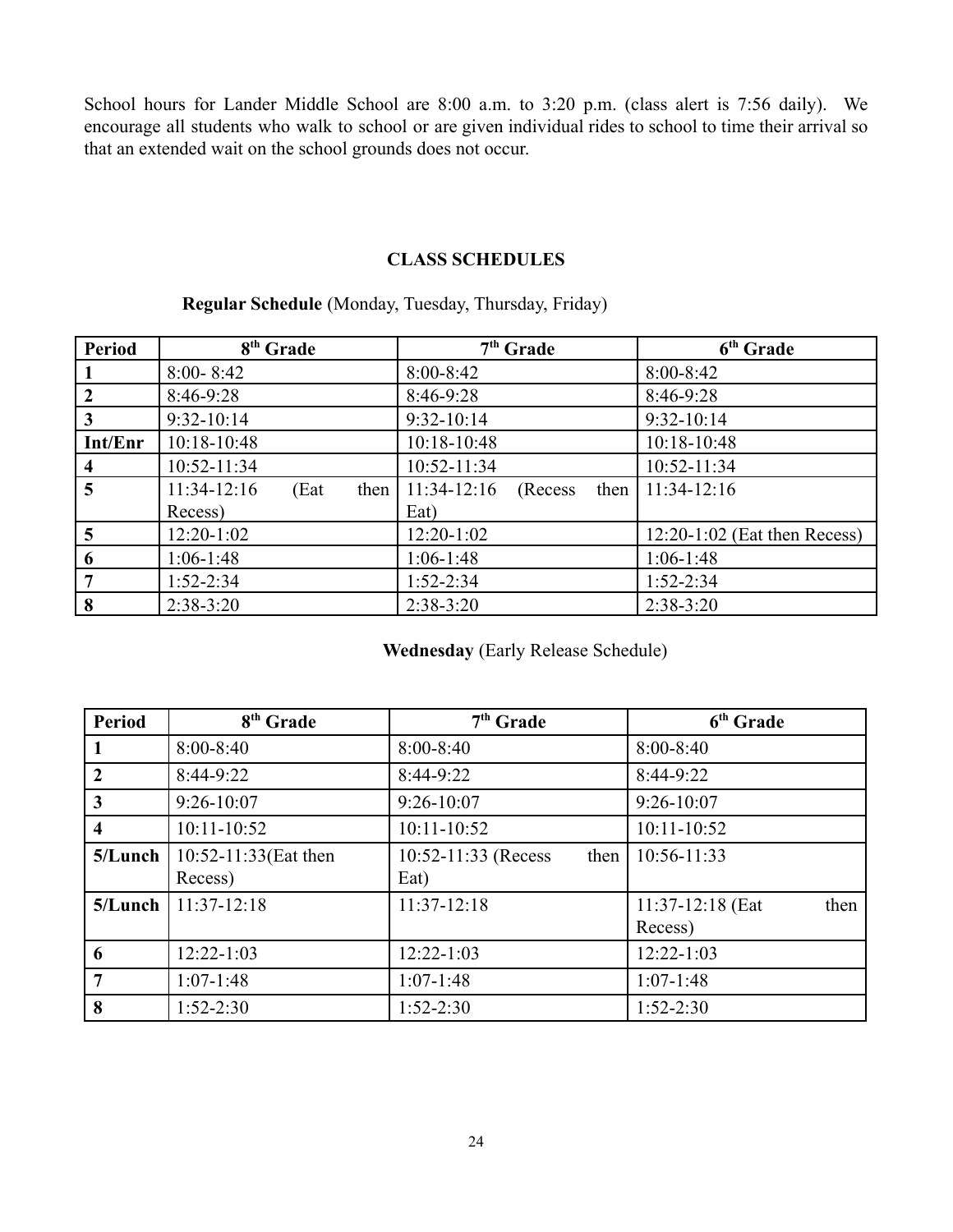# **FREMONT COUNTY SCHOOL DISTRICT #1 2021-2022 CALENDAR**

|    |                | 2021                |                           |                 |                                                      |                |             | 2022           |                           |                | FCSD #1 Bd approved 1/19/21        |
|----|----------------|---------------------|---------------------------|-----------------|------------------------------------------------------|----------------|-------------|----------------|---------------------------|----------------|------------------------------------|
|    |                | July                |                           |                 |                                                      |                |             | <b>January</b> |                           |                |                                    |
| M  | T              | W                   | T                         | $\mathbb F$     |                                                      | M              | T           | W              | T                         | F              |                                    |
|    |                |                     | 1                         | 2               |                                                      |                | 4           | 5              | 6                         | 7              | 1/3 Students/staff return          |
| 5  | 6              | 7                   | 8                         | 9               | 4th of July observed                                 | 10             | 11          | 12             | 13                        | 14             | 1/14 first semester ends           |
| 12 | 13             | 14                  | 15                        | 16              |                                                      | 17             | 18          | 19             | 20                        | 21             | 1/17 Staff in-service              |
| 19 | 20             | 21                  | 22                        | 23              |                                                      | 24             | 25          | 26             | 27                        | 28             | 1/18 Spring semester begins        |
| 26 | 27             | 28                  | 29                        | 30              |                                                      | 31             |             |                |                           |                |                                    |
|    |                |                     |                           |                 |                                                      |                |             |                |                           |                |                                    |
|    |                | <b>August</b>       |                           |                 |                                                      |                |             | February       |                           |                |                                    |
| M  | T              | W                   | T                         | $\mathbf F$     |                                                      | M              | T           | W              | T                         | $\mathbf F$    |                                    |
| 2  | 3              | 4                   | 5                         | 6               |                                                      |                | ı           | 2              | 3                         | $\overline{4}$ |                                    |
| 9  | 10             | 11                  | 12                        | 13              | 8/12,13,16 ICT training                              | $\overline{7}$ | 8           | 9              | 10                        | 11             |                                    |
| 16 | 17             | 18                  | 19                        | 20              | 8/17-23 Teacher/staff inservice                      | 14             | 15          | 16             | 17                        | 18             | 2/21 Inservice - President's Day   |
| 23 | 24.            | 25                  | 26                        | 27              | 8/24 First day of school                             | 21             | 22          | 23             | 24                        | 25             | 2/22 LMS tri-semester ends         |
| 30 | 31             |                     |                           |                 |                                                      | 28             |             |                |                           |                | 2/23 LMS tri-semester starts       |
|    |                |                     |                           |                 |                                                      |                |             |                |                           |                |                                    |
|    |                | September           |                           |                 |                                                      |                |             | March          |                           |                |                                    |
| M  | T              | W                   | T                         | F               |                                                      | M              | T           | W              | T                         | $\mathbf F$    |                                    |
|    |                | t.                  | $\overline{2}$            | 3               |                                                      |                | 1           | 2              | 3                         | 4              |                                    |
| 6  | 7              | 8                   | 9                         | 10              | 9/6 Labor Day - no school                            | 7              | 8           | 9              | 10                        | 11             |                                    |
| 13 | 14             | 15                  | 16                        | 17              |                                                      | 14             | 15          | 16             | 17                        | 18             | 3/18 End of 3rd quarter            |
| 20 | 21             | 22                  | 23                        | 24              |                                                      | 21             | 22          | 23             | 24                        | 25             | 3/25 parent/teacher comp day       |
| 27 | 28             | 29                  | 30                        |                 |                                                      | 28             | 29          | 30             | 31                        |                | 3/28-4/1 spring break              |
|    |                |                     |                           |                 |                                                      |                |             |                |                           |                |                                    |
|    |                | October             |                           |                 |                                                      |                |             | April          |                           |                |                                    |
| M  | T              | W                   | T                         | $\mathbf{F}$    |                                                      | M              | T           | W              | $\mathbb T$               | $\mathbf F$    |                                    |
|    |                |                     |                           | L               |                                                      |                |             |                |                           |                | 4/1 spring break                   |
| 4  | 5              | 6                   | 7                         | 8               | 10/21 End of 1st qrtr                                | 4              | 5           | 6              | 7                         | 8              |                                    |
| 11 | 12             | 13                  | 14                        | 15              | 10/22 parent/teacher comp day                        | 11             | 12          | 13             | 14                        | 15             |                                    |
| 18 | 19             | 20                  | 21                        | 22              | 10/25 Staff in-service                               | 18             | 19          | 20             | 21                        | 22             |                                    |
| 25 | 26             | 27                  | 28                        | 29              |                                                      | 25             | 26          | 27             | 28                        | 29             |                                    |
|    |                |                     |                           |                 |                                                      |                |             |                |                           |                |                                    |
|    |                | November            |                           |                 |                                                      |                |             | May            |                           |                |                                    |
|    | T              | W                   | $\footnotesize{\text{T}}$ | $\mathbf F$     |                                                      | M              | T           | W              | $\footnotesize{\text{T}}$ | $\mathbf F$    |                                    |
| M  |                | 3                   | $\overline{4}$            | 5               |                                                      | $\overline{2}$ | 3           | 4              | 5                         | 6              |                                    |
| 1  | 2<br>9         | 10                  | 11                        | 12              | 11/16 LMS tri-semester ends                          | 9              | 10          | 11             | 12                        | 13             | PHS graduation 5/20                |
| 8  | 16             | 17                  | 18                        | 19              | 11/17 LMS tri-semester starts                        | 16             | 17          | 18             | 19                        | 20             | LVHS graduation 5/22               |
| 15 | 23             | 24                  | 25 <sub>1</sub>           | 26 <sup>°</sup> | 11/24-26 Thanksgiving holiday                        | 23             | 24          | 25             | 26                        | 27             | 5/27 Last day for students (early) |
| 22 |                |                     |                           |                 |                                                      | 30             | 31          |                |                           |                | 5/27 Last day for staff (full day) |
| 29 | 30             |                     |                           |                 |                                                      |                |             |                |                           |                | 5/30 Memorial Day                  |
|    |                |                     |                           |                 |                                                      |                |             | June           |                           |                |                                    |
|    |                | December            |                           |                 |                                                      | M              | $\mathbb T$ | W              | $\mathbf T$               | F              |                                    |
| M  | T              | W                   | T                         | $\mathbb F$     |                                                      |                |             | Г              | 2                         | 3              |                                    |
|    |                | ı                   | $\mathbf{2}$              | 3               |                                                      | 6              | 7           | 8              | 9                         | 10             |                                    |
| 6  | 7              | 8                   | 9                         | 10              |                                                      | 13             | 14          | 15             | 16                        | 17             |                                    |
| 13 | 14             | 15                  | 16                        | 17<br>24        |                                                      | 20             | 21          | 22             | 23                        | 24             |                                    |
| 20 | 21             | 22                  | 23                        |                 |                                                      | 27             | 28          | 29             | 30                        |                |                                    |
| 27 | 28             | 29                  | 30                        | 31              | 12/20 - 12/31 Holiday break                          |                |             |                |                           |                |                                    |
|    |                |                     |                           |                 |                                                      |                |             |                |                           |                |                                    |
|    |                |                     |                           |                 |                                                      |                |             |                |                           |                |                                    |
|    |                | Holiday - NO SCHOOL |                           |                 |                                                      |                |             |                |                           |                |                                    |
|    |                |                     |                           |                 | Inservice or workday - NO SCHOOL                     |                |             |                |                           |                |                                    |
|    |                |                     |                           |                 | *Comp Day for parent/teacher conferences - NO SCHOOL |                |             |                |                           |                |                                    |
|    | End of quarter |                     |                           |                 |                                                      |                |             |                |                           |                |                                    |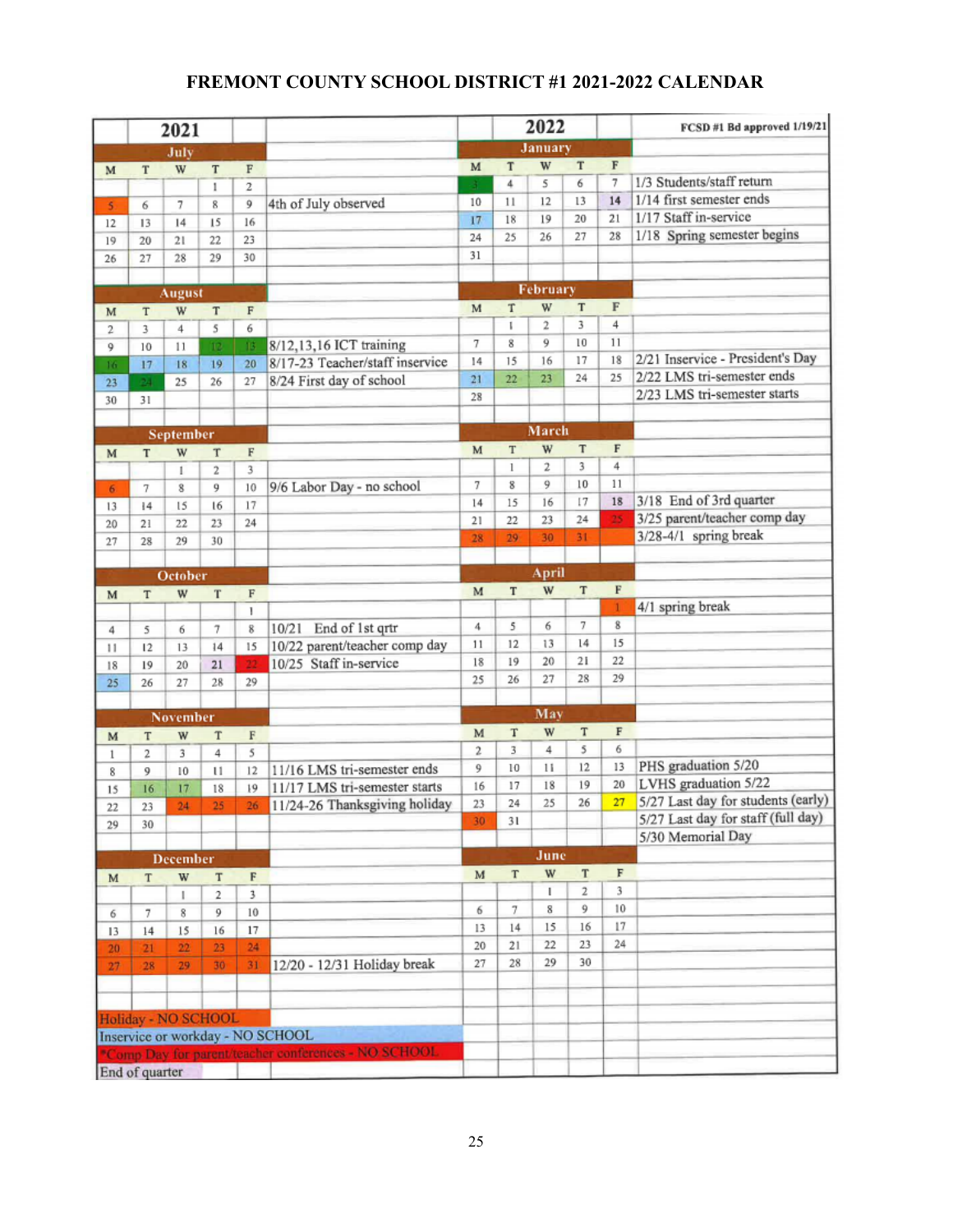# **STAFF DIRECTORY**

| Name                  | <b>Position</b>                   | E-Mail                               |
|-----------------------|-----------------------------------|--------------------------------------|
| Babb. Chris           | PE/Health                         | $cbabb@$ landerschools.org           |
| Babits. Jan           | Paraeducator                      | ibabits@landerschools.org            |
| Bauer, Michael        | Math                              | mbauer@landerschools.org             |
| Colman, Jessica       | <b>Student Services Secretary</b> | jcolman@landerschools.org            |
| Cooper, Jordan        | PE/Health                         | jcooper@landerschools.org            |
| Dayton, Seth          | Kitchen                           | sdayton@landerschools.org            |
| Fross. Devan          | Special Ed                        | dfross@landerschools.org             |
| Green, Kerrie         | <b>Administrative Assistant</b>   | $k$ erriegreen@landerschools.org     |
| Green, Kevin          | Language Arts                     | $kgreen@$ landerschools.org          |
| Green. Tim            | Language Arts                     | $t$ green@landerschools.org          |
| Harris, Stephanie     | Art                               | sharris@landerschools.org            |
| Hastings, Laura       | Language Arts                     | $\text{lhastings@landerschools.org}$ |
| Jensen, Cristina      | Counselor                         | cristinajensen@landerschools.org     |
| Jensen. Luke          | Special Ed                        | liensen@landerschools.org            |
| Johnson, Josev        | Accompanist                       | ijohnson@landerschools.org           |
| Jones, Trenton        | Maintenance                       | tiones@landerschools.org             |
| Jorgensen, Codi       | Science                           | cioregensen@landerschools.org        |
| Kistemann, Cameron    | Vocal Music                       | cameronkistemann@landerschools.org   |
| Linville, Greg        | Maintenance                       | glinville@landerschools.org          |
| Maurer, Kaiden        | Paraeducator                      | kmaurer@landerschools.org            |
| McClung, Jennifer     | Special Ed                        | $j$ ennifermcclung@landerschools.org |
| Mever, Deidre         | <b>Assistant Principal</b>        | dmeyer@landerschools.org             |
| Mever, Joe            | <b>Computer Science</b>           | imever@landerschools.org             |
| Mitchell-Smith, Megan | Therapeutic Counselor             | $mms@$ landerschools.org             |
| Moline. Garth         | <b>Band</b>                       | emoline@landerschools.org            |
| Morton, Jade          | Principal                         | imorton@landerschools.org            |
| Mowrey, Pat           | Facility Maintenance Manager      | pmowrev@landerschools.org            |
| Nichols, Peter        | Language Arts                     | pnichols@landerschools.org           |
| Parker, Erica         | <b>Instructional Facilitator</b>  | eparker@landerschools.org            |
| Peil. Derek           | Language Arts                     | dpeil@landerschools.org              |
| Peters, Halev         | Nurse                             | hneters@landerschools.org            |
| Pettibone, Todd       | Paraeducator                      | $t$ pettibone@landerschools.org      |
| Philpott, Addie       | Paraeducator                      | $aphilpott@$ landerschools.org       |
| Pickerd, Stephanie    | Paraeducator                      | spickerd@landerschools.org           |
| Polson, Stacev        | Counselor                         | spolson@landerschools.org            |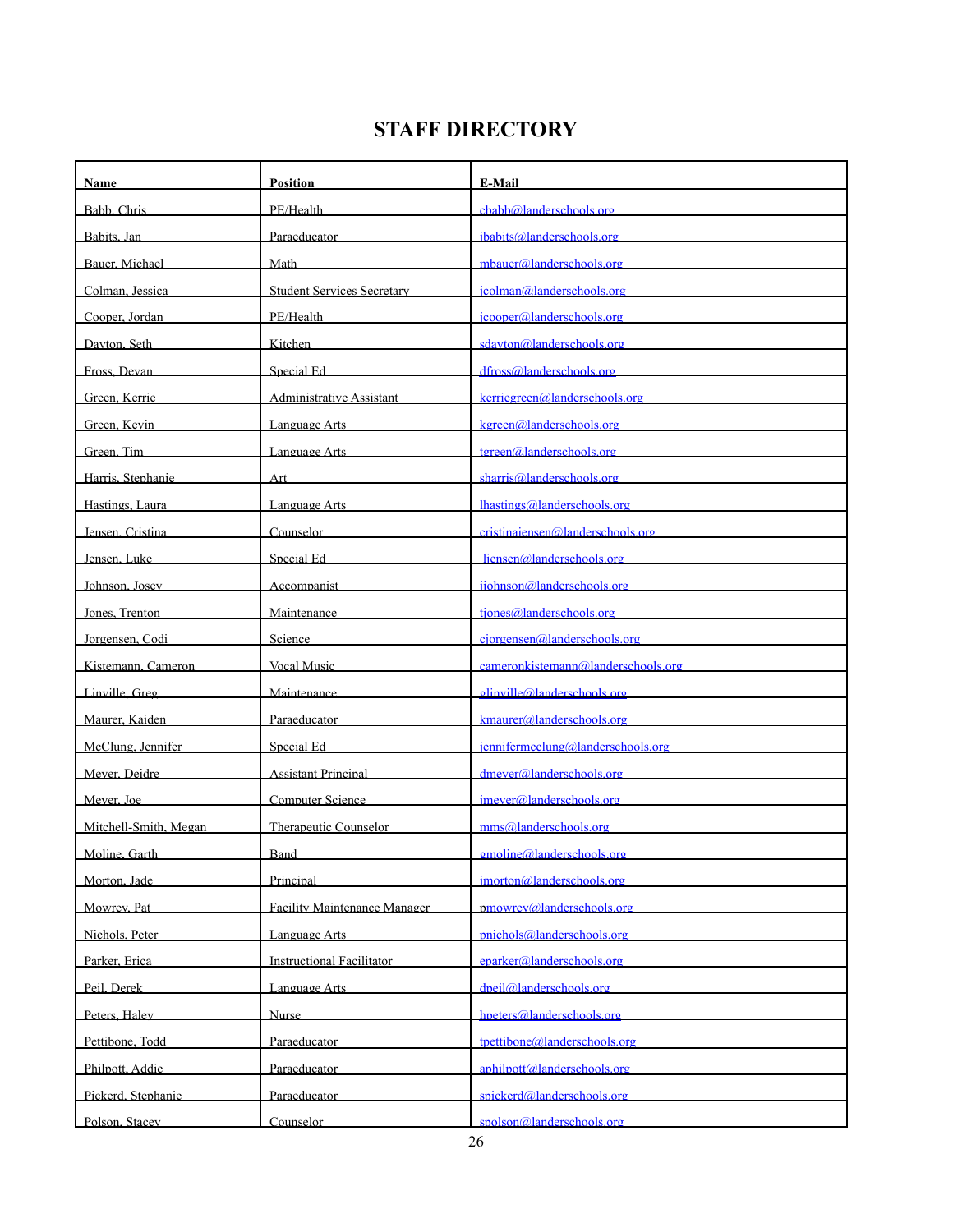| Prine, CeCe        | Science                         | cprine@landerschools.org      |
|--------------------|---------------------------------|-------------------------------|
| Prine, Jeramie     | Language Arts                   | iprine@landerschools.org      |
| Red Bow, Buddy     | PE/Health                       | bredbow@landerschools.org     |
| Red Bow, Chelsey   | Special Ed                      | credbow@landerschools.org     |
| Reid, Alanna       | Math                            | areid@landerschools.org       |
| Rounds, Josie      | Spanish/Languages               | irounds@landerschools.org     |
| Russell, Justina   | Science                         | irussell@landerschools.org    |
| Shoutis, Emily     | Paraeducator                    | eshoutis@landerschools.org    |
| Simonson, Lezlev   | <b>Social Studies</b>           | lsimonson@landerschools.org   |
| Simpson, Steve     | <b>Social Studies</b>           | ssimpson@landerschools.org    |
| Sixbey, Ely        | Math                            | $e$ sixbey@landerschools.org  |
| Sixbey, Jacqueline | Resource Room                   | $isixbev@$ landerschools.org  |
| Stephen, Caleb     | Math                            | cstephen@landerschools.org    |
| Stuttle, Russell   | Information Resources 6th Grade | rstuttle@landerschools.org    |
| Swift, Casey       | <b>Social Studies</b>           | cswift@landerschools.org      |
| West, Melissa      | Paraeducator                    | mwest@landerschools.org       |
| Weston, Breanne    | Family & Consumer Science       | bweston@landerschools.org     |
| Widhalm, Casev     | Special Ed Case Manager         | cwidhalm@landerschools.org    |
| Wilkerson, Sara    | Kitchen Manager                 | swilkerson@landerschools.org  |
| Wilkinson, Tina    | Paraeducator                    | twilkinson@landerschools.org  |
| Wyant, Linda       | Maintenance                     | lwyant@landerschools.org      |
| Wyant, Scott       | Maintenance                     | swyant@landerschools.org      |
| Velarde, Tiffany   | Paraeducator                    | $t$ velarde@landerschools.org |
| VonFeldt, Nicholas | Maintenance                     | nvonfeldtx@landerschools.org  |
| Young, Jennifer    | Special Ed                      | ivoung@landerschools.org      |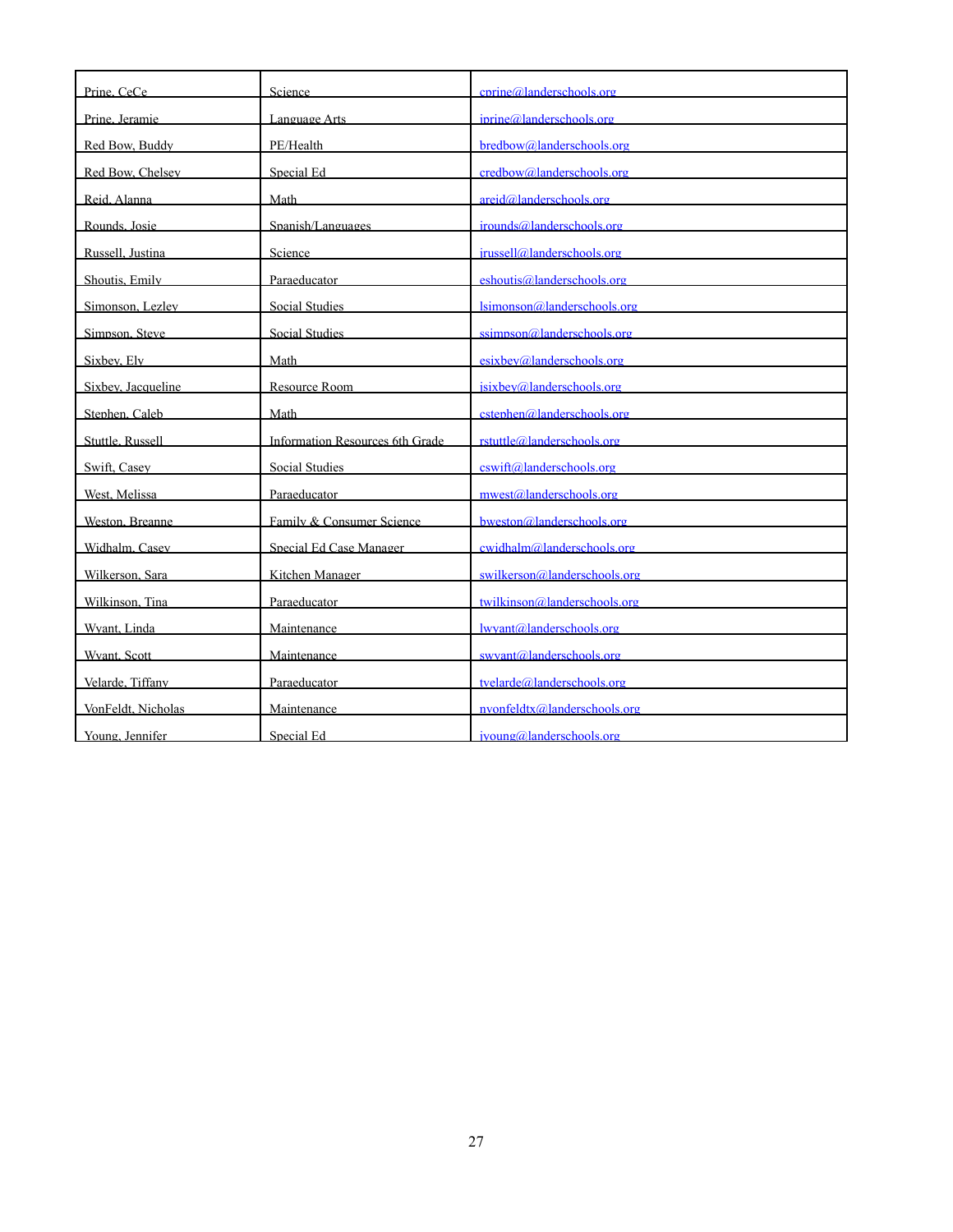#### **ACTIVITIES**

#### **Fees**

Activity fees cannot be refunded unless a student must discontinue an activity due to medical reasons, or if arrangements have been made with the principal or the district activities director. A student will not be denied the opportunity to participate because they are not able to pay the activity fee. Please contact the principal if you need to have the fee waived.

#### **Code of Conduct**

Fremont County School District #1 recognizes that participation in athletics and co-curricular activities is a "**privilege**" not a "**right**".

Students who volunteer to participate in the Fremont County School District #1 athletic or co-curricular activity programs do so with the understanding that they must observe some regulations that are more restrictive than those relating to the general student community.

This policy applies to students who participate in athletics or co-curricular activities, and is in effect during the entire calendar year. This policy is in addition to the current District Student Discipline and Conduct Policy. Suspensions from activities may or may not prevent a student from taking part in practice sessions. Students who are suspended will not suit up with the team, nor will they be allowed to travel.

The CODE shall apply for those athletic teams, co-curricular activities that require participation on an interscholastic level and/or exceed normal classroom requirements.

### **Activity Eligibility**

**The LMS CODE OF CONDUCT and ELIGIBILITY REQUIREMENTS will apply to all students** currently participating or who will participate in athletics or co-curricular activities, and is in effect during **the entire school year plus at times during the year in which students are involved in school-sponsored activities.**

LANDER MIDDLE SCHOOL HAS THE FOLLOWING ADDITIONAL EXPECTATIONS REGARDING ACADEMIC ACHIEVEMENT, BEHAVIOR, AND ATTENDANCE:

- ✓ The activity program is an extension of the curriculum and the student's academic experience. Participation in the activity program is a privilege and not a right.
- $\checkmark$  Students must maintain a minimum grade of "C" in at least (5) classes. Weekly eligibility checks will be conducted.

If an activity participant falls below the 5 "C" requirement, he/she will receive a B.A.G. sheet (**B**ehavior, **A**ttendance, **G**rades). This sheet will allow documentation of the class with a below "C". The activity participant must then visit that/those classroom teacher(s) and make arrangements to bring the grade up to the requirement, verified by the classroom teacher's signature. Completion of the B.A.G. sheet must be done before the activity participant can compete in the next scheduled activity or contest.

 $\checkmark$  Activity participants must be in attendance the day of an activity. For an absent student to participate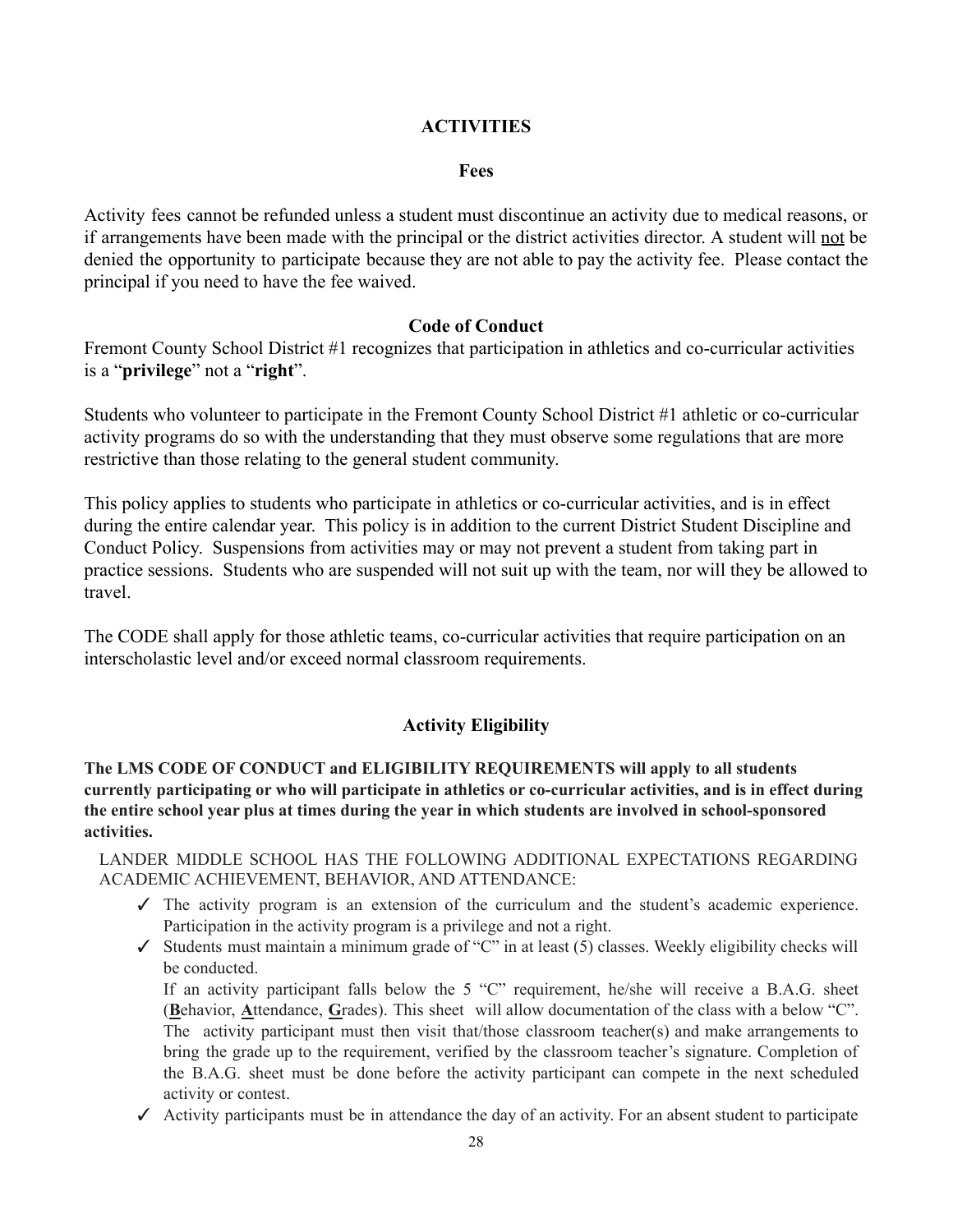in an activity on the day of the absence, a verified medical excuse must be provided for the absence by the student.

- ✓ The investigation into drug and alcohol related incidents typically are conducted by school administrators and law enforcement officials. These investigations include on- campus and off-campus activities.
- ✓ Activity participants may not use, possess, transfer, or disperse any tobacco products (defined to include electronic cigarettes and vaping devices), alcoholic beverages, or illegal controlled substances (drugs) on or off campus at any time during the school year or at other times during the year in which students are involved in school-sponsored activities.
- ✓ Activity participants are expected to avoid situations/gatherings where illegal substances (alcohol/drugs/tobacco/vaping devices) are being used by underage youth. Activity participants are expected to take actions to avoid situations where illegal substances are present.
- ✓ Activity participants may not confiscate (steal), destroy, or vandalize private or public property. This will include, but not limited to, theft, shoplifting, breaking and entering, vandalism, and any other behaviors that would violate school policy, Municipal, State, or Federal codes or laws.

#### **Attendance**

Activity participants must be in attendance the entire day of the activity and must be in attendance at the practice prior to the contest in order to participate. If a student receives a Tuesday/Thursday School, In-School or Out-of-School suspension, he/she is automatically ineligible to participate in the next contest. If a student is assigned Tuesday/Thursday School, ISS or OSS three times, the student is automatically dropped from the activity.

#### **District Conduct Regulations**

Students who volunteer to participate on any athletic team or co-curricular activity will not use, possess, transfer, or disperse any tobacco products, vaping devices, alcoholic beverages, or controlled substances (drugs). Students will not confiscate (steal), destroy or vandalize private or public property. This will include, but not limited to, theft, shoplifting, breaking and entering, vandalism, and behaviors that would diminish the integrity of the community, school, team or individual.

In the event that there is a possible CODE OF CONDUCT violation, an administrator will attempt to notify a parent prior to questioning the student. Failure to cooperate with the administration in an investigation may result in suspension from an activity until the investigation is resolved.

Students covered by the CODE OF CONDUCT who violate Municipal, State or Federal codes (excluding minor traffic violations) are subject to the consequences.

It is understood that local law enforcement will be notified whenever school personnel confiscate alcohol products, controlled substances, tobacco products, vaping devices, or suspended stolen merchandise. The penalty administered by the Justice System may be different, and in addition to the School Board Policies.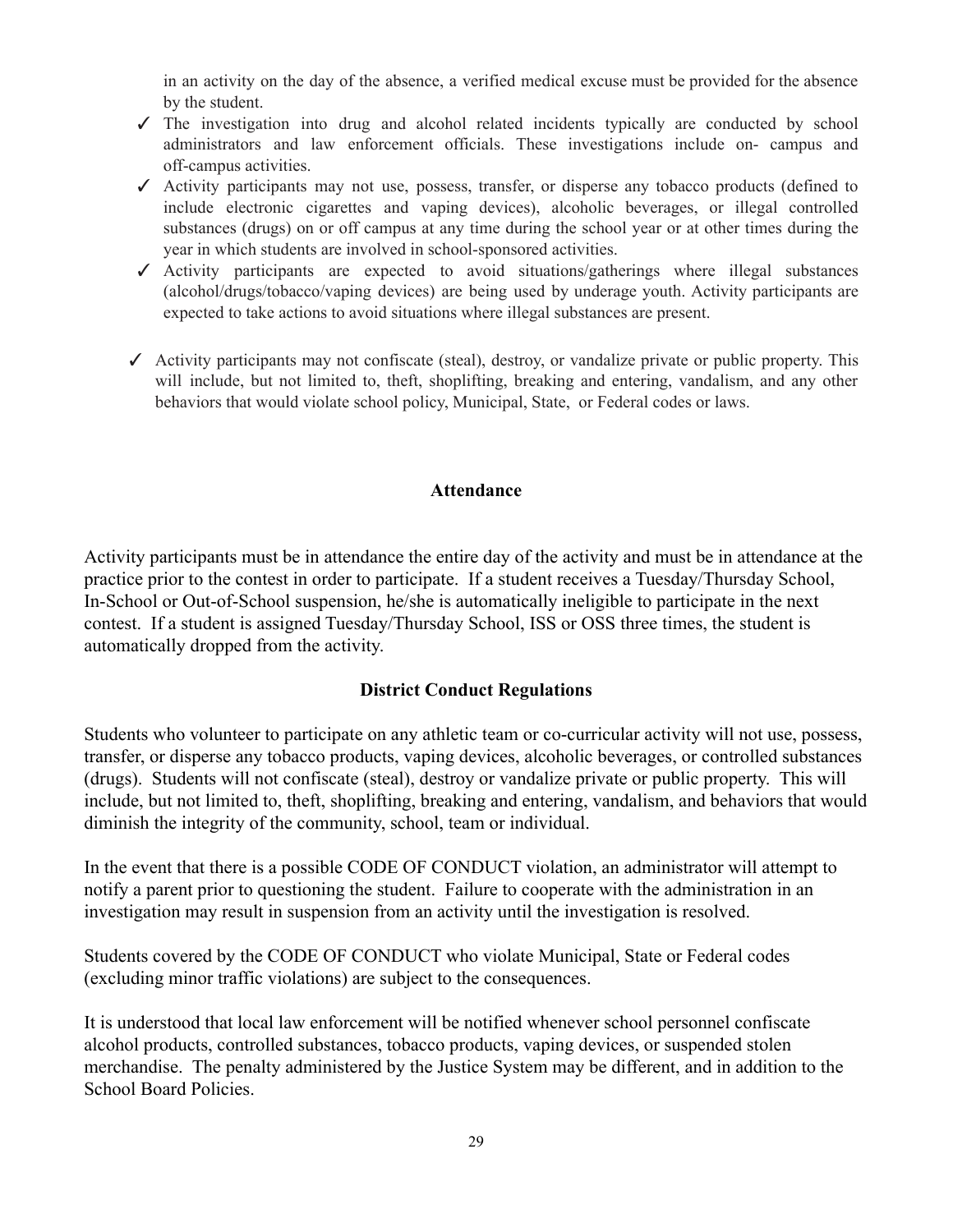### **Party Rule**

Participants are expected to avoid situations/gatherings where illegal substances (alcohol/drugs/tobacco/vaping) are being used by underage youth. Participants are expected to take actions to avoid situations where illegal substances are present. Actions should include inquiring about the situation/gathering prior to attending, and taking action to leave the situation/gathering if illegal substances are present. Failure to take appropriate steps to avoid these types of situations will result in a code violation.

#### **Suspensions**

- $\vee$  CODE violations are accumulative for your middle school career.
- $\triangleright$  Suspensions will carry over from season to season and year to year.
- $\triangleright$  Two violations in a single sport season will result in the student being dismissed from the team.

#### **First Offense**

Suspended from 30% of regular season competition according to the suspension penalties.

#### **Second Offense**

| Option 1: | Suspended from competition in all activities covered by the CODE for 60% of<br>regular season contests |
|-----------|--------------------------------------------------------------------------------------------------------|
| Option 2: | <b>Option 1 Court supervised treatment.</b>                                                            |

#### **Third Offense**

*Student suspended from participation and competition in all activities covered by the CODE for one year from the date of the infraction.*

❖ The *suspension penalty* for co-curricular activities shall be based on the total number of interscholastic competitions and in line with the suspension penalties.

FIRST OFFENSE: 30% of regular season competition SECOND OFFENSE: 60% of regular season competition THIRD OFFENSE: Suspended for 1 (one) year

The following represents the number of contests in an average regular season schedule:

Football  $-7$  $Golf - 3$ Nordic Ski – 2  $Track - 7$ Volleyball – 15 Basketball – 15 Wrestling  $-9$  $Cross Country - 7$ Swimming  $-7$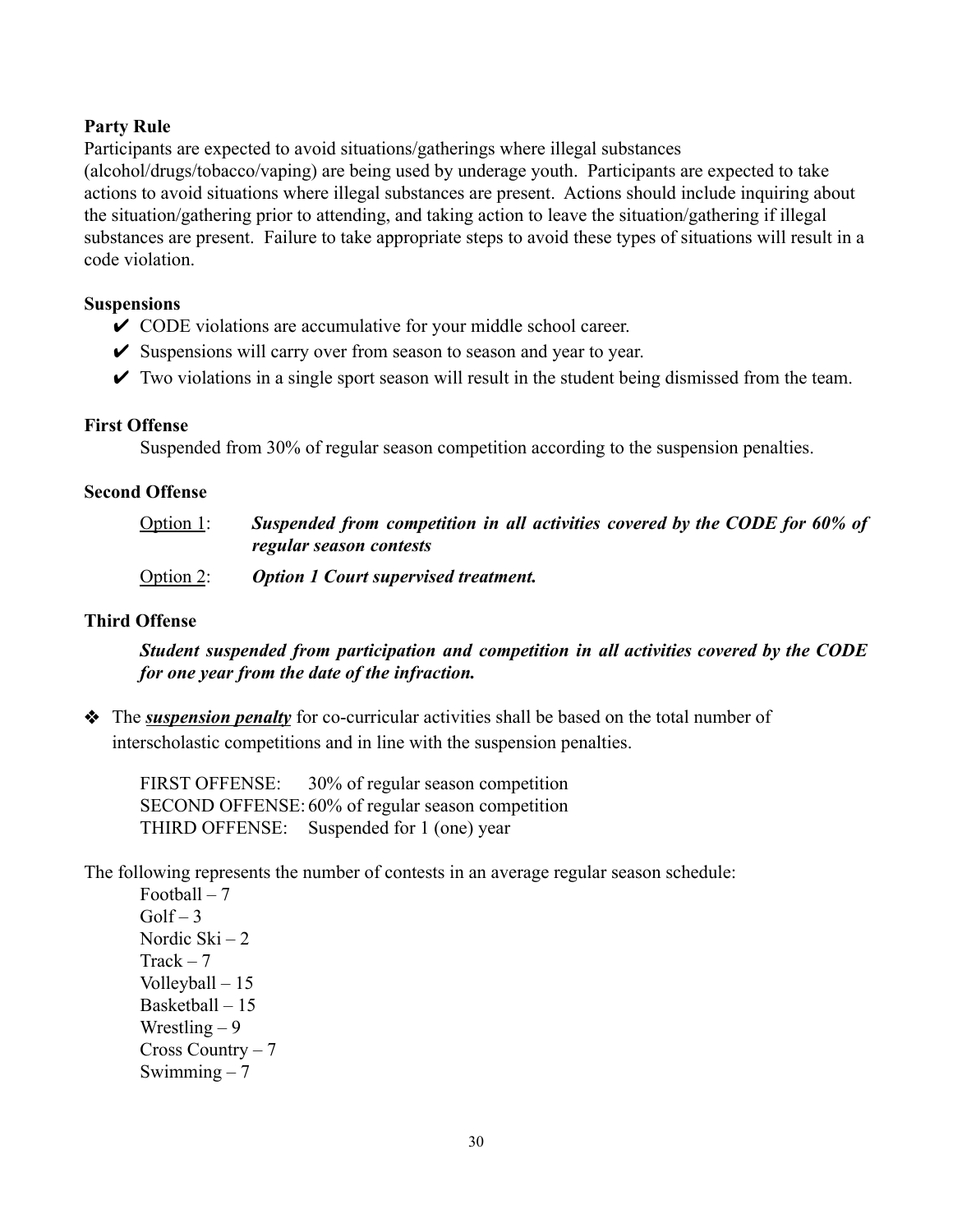❖ Co-curricular activities without interscholastic competitions will have consequences at the discretion of the Building Principal or his/her designee.

#### **CODE OF CONDUCT POLICY ADMINISTRATION**

Additional rules may be established by coaches/sponsors to this policy, but must have the written approval of the Building Athletic Director and Principal. Participants and parents must be fully informed of all rules in writing prior to the start of the activity.

It is mandatory for all coaches and sponsors of co-curricular activities to schedule a meeting with the students and their parent(s) or guardian at which time the CODE OF CONDUCT will be explained to the students and their parent(s) or guardian.

Co-curricular activities do not exist without the dedication of individuals partnering with others to learn, practice and perform. Individual skill and dedication is important. Each student is affected by and can affect the performance of the team – together the team suffers or succeeds. Students are expected to teach, encourage and support teammates in ways that contribute to the success of individuals and the goals of the team.

Students volunteering to participate in the Fremont County School District #1 co-curricular programs commit to assist teammates, to the best of their abilities, in keeping with the agreements contained in this contract.

Students who violate the CODE will:

- 1) Acknowledge to coach and teammates the nature and extent of the violation;
- 2) Outline the actions he or she is taking to correct the violation;
- 3) Make a statement or re-commitment to following the CODE and working toward the success of the team, coach and self.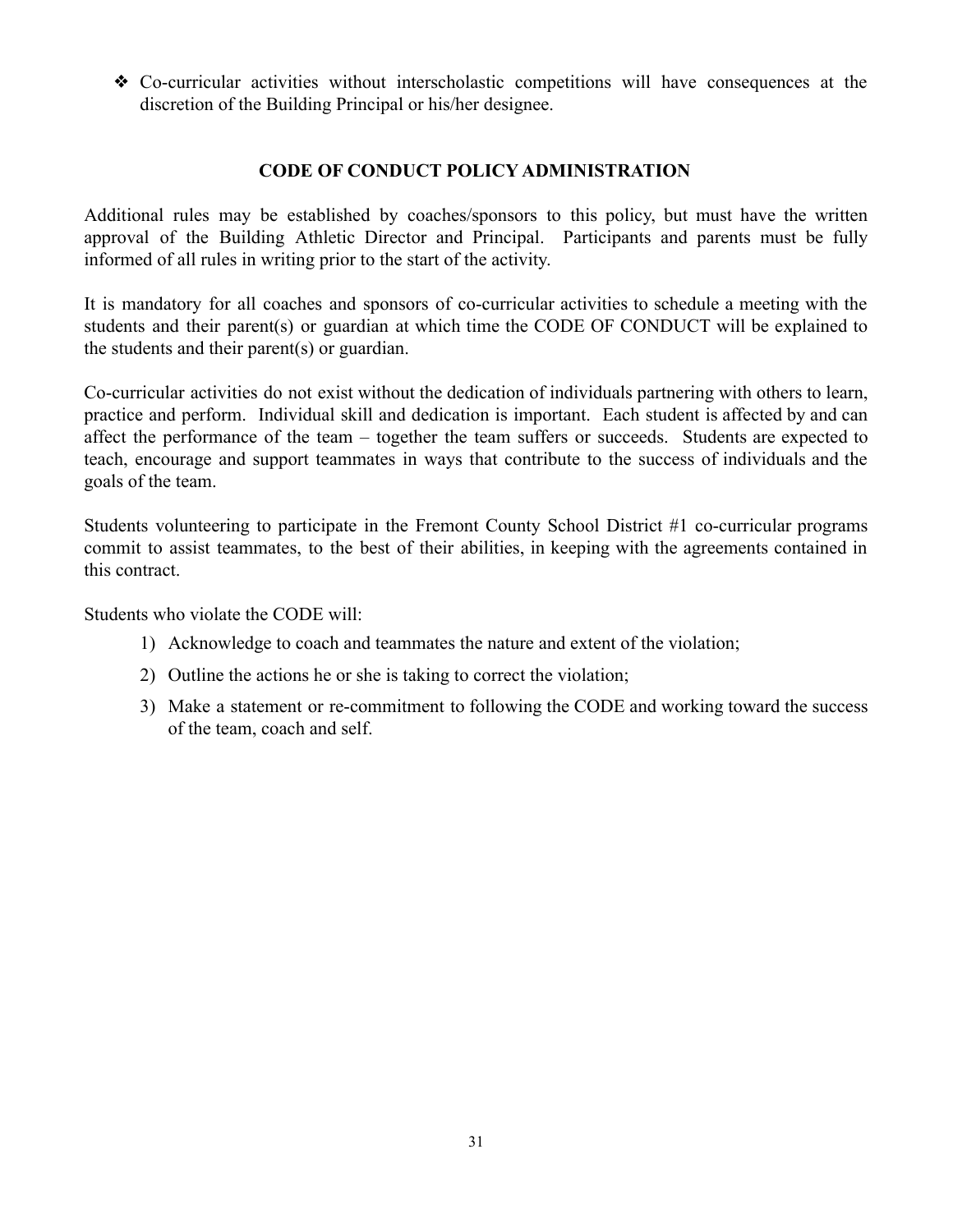# **HEALTH AND MEDICINE**

#### **Student Health Services - FCSD #1 Policy JHC**

The purpose of the school health program will be to supplement the efforts and guidance of parents to bring about awareness on the part of students of regular health care.

The objectives of the school health program are:

- To promote good health habits among students.
- To stimulate a sanitary and healthful environment in school.
- To assist in detecting and recommending correction for medical, psychological, and physical handicaps of students.

#### **Health Records**

Health records will be maintained by the nursing staff and kept in the student's cumulative record folder.

### **Health Office Visits**

The district school nurse and/or school health secretary is available on a daily basis to provide services to the students and staff. Any student who wishes to see the nurse during the school day must obtain a pass from the classroom teacher or area supervisor first (except for emergencies). We ask that students do not use their cell phones to call parents. The nurse or health secretary will contact parents after the student is assessed and if the student is sent home the absence will then be medically verified.

### **Athletic Physical Examinations**

Annual examinations shall be required for participants in athletic programs.

### **Annual Screening Examinations**

Vision and hearing screening will be planned and administered by nursing personnel for selected grades.

### **Communicable Diseases, Health Problems, Illnesses & Injuries**

Students showing symptoms of a communicable disease, or infectious condition, or illness or disability of a serious nature will be referred to the school nurse who will make judgment in the matter.

### **Accidents**

Any student who is injured at school should immediately report the incident to a faculty or staff member so appropriate care can be given and to have an accident report completed. A report MUST be on file before a student can file an insurance claim.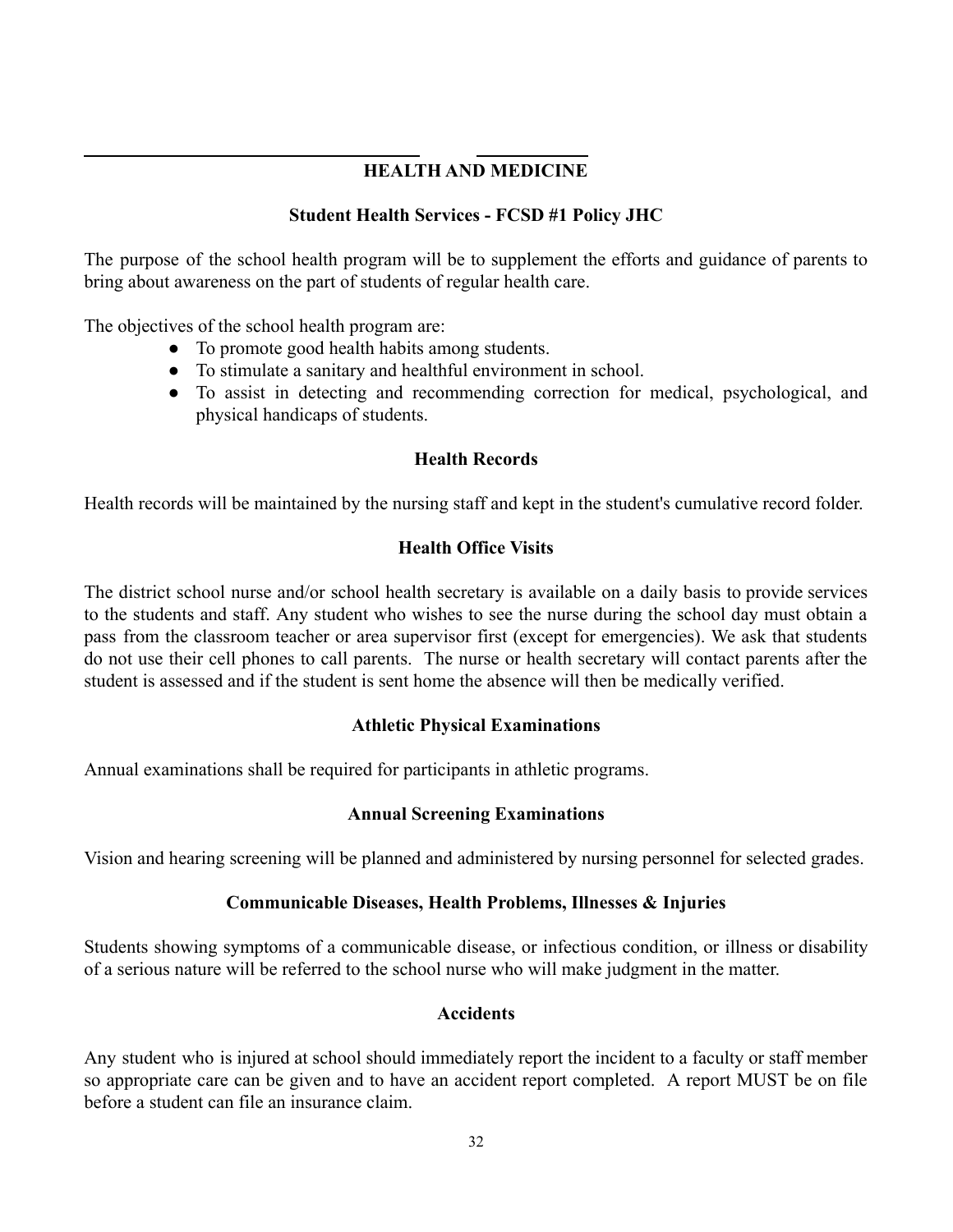# **Appendix A FREMONT COUNTY SCHOOL DISTRICT #1 POLICIES AND PROCEDURES**

The following are policies and procedures adopted by Fremont County School District #1. Complete policies may be found on our website, landerschools.org under About Us/Governing Board.

# **ABSENCES AND EXCUSES PROCEDURES (K-8 STUDENTS) (JE-R)**

The Board of Trustees of Fremont County School District #1 accepts the responsibility of providing district students with the best possible education. Regular attendance by all students is of prime importance in the educational process and their ability to maximize the effectiveness of the school's educational program. Therefore, it is the responsibility of the student to attend all classes and to keep absences to an absolute minimum. Accountability for all absences lays with the student and his/her parents or guardians.

In order to adequately document and respond to frequent student absences and tardies the following procedures shall be followed:

# Tier 1 BUILDING LEVEL PROCESS

- 1. Student Services Secretary (SSS) calls parent/guardian on all unverified absences and tardies and records the information in the student data system (Infinite Campus).
- 2. At the third unverified absence or fifth unverified tardy, the SSS sends a letter to the Parent. This is generated from Infinite Campus. The SSS also informs the principal that the student is of concern.
- 3. At the fourth and fifth unverified absence or eighth and ninth tardy, the SSS informs the Principal and or a designee (social worker, counselor, etc.) contact the parent/guardian to explain the concerns.
- 4. At the sixth unverified absence or the tenth unverified tardy, Form 1 from the District Share File is completed and submitted to the Dropout Prevention Coordinator. Form 1 (found on the BIT-RTI Share file) documents the specifics of the contact with the parent/guardian and child. See JED-E

# Tier 2 DISTRICT LEVEL PROCESS

- 1. When a building submits the Form 1 to the Dropout Prevention Coordinator, the Coordinator sends a letter to the parent/guardian with a SARB (Student Attendance Review Board) invitation
- 2. The Coordinator completes the referral process to the SARB and establishes meeting time(s).
- 3. The Coordinator determines the need for the BIT (Building Intervention Team) involvement based upon the extenuating circumstances of each case.

# Tier 3 COUNTY ATTORNEY, DEPARTMENT OF FAMILY SERVICES REFERRAL PROCESS

- 1. The Coordinator reviews the documents from the SARB process.
- 2. The Coordinator presents case material to the County Attorney or Department of Family Services for legal action when appropriate.

# **ADMINISTERING MEDICINE TO STUDENTS (JHCD)**

Except as provided herein, it is the policy of Fremont County School District #1 that absolutely no medication, internal or external, including acetaminophen and other over-the-counter (OTC)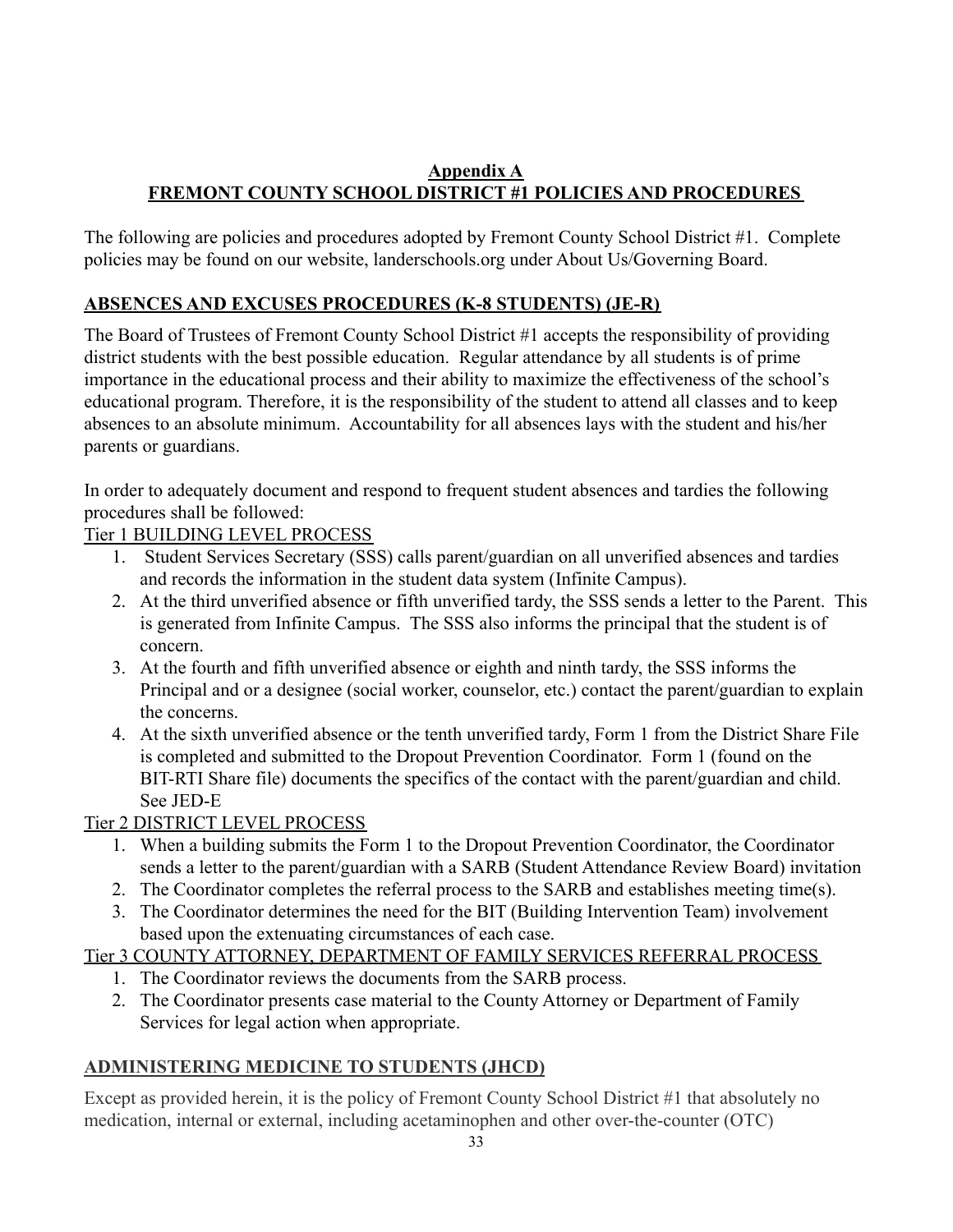medications, shall be dispensed or administered by any school personnel except medication administered in accordance with established school regulations.

When school personnel administer medication to a student during school hours or during school-sponsored activities, the following procedures must be followed:

1. Signed, written request of the parent/guardian and signed, written instructions by the student's physician or dentist will be on file with the school before any prescription medication is administered. Once the signed written request is received it will be honored until revoked by physician, parent, or school nurse, or if there is a change in the prescription, including medication, dosage, or time of administration.

2. The instructions for prescription medications shall include the name of student, name of medication, form of the medication (e.g., liquid or capsule), dosage, frequency, duration, and condition for which the medication is prescribed.

3. Prescriptions and non-prescription medication must be brought to school in the original container. The container for prescription medication must be labeled with the following information: Student's name, physician's name, name of medication, dosage, time to be given, date the prescription was filled, side effects of the medication, contraindications (significant conditions that make administration inadvisable), physical description of the medication, and whether the medication requires refrigeration.

4. All medications must be submitted to the school's nurse, health secretary, principal, or administrative assistant and will be kept in a secure location, out of the reach of children.

5. Medications shall be dispensed only by the school nurses or their designees and only according to dosage instructions.

6. With the exception of injection of epinephrine or glucagon in an emergency, unlicensed personnel may only administer medication by mouth, nose, eye, or ear, and may apply topical medications to the skin. Unlicensed personnel may also administer inhaled medications.

7. All personnel who will administer medications must receive annual instruction for how to administer the type(s) of medications they may administer prior to being allowed to administer the medications.

8. The school shall keep appropriate records of all medications administered at school or on school-sponsored trips. The records shall include the drug and dosage given, route of administration (e.g., orally, injected, external, eye drops, ear drops, etc.), date and time drug was dispensed, name of the student, and the signature of the person administering the medication.

9. The following OTC medications shall be stocked by each school: ibuprofen, acetaminophen, and diphenhydramine. These medications may be in generic or name brand form and will be dispensed per the assessment of the school nurse or delegate, provided a standing order from a physician for OTC medication administration is on file. Parental consent must be on file in order for a student to receive any OTC medication. The medications will be dosed based on weight and/or age.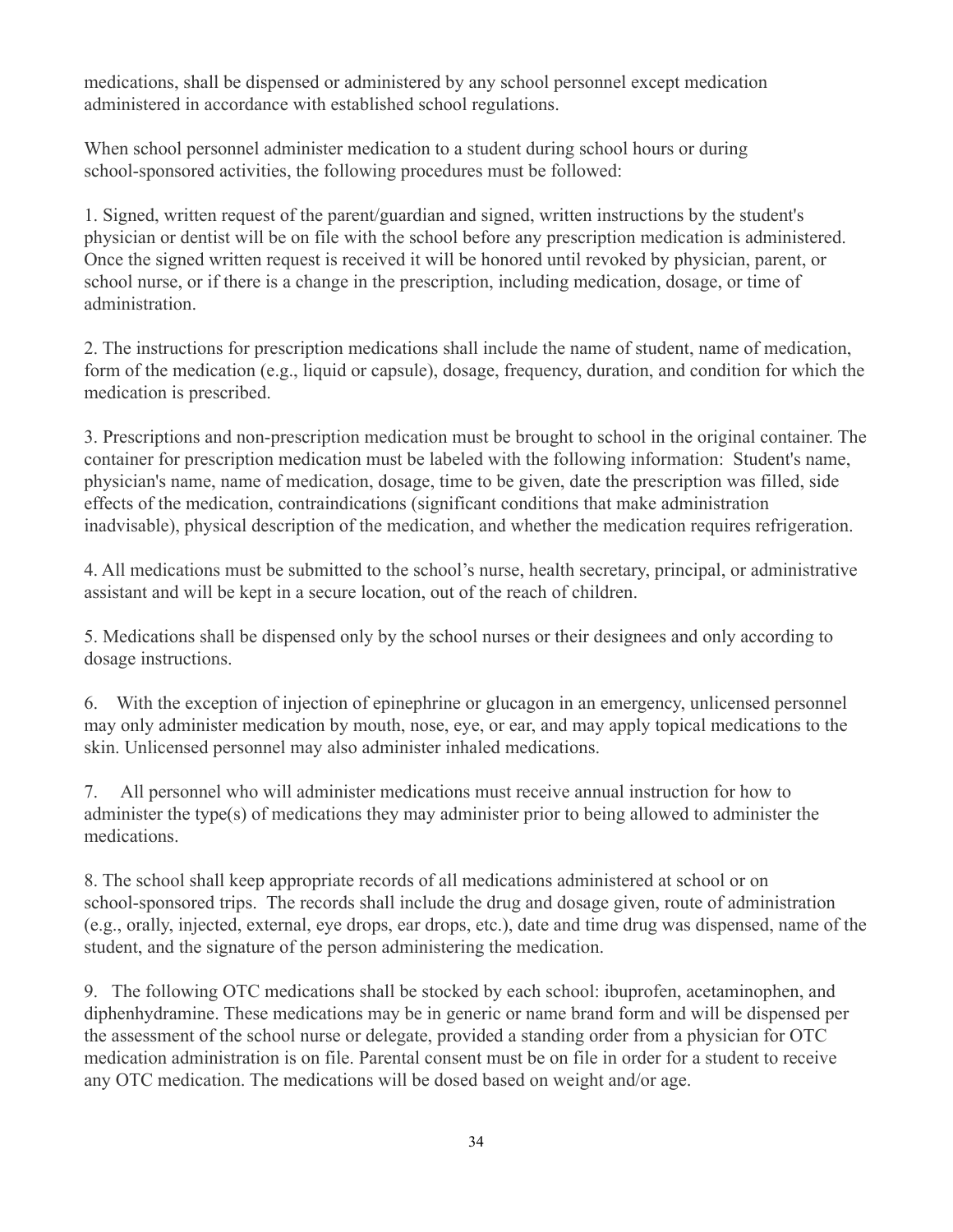10. Epinephrine and albuterol shall be the only prescription medications stocked by each school, provided a standing order from a physician for the medication is on file. Epinephrine pens will be used for allergic reactions where the allergic reaction may be life threatening. Albuterol (inhaler or nebulizer) will be used for asthma symptoms that may become life threatening if not treated immediately. See Policy JHCD-EA for more guidance.

11. Students may be allowed to carry injectable epinephrine to treat anaphylaxis, rescue inhalers for asthma, or insulin and glucagon for diabetes management. A signed, written request of the parent/guardian and signed, written instructions by the student's physician must be submitted to the school, including a statement testifying to the student's capability to responsibly carry and self-administer the medication.

12. Whenever emergency medications (including, but not limited to epinephrine or glucagon) are administered, school personnel will immediately attempt to contact the student's parents or guardians for further direction. In the event parents cannot be contacted, EMS will be activated by a 911 call.

13. For school-sponsored trips, the following procedures will prevail:

a. For students who need to take a prescription medication, the parent will comply with the requirements stated previously in this policy and submit the required information to the school nurse. b. The school nurse will provide the teacher, coach, or sponsor with the written information regarding the medication.

c. If the need to take a medication occurs during a time when the school nurse is not available, such as a Saturday, the parent will provide the prescription medication to the teacher, coach, or sponsor along with the required information identified in #2 and #3.

d. OTC medications that are typically taken on an as-needed basis will not be administered on field trips, with the exception of overnight field trips. In these cases, the teacher, coach, or sponsor for the trip will carry a stock of ibuprofen, acetaminophen, and diphenhydramine. These will be administered only by trained school personnel according to package directions and only to students whose parent/guardian has provided written consent.

e. All medications must be inappropriately labeled containers.

# **ALCOHOL/TOBACCO/DRUG USE AND ABUSE BY STUDENTS (JICG)**

The use of alcoholic beverages, tobacco, dangerous substances, or illegal drugs by students or possession of such by students in any school building, on school grounds, at any school function, or while on any school-sponsored trip is prohibited. Students are prohibited to be in any school building, on school grounds, or at any school function while in possession of or using any tobacco product or under the influence of alcohol, dangerous substances, or illegal drugs or following the immediate prior use of alcohol, dangerous substances, or illegal drugs. The reference herein to "dangerous substances" is intended to prohibit the use, possession, or distribution, including smoking, huffing, inhaling, consuming, absorbing, or otherwise ingesting a substance for the purpose of generating a high or rush, otherwise altering the mental processes or impairing the student's judgment or motor skills, or for use contrary to the lawful and intended use of the substance. Examples include, but are not limited to: inhaling products like correction fluid, rubber cement, or airplane glue; and, consuming larger-than-prescribed quantities of alcohol and/or drugs containing medications like cough syrup. This policy shall apply to all students regardless of whether or not they are of legal age to possess or use tobacco.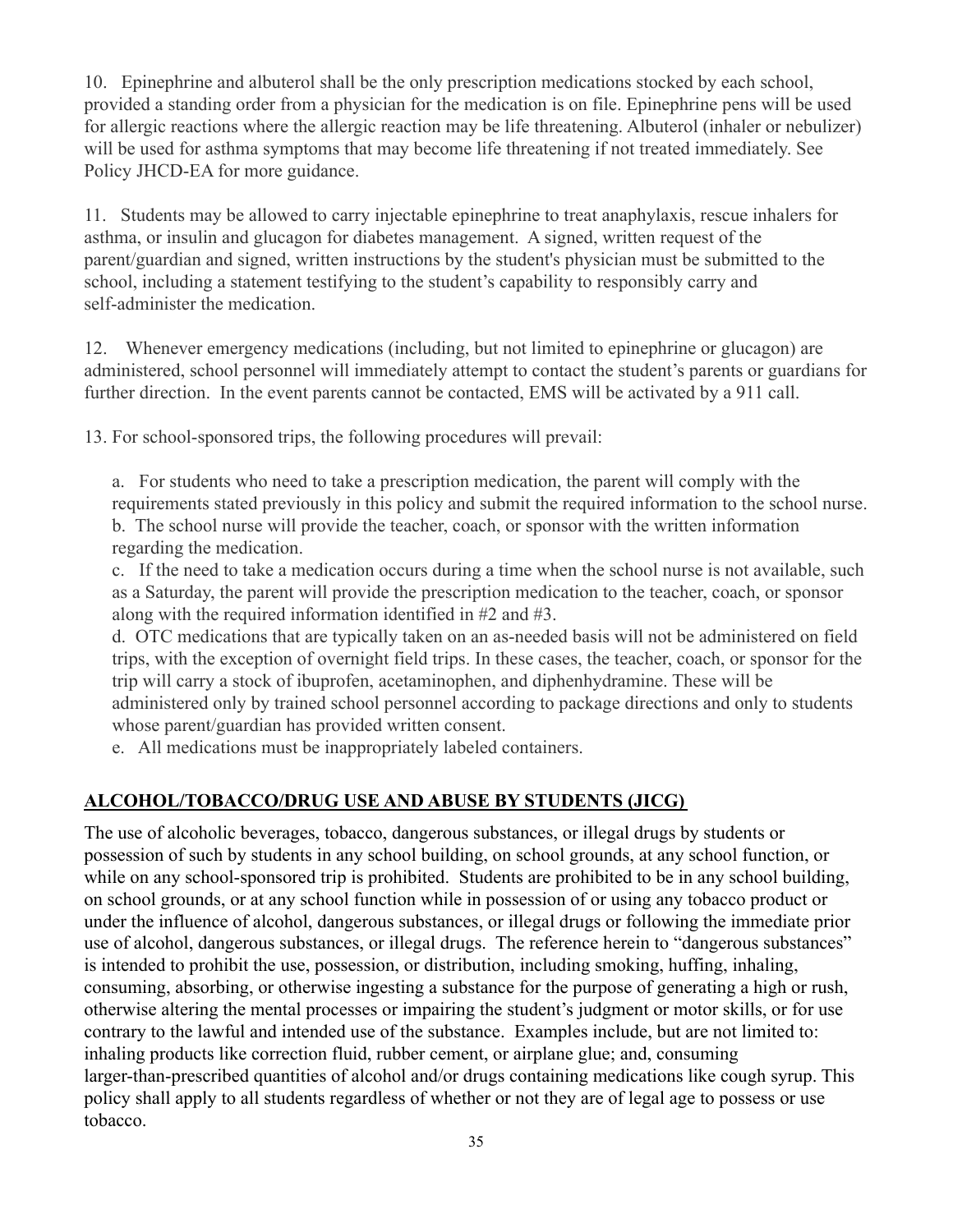Any student suspected of being under the influence of alcohol, dangerous substances, or illegal drugs or whose immediate prior use of alcohol, dangerous substances, or illegal drugs is suspected may be removed from the classroom, school building, school grounds, or school function pending further investigation.

To help students who are identified as abusing alcohol, dangerous substances, illegal drugs, or tobacco products, District and community resources may be recommended to the student and their parents/guardians. The responsibility of correcting an identified problem is that of the student and his/her parents or guardians. District counselors and social workers may be accessed for support and direction in these matters.

The District has developed and implemented content standards in the K-12 curriculum that educate students about awareness and understanding of the dangers inherent in the use or abuse of alcohol, dangerous substances, illegal drugs, or tobacco products. It is the student's responsibility to learn these content standards and to apply them to their personal lives.

Each building principal has developed and implemented regulations within their school governing the consequences for use and abuse of alcohol, dangerous substances, illegal drugs, or tobacco products. These rules are communicated in their respective student/parent handbooks that are approved by the Board of Trustees on an annual basis.

The Board of Trustees reserves the right to enforce infractions of this policy by expulsion or long term suspension regardless of the determined level of offense at any school within the district.

# **ASBESTOS NOTIFICATION**

In the past, asbestos was used extensively in building materials because of its insulating, sound absorbing and fire retarding capabilities. Virtually any building constructed before the late 1970s contained some asbestos. Intact and undisturbed asbestos materials generally do not pose a health risk. Asbestos materials, however, can become hazardous when, due to damage or deterioration over time, they release fibers. If the fibers are inhaled, they can lead to health problems, such as cancer and asbestosis.

Fremont County School District One developed an asbestos management plan as required by the Asbestos Hazard Emergency Response Act, passed in 1986. Part of the plan includes a survey of the condition of asbestos materials every six months to assure they remain in good condition. You are welcome to review a copy of the asbestos management plan in the administrative office of the district during regular business hours. Fremont County School District #1 is the designated asbestos program coordinator, Business Manager Travis Sweeney, and all inquiries regarding the plan and asbestos-related issues should be directed to him.

### **CHILD FIND (IHBA)**

Fremont County School District No. 1 shall implement an ongoing system to locate, identify and evaluate all children birth to 21 residing within the School District who have disabilities and need early intervention under Part C or special education under Part B of IDEA (the Act).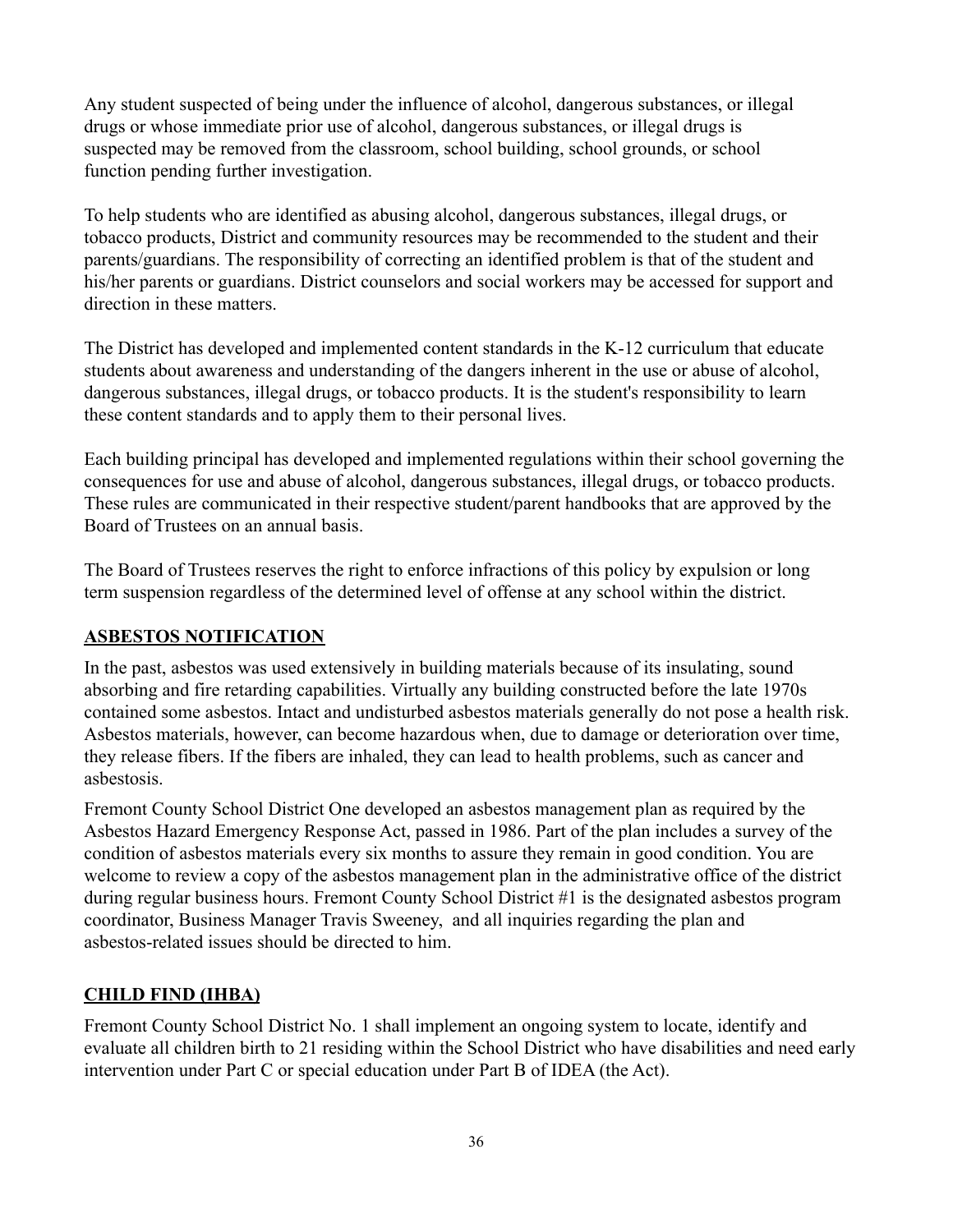The School District shall identify all children with disabilities regardless of the severity of their disability, including children who are:

- 1. Highly mobile, such as migrant and homeless children;
- 2. Wards of the State;
- 3. Suspected of having a disability even though they advance from grade to grade;
- 4. Home schooled;
- 5. Attending a private (religious or secular) school located within the boundaries of the school district or public agency;
- 6. Attending a charter or virtual school;
- 7. Below the age of compulsory school attendance;
- 8. Above the age of compulsory school attendance who have not graduated from high school with a regular diploma and have not completed the school year in which they reach their twenty-first birthday; or
- 9. Dropped out or disenrolled from public or private school.

# **CHILDREN'S ONLINE PRIVACY PROTECTION ACT (COPPA) STATEMENT**

The District uses a number of Internet-based subscriptions and services to offer online programs for the benefit of students and the school system. Examples of such services include, but are not limited to, communications and data storage regarding student test scores, grades, progress through curriculum content, and academic planning. The District requires that the service provider assure the school that it has in place a procedure or security system to maintain the confidentiality of any personal information that the service provider could have access to. Because these services or programs will necessitate giving access to student personal information to the Internet or Web site operators that host or facilitate these programs, the parent consents to allow the school to represent that it has parental permission for this. Your signed return of this handbook shall be considered permission.

# **DIRECTORY INFORMATION (JO-R)**

Fremont County School District #1, State of Wyoming, may disclose directory information without written consent of the parent, eligible students, or guardian. The parent, eligible student, or guardian has the right to refuse to permit the designation of any or all of the categories of information provided refusal is received in writing in the office of the principal of the school where the student is in attendance no later than September 7, or the following Monday of September 7 is Saturday or Sunday.

Directory information which may be released may include the name and address, parent or guardian telephone listing, date and place of birth, participation in officially-recognized activities and sports, weight and height for members of athletic teams, dates of attendance, degrees (diplomas) and awards received, the most recent previous educational agency or institution attended by the student, personally identifiable photographs, videotapes, films and other visual media, and personally identifiable interviews, either audio only or audio and visual.

# **NON-DISCRIMINATION STATEMENT (AC)**

Fremont County School District #1 does not discriminate on the basis of actual or perceived age, race, color, religion, national origin, sex, sexual orientation, gender identity, veteran status, marital status, pregnancy, or disability. This policy should prevail in all matters concerning staff, students, education programs and services and individuals with whom the school district does business. FCSD#1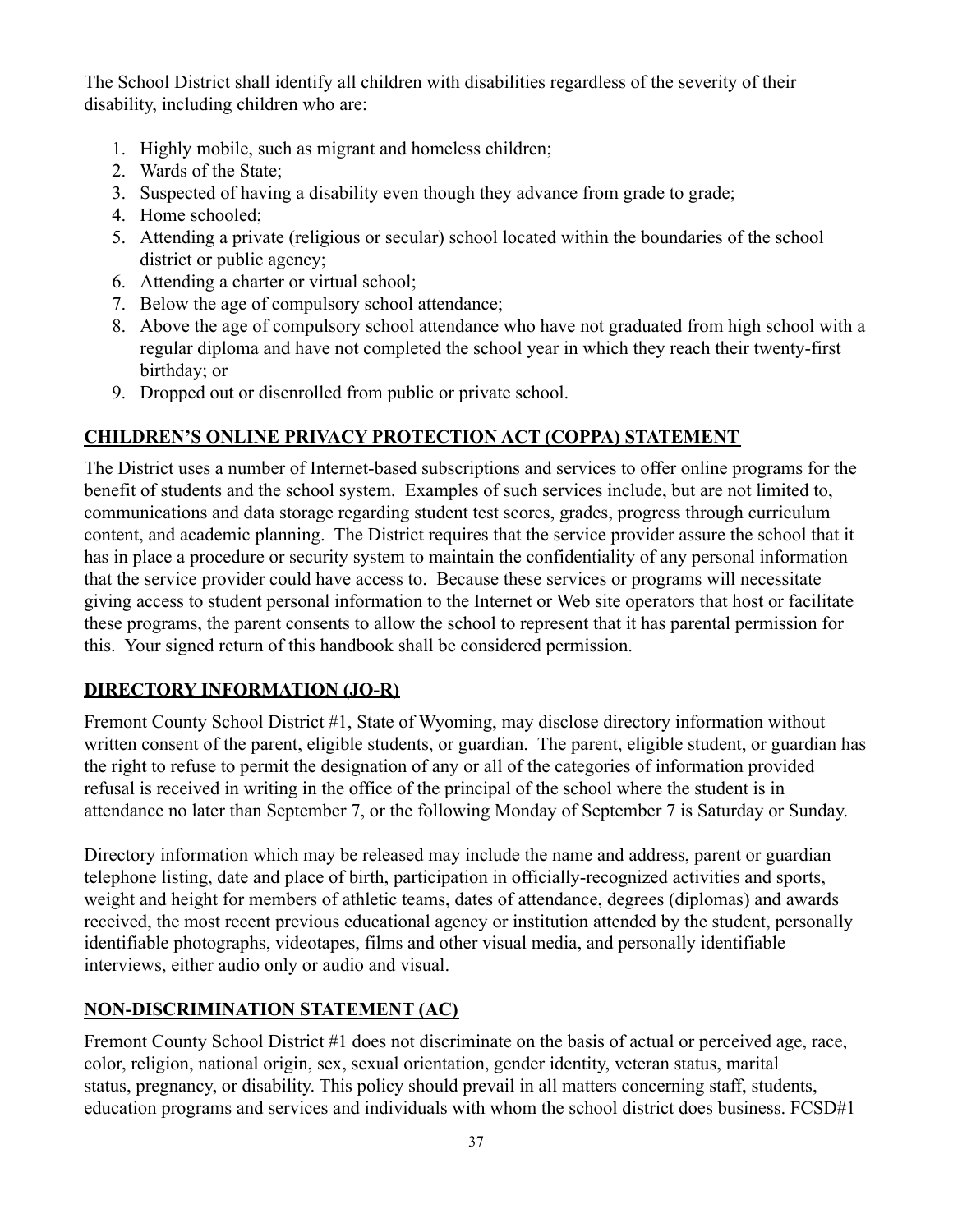operates in accordance with Title VI of the Civil Rights Act of 1964, Title IX of the Education Amendment Act of 1972, the Americans with Disabilities Act (ADA), and Section 504 of the Rehabilitation Act of 1973.

All employees, students and community members are hereby notified that this district does not discriminate on the basis of sex in educational programs receiving federal or state financial assistance and that it does intend to comply with Title IX of the educational amendments of 1972 and as subsequently amended.

The district shall strive to inform students, parents, employees, and the general public that all educational programs, specifically including vocational opportunities, are offered without regard to actual or perceived age, race, color, religion, national origin, sex, sexual orientation, gender identity, veteran status, marital status, pregnancy, or disability. In order to accomplish this a statement of nondiscrimination shall be included in the faculty and student handbooks, if any, and shall be published at least once a year in a newspaper of general circulation in the district. The notice shall include a reference to the person and the address and telephone number of the staff member designated to coordinate civil rights compliance. For purposes of this district, that person shall be the Superintendent of Schools.

All students shall be permitted to enroll in vocational education programs as well as other school programs without consideration of their actual or perceived age, race, color, religion, national origin, sex, sexual orientation, gender identity, veteran status, marital status, pregnancy, or disability. To the extent that a prerequisite class may be required before admission, such prerequisite class shall be open to students on a nondiscriminatory basis. No student shall be denied admission on account of limited English language skills.

All employees of this district shall be hired, retained, promoted, transferred, compensated or, if necessary, terminated without regard to their actual or perceived age, race, color, religion, national origin, sex, sexual orientation, gender identity, veteran status, marital status, pregnancy, or disability.

Students with disabilities shall be admitted and given equal access to programs and shall not be denied access to vocational education programs or other courses because of architectural or equipment barriers or because of the need for related services or auxiliary aids to the extent reasonable to accommodate the disabled. To the extent possible, disabled individuals shall be placed in regular vocational education programs and education courses.

# **NOTIFICATION OF RIGHTS UNDER FERPA (JRA-E)**

The Family Educational Rights and Privacy Act (FERPA) affords parents and students over 18 years of age ("eligible students") certain rights with respect to student education records. These rights are:

(1) The right to inspect and review a student's education records within 45 days of the day the school receives a request for access.

 Parents or eligible students should submit to the principal (or appropriate school official) a written request that identifies the record(s) they wish to inspect. The school official will make arrangements for access and notify the parent or eligible student of the time and place where the records may be inspected.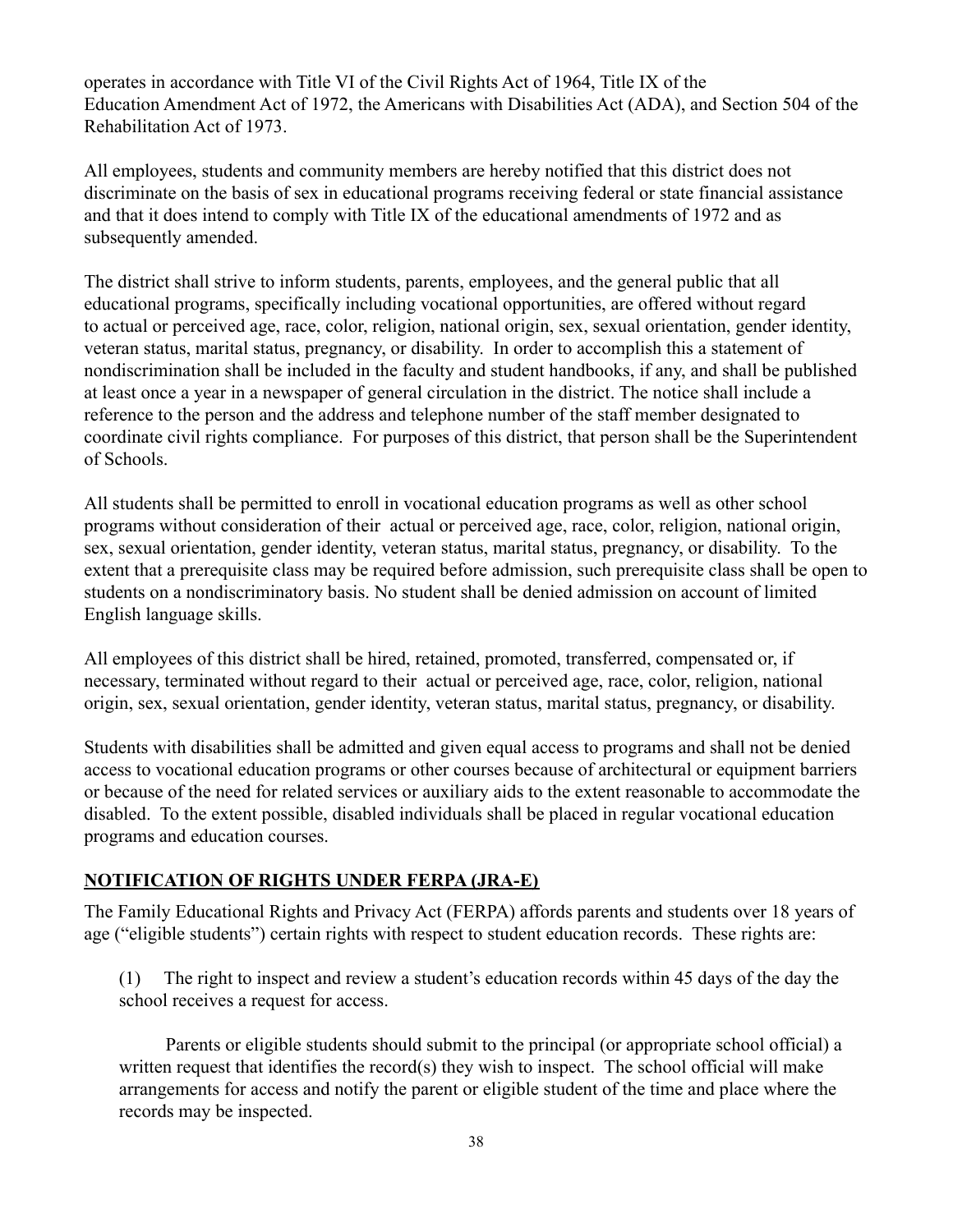(2) The right to request the amendment of a student's educational records that the parent or eligible student believes are inaccurate, misleading, or otherwise in violation of the student's privacy rights under FERPA.

Parents or eligible students who wish to ask the school to amend a record should write the school's principal (or appropriate school official), clearly identify the part of the record they want changed, and specify why it should be changed. If the school decides not to amend the record as requested by the parent or eligible student, the school will notify the parent or eligible student of the decision and advise him/her of the right to a hearing regarding the request for amendment. Additional information regarding the hearing procedures will be provided to the parent or eligible student when notified of the right to a hearing.

(3) The right to consent to disclosures of personally identifiable information contained in the student's education records, except to the extent that FERPA authorizes disclosure without consent.

 One exception, which permits disclosure without consent, is disclosure to school officials with legitimate educational interests. A school official is a person employed by the school as an administrator, supervisor, instructor, or support staff member (including health or medical staff and law enforcement unit personnel); a person serving on the School Board; a person or company with whom the school has contracted as its agent to provide a service instead of using its own employees or officials (such as an attorney, auditor, medical consultant, or therapist); or a parent or student serving on an official committee, such as a disciplinary or grievance committee, or assisting another school official in performing his or her tasks.

A school official has a legitimate educational interest if the official needs to review an education record in order to fulfill his or her professional responsibility.

 Upon request, the school discloses education records, including disciplinary records relating to suspension and expulsion, without consent to officials of another school district in which a student seeks or intends to enroll.

(4) The right to file a complaint with the U.S. Department of Education concerning alleged failures by the School District to comply with the requirements of FERPA. The name and address of the office that administers FERPA are:

> Family Policy Compliance Office U.S. Department of Education 400 Maryland Avenue, SW Washington, DC 20202-5920

Fremont County School District 1 will make available to the public directory information which has been previously published pertaining to students in Fremont County School District 1. Directory information includes the following: Student name, participation in officially-recognized activities and sports, weight and height for members of athletic teams, dates of attendance, degrees (diplomas) and awards received, the most recent previous educational agency or institution attended by the student,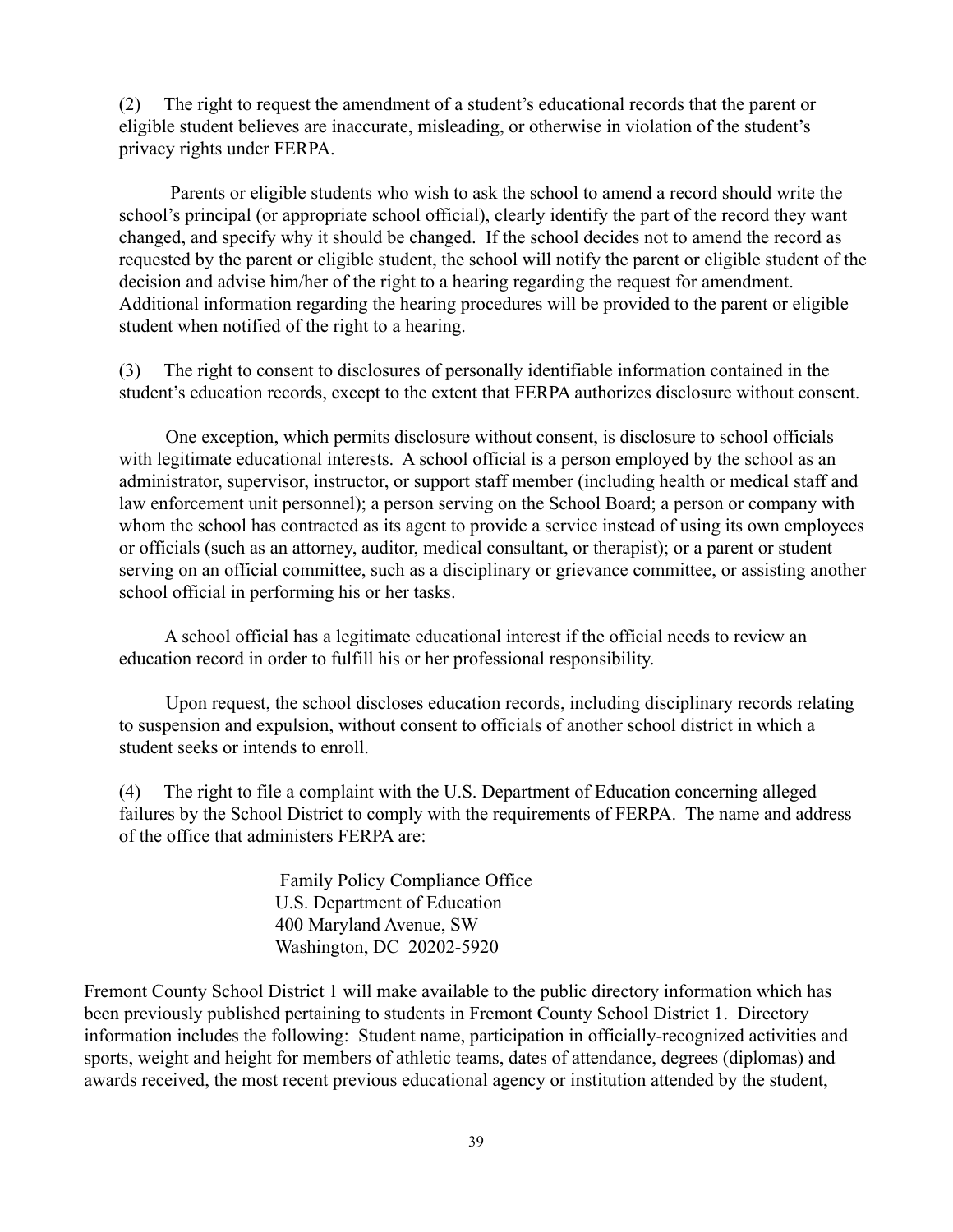personally identifiable photographs, videotapes, films and other visual media, and personally identifiable interviews, either audio only or audio and visual.

Any parent or eligible student who is unwilling to allow the above-described directory information to be released must notify the Office of the Superintendent within fifteen (15) days from the date of notice of FERPA rights.

# **HARASSMENT, INTIMIDATION AND BULLYING (JICFA)**

Fremont County School District #1 supports a secure school climate, conducive to teaching and learning that is free from threat, harassment, and any type of bullying behavior. Students and staff shall conduct themselves according to the rules and policies of the school district, and shall conduct themselves in a respectful manner toward others.

Harassment, intimidation or bullying of or by students at school is prohibited.

Harassment, intimidation or bullying means any intentional gesture or any intentional written, verbal or physical act that a reasonable person under the circumstances should know will have the effect of:

1. Harming a person physically or emotionally, damaging a person=s property or placing a person in reasonable fear of personal harm or property damage;

2. Insulting or demeaning a person or group of students causing substantial disruption in, or substantial interference with, the orderly operation of school; or

3. Is so sufficiently severe, persistent or pervasive that it creates an intimidating, threatening or abusive educational environment for a person or group of students.

A school as used in this policy includes a classroom or other location on school premises, a school bus or other school related vehicle, a school bus stop, an activity or event sponsored by a school, whether or not it is held on school premises, and any other program or function where the school is responsible for the child.

"Written" acts include, but are not limited to handwritten or typed communications, e-mails, text messages, blogs and other forms of electronic communications.

Persons who witness or are a victim of harassment, intimidation or bullying shall report that conduct to a teacher, principal, or other school staff member as soon as possible. If the complaining person chooses not to file a written report, the staff member shall ask the person to verbally describe the incident, including the information described above. The staff member who receives the complaint shall request that the person make a written report describing the conduct they witnessed, including but not limited to the date, time and location of the incident, and the names of the persons involved, to the extent possible. The staff member shall then forward that information in writing, including the person's written report, if any, to the building principal, who shall promptly investigate the complaint, or designate another staff member to investigate the complaint.

Persons may anonymously report any harassment, intimidation or bullying. Anyone making or receiving an anonymous report shall provide or collect as much information as possible, including but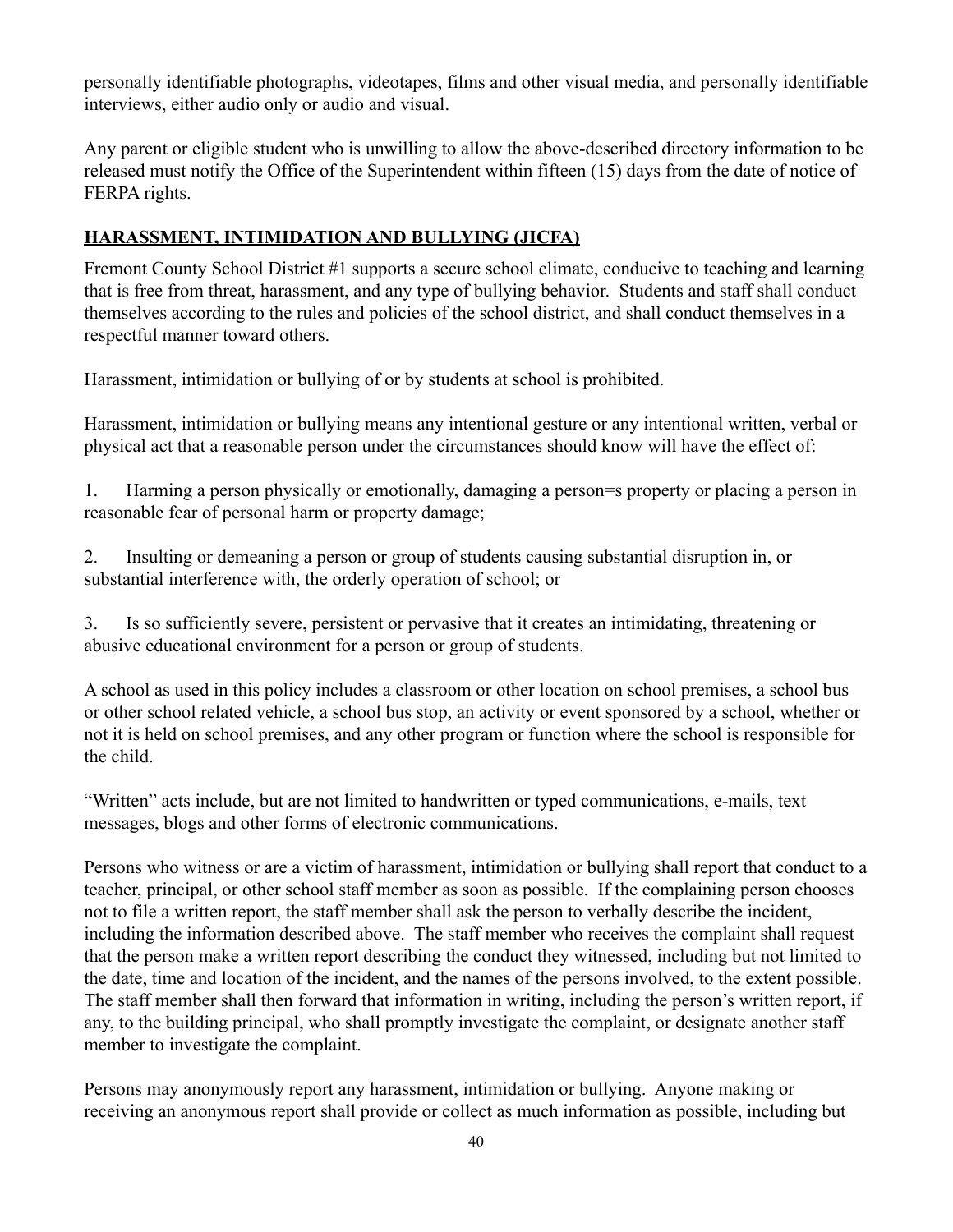not limited to a description of the conduct, the date, time and location of the incident and the names of the individuals involved. Disciplinary action shall not be taken against a student based solely on the basis of an anonymous report. Once a staff member receives an anonymous report of harassment, intimidation or bullying, the staff member shall then forward that information in writing, including the person's written report, if any, to the building principal, who shall promptly investigate the complaint, or designate another staff member to investigate the complaint.

During the investigation, the principal or his/her designee shall interview witnesses, including, but not limited to the alleged victim and the person(s) alleged to have engaged in the harassment, intimidation or bullying. The person conducting the investigation shall prepare a written report of the findings and conclusions of the investigation.

When the investigation shows, that a student has or has been harassed, bullied or intimidated in violation of this policy, the principal shall schedule a meeting with the student, student's parent(s), appropriate teacher(s), and other appropriate staff members as determined by the principal, to discuss steps or strategies to protect that student from additional harassment, intimidation or bullying and from retaliation, including discipline against the person who engaged in the harassment, intimidation, or bullying. If a student reports that they have been harassed, bullied, or intimidated in violation of this policy and no meeting is required by the previous sentence, the principal shall communicate the results of the investigation to the parent(s).

If the person who conducts the investigation determines that a student or students engaged in harassment, intimidation, or bullying, the building principal shall take appropriate disciplinary action toward the student or students.

Students who engage in harassment, intimidation, or bullying shall be subject to disciplinary action up to and including suspension and expulsion. Each school shall develop consequences and remedial action for students committing acts of harassment, intimidation, or bullying and incorporate them into their student discipline rubric. Counseling, corrective discipline, referral to law enforcement, proven best practice, and/or administrative insight may be used to positively influence (or change if possible) the behavior of the perpetrator and remediate the impact on the victim. This may include, but is not limited to, appropriate interventions, restoration of a positive climate, student-based programs, anti-bullying programs, mentor based initiatives, code-of-conduct initiatives, and support for victims and others impacted by the violation.

Retaliation or reprisal against a person who makes a good faith report or complaint of harassment, intimidation or bullying is prohibited and shall not be tolerated. Any student who engages in such retaliation or reprisal against a person who makes a report of harassment, intimidation or bullying shall be subject to discipline, up to and including suspension or expulsion.

Any student who is found to have made a deliberate or intentional false accusation, report or complaint is subject to discipline, up to and including suspension or expulsion.

Many behaviors that do not rise to the level of harassment, intimidation, or bullying may still be prohibited by other district policies or building, classroom, or program rules.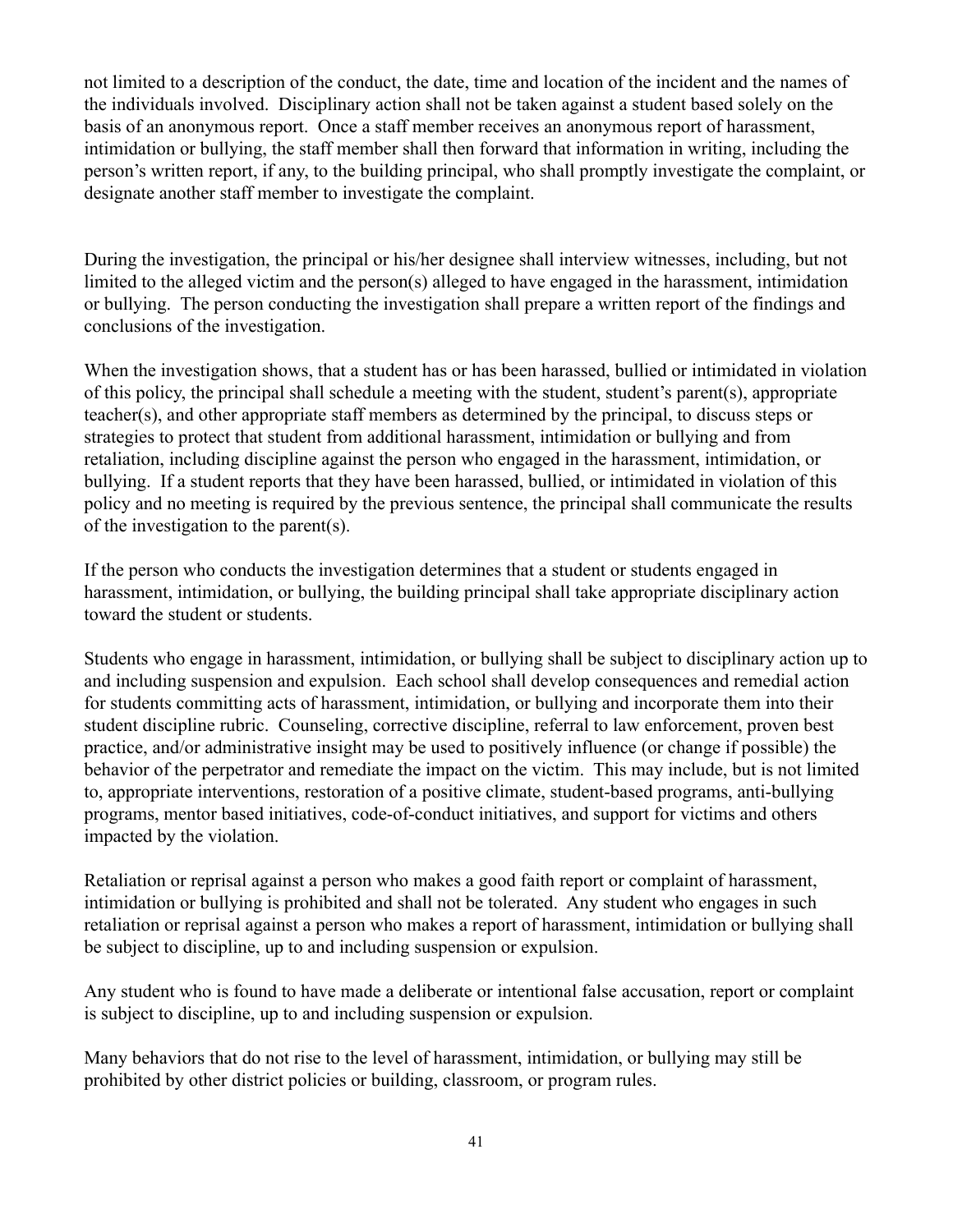At the start of each school year, every school shall be required to review the district's harassment, intimidation and bullying policy with the students in a manner consistent with their age and education level. This policy shall be included in the student manual or handbook and shall also be available to the public on the school district's website in a manner to be determined by the superintendent and/or his designee. The school shall provide copies of the anti-bullying policy to parents in a manner and method to be determined by each principal, which may include distribution of the student handbook to parents. The school district shall incorporate training and education on this policy in its professional development programs and the policy shall be provided to volunteers and other non certified employees of the district who have significant contact with students.

# **SAFE 2 TELL**

If you are experiencing or witnessing bullying, contact LMS administration or submit a tip to Safe 2 Tell Wyoming. Safe 2 Tell Wyoming is a statewide reporting system for students, parents, and community members and is a completely anonymous and confidential way to report concerns about your safety or the safety of others. You can submit a plan through the website (<http://safe2tell.org>), through Safe 2 Tell Wyoming app or call 1-844-996-7233.

# **HOMELESS ASSISTANCE NOTICE (JLG)**

It is the policy of Fremont County School District No. 1 that every child will have equal access to a free and appropriate public education (FAPE). Children who are homeless have the same rights to FAPE as do other children, and the District is committed to assuring that those rights are fully protected and honored. Any person or agency who is aware of any child of school age who meets the definition of a homeless student, or in the event of the enrollment of a student who meets the definition of a homeless student, the person, agency, or principal of the school where the student may be enrolled is requested to inform the District's Homeless Liaison. The Homeless Liaison will respond to the referral to assist in developing an action plan to provide the students with a free appropriate public education.

**Homeless** is defined as an individual who lacks a fixed, regular and adequate nighttime residence and includes, but is not limited to, an individual who has a primary nighttime residence that is:

a supervised publicly or privately operated shelter designed to provide temporary living accommodations (including welfare hotels, congregate shelters, and transitional housing for the mentally ill);

an institution that provides a temporary residence for individuals intended to be institutionalized; or

· a public or private place not designed for, or ordinarily used as, a regular sleeping accommodation for human beings.

The terms "homeless" or "homeless individual" do not include any individual imprisoned or otherwise detained. In determining whether a child or youth is homeless, the relative permanence of the living arrangements should be considered. Determinations will be made on a case-by-case basis. In general, children or youth living in welfare hotels, transitional housing shelters, the streets, cars, abandoned buildings and other inadequate accommodations will be considered homeless.

### **Children and Youth in Transitional or Emergency Shelters**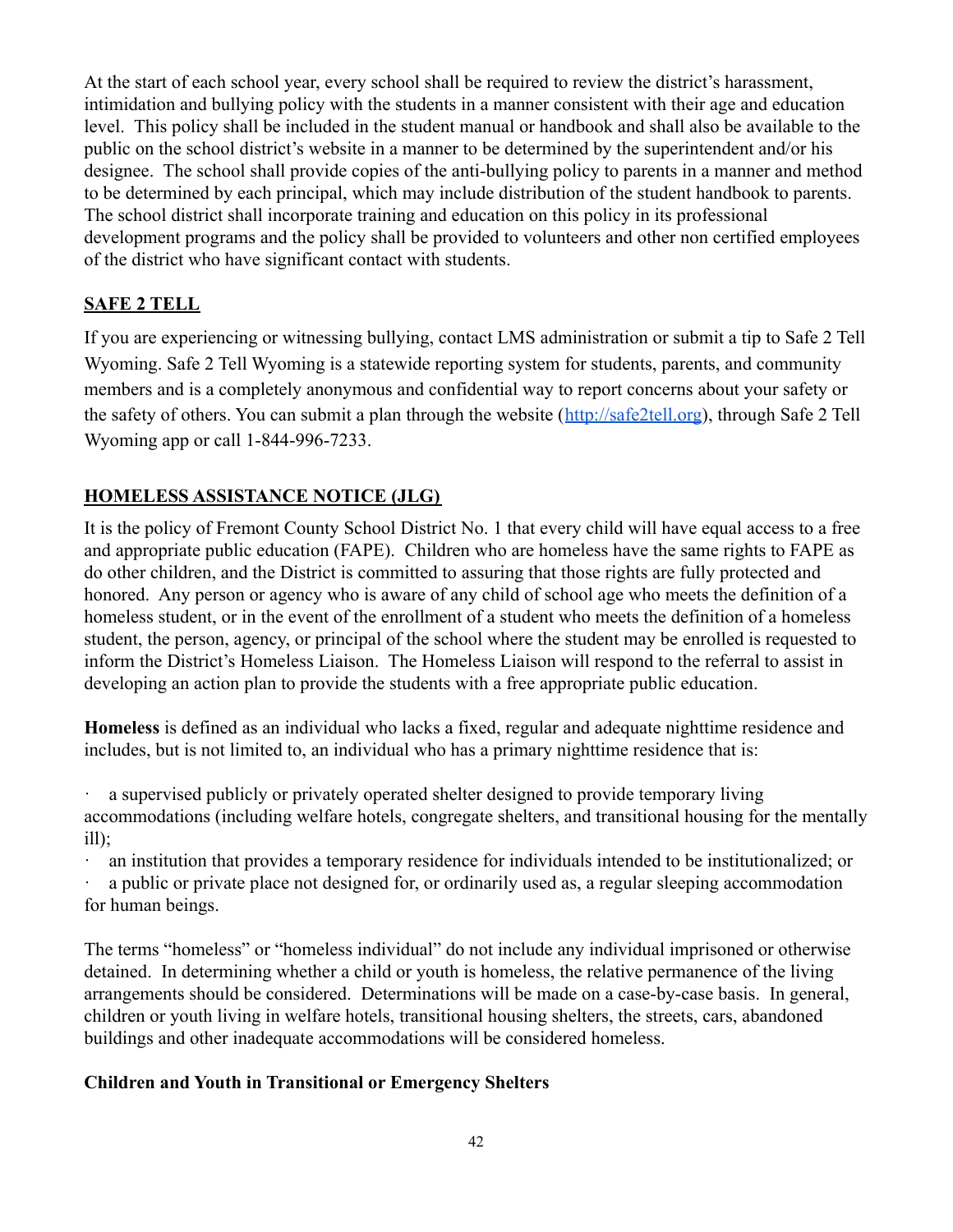If children or youth are placed in a transitional or emergency shelter because there is nowhere else to send them, and they are awaiting placement in a foster home or a home for neglected children, they will be considered homeless while in the emergency or transition shelter. Once placed in a foster home or a home for neglected children or youth, they will no longer be considered homeless.

## **Children and Youth Living in Trailer Parks and Camping Grounds**

Children and youth staying temporarily in trailer parks or campgrounds because they lack adequate living accommodations will be considered homeless. Those living in trailer parks or camp areas on a long-term basis in adequate accommodations will not be considered homeless.

# **Doubled-Up Children and Youth**

Children and youth who are living in "doubled-up" accommodations, that is, are sharing housing with other families or individuals, will be considered homeless if they are doubled-up because of a loss of housing or other similar situation. Families living in doubled-up accommodations voluntarily to save money generally will not be considered homeless.

# **Foster Children and Youth**

In general, children and youth in foster homes will not be considered homeless. Many foster children are in the care of a public agency, awaiting placement in more permanent situations. The foster home, although temporary, serves as a fixed, regular and adequate nighttime residence. Children placed in foster homes for lack of shelter space, however, will be considered homeless.

# **Incarcerated Children and Youth**

Children and youth that are incarcerated for violation or alleged violation of a law will not be considered homeless even if prior to their incarceration they would have been considered homeless because they are living in inadequate accommodations. Children and youth that are under care of the state and are being held in an institution because they have no other place to live will be considered homeless. Once these children are placed in more permanent facilities, they will no longer be considered homeless.

# **Children and Youth in Migratory Families**

Children will not be considered homeless simply because they are children of migratory families. To the extent that these children may be staying in accommodations not fit for habitation, they will be considered homeless.

### **Runaways**

Children or youth who have run away from home and live in runaway shelters, abandoned buildings, the street, or other inadequate accommodations will be considered homeless, even if their parents have provided and are willing to provide a home for them.

### **School-Age, Unwed Mothers**

In general, if school-age, unwed mothers or expectant mothers are living in homes for unwed mothers, and they have no other available living accommodations, they will be considered homeless. However, if they are staying in such a home only temporarily to receive specific health care or other services and intend to move to other adequate accommodations, they will not be considered homeless.

### **Sick or Abandoned Children and Youth**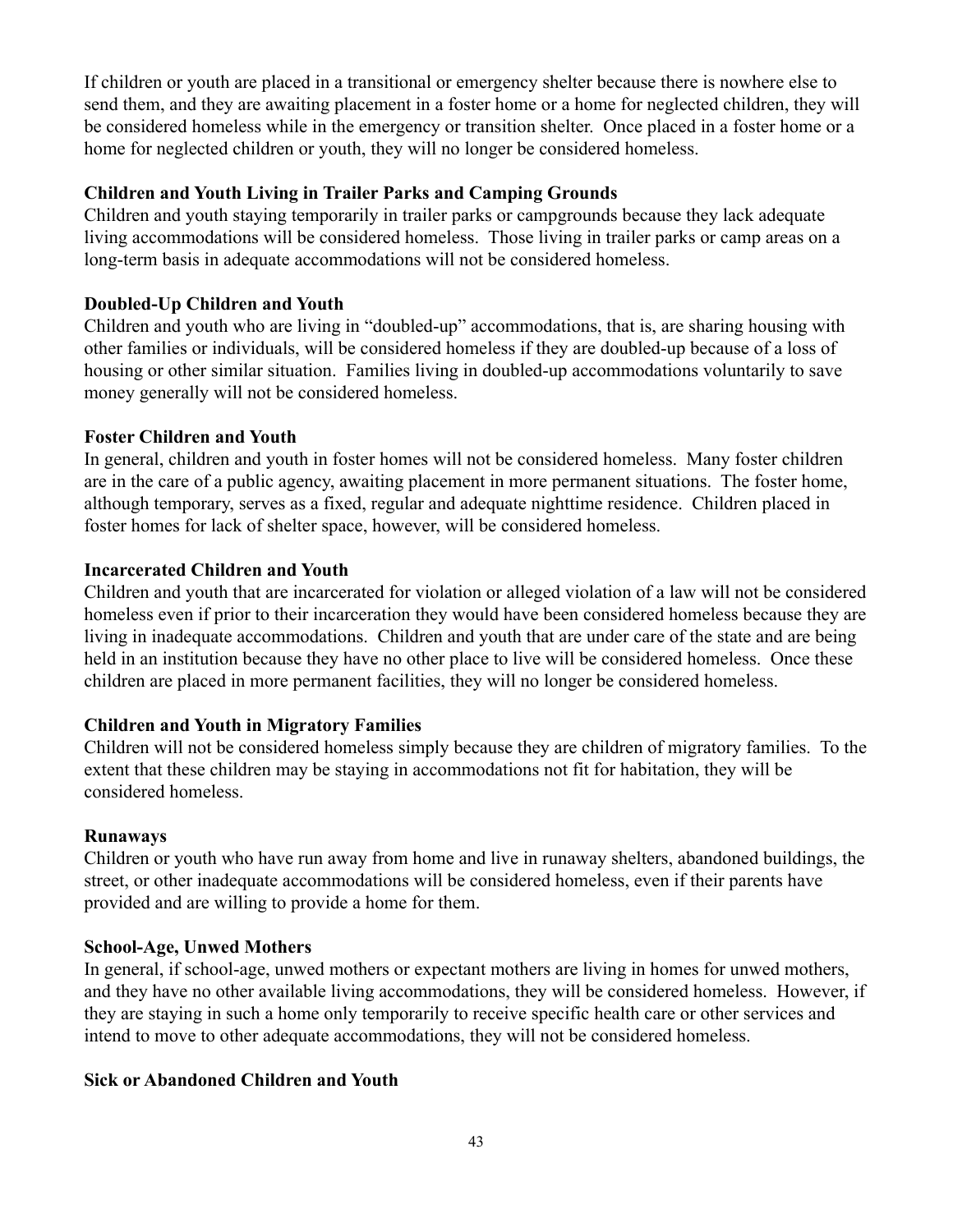There are instances where children and youth remain in a hospital beyond the time that they would normally stay for health reasons because their families have abandoned them. These children and youth will be considered homeless because they have no other place to live. Children and youth who were homeless prior to hospitalization will be considered to be homeless while they are in the hospital, unless regular and adequate living accommodations will be made available to them upon release from the hospital.

#### **Dispute Resolution**

If a dispute arises over any issue covered in this policy, the child or youth in transition will be admitted immediately to the school in which enrollment is being sought, pending final resolution of the dispute. The student will also have the rights of a student in transition to all appropriate educational services, transportation, free meals, and Title 1, Part A, services while the dispute is pending.

The school where the dispute arises will provide the parent or unaccompanied youth with a written and/or oral explanation of its decision and the right to appeal and will refer the parent or youth to the local liaison immediately. The local liaison will ensure that the student is enrolled in the requested school and receiving services to which he or she is entitled and will resolve the dispute as expeditiously as possible. The parent or unaccompanied youth will be given every opportunity to participate meaningfully in the resolution of the dispute. The local liaison will keep records of all disputes in order to determine whether particular issues or schools are delaying or denying the enrollment of children and youth in transition repeatedly.

The parent, unaccompanied youth, or other school district may appeal the school district's decision as provided in the Wyoming Department of Education's dispute resolution process.

### **STUDENT NETWORK AND INTERNET ACCEPTABLE USE AGREEMENT (IIBF-E)**

### **FCSD #1 STUDENT NETWORK & INTERNET ACCEPTABLE USE AGREEMENT**

Fremont County School District #1 strongly believes in the educational value of the Internet and other online information resources. They can increase the power of curriculum content standards, enable exciting collaborations, increase productivity, and improve student learning. Resources provided by the Internet and other media sources are important parts of the District's instructional program. These services are provided to promote educational excellence in schools, support our curriculum, and support individual academic needs. **Student use of District computers, networking, or applications constitutes acceptance of the conditions within this agreement as well as additional stipulations within the school's student handbook**.

#### **General Statement: Individual Responsibility of Parents and Users**

Even though filtering and other protection are in place on the District network, all users and their parents/guardians are advised that access may include the potential for access to materials inappropriate or offensive for school-aged pupils. All users are responsible for their use of technology resources and the Internet. The District does not accept responsibility for students accessing inappropriate content or acting contrary to this agreement.

#### **General Statement: No Expectation of Privacy**

Network and Internet access is provided as a tool for education. The District reserves the right to monitor, inspect, copy, review, and store at any time and without prior notice any and all usage of the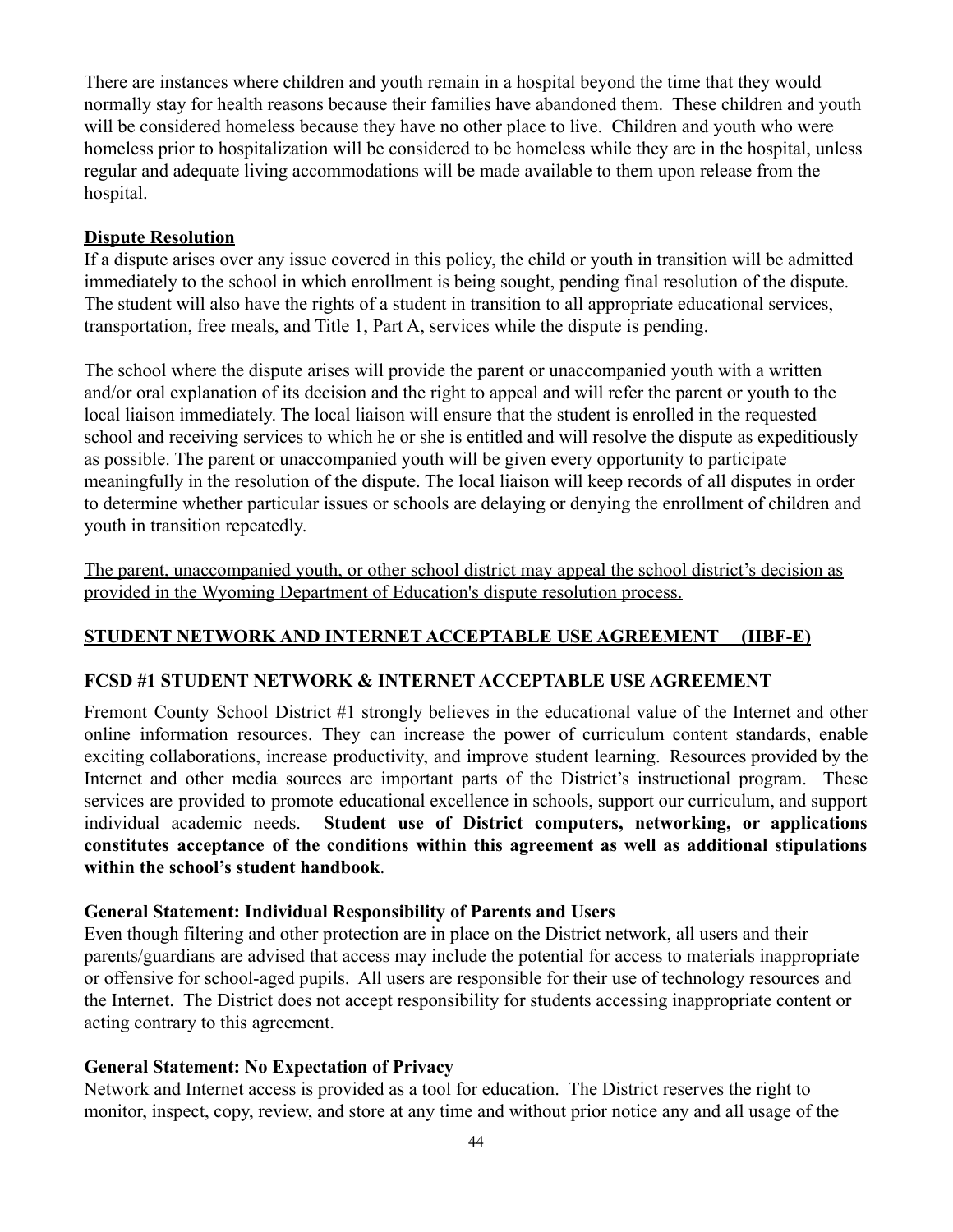district computer network and Internet access and any and all information transmitted, received, or stored in connection with such usage. All such content shall become and remain the property of the District, and no student shall have any expectation of privacy regarding such materials. The District may share such transmissions with the student's parents/guardians, law enforcement, and other entities that the District deems necessary.

#### **Student Account Usage**

Each student is given a unique identifying network account and password. These credentials are private and to be used only by that student. Students are responsible for their individual accounts and the actions on their network accounts. Students should take all reasonable precautions to prevent others from being able to use their account. Under no conditions should students provide their password to another student. If a student suspects her/his network account credentials have been compromised, the student should immediately inform a teacher or other staff member so action can be taken to protect her/his account.

#### **Internet Use Filtering and Monitoring**

To comply with federal law, the District employs several methods of Internet content filtering and monitoring. However, no Internet content filtering system can be fully effective in preventing access to harmful and inappropriate material. With global access to computers and people, there is a risk that students may access material that may not be considered to be of educational value in the context of the school setting. Students receive instruction, appropriate to their age, regarding strategies to avoid the inadvertent access of inappropriate material and what to do if they accidentally access such material. Users will not use District resources to view or otherwise gain access to potentially objectionable materials. This includes text materials, video, images, or sound files that may be considered objectionable in an educational setting. If students mistakenly access inappropriate information, they should immediately disclose this access to their teacher or other supervising staff member. If a student finds that other users are visiting offensive or harmful sites, she/he should report such use to her/his supervising teacher.

#### **Student File Storage**

All students, as part of their network account, are given storage space both on a school server as well as through an online service (see below). Storage space is set aside for educationally-appropriate content as well as student work. The District reserves the right to inspect any material stored in files to which users have access and will edit or remove any material which the district staff, in its sole discretion, believes may be objectionable. Music files, videos files taking a large amount of storage, and other non-educational material may be deleted at any time without notice to the student.

#### **Student Email and Offsite File Storage Usage**

All students in grades 6-12 are given private District-managed email accounts and network "cloud" storage. These accounts are available to students both at school and offsite (home, library, etc). These accounts are hosted by a third-party service chosen by the District and specifically geared toward educational users (Microsoft Live@Edu). Email accounts may at any time be monitored by authorized school and District staff and may be shared with district administration, law enforcement, parents/guardians, and others as necessary. If a student suspects her/her email account has been compromised, she/he should immediately inform a teacher or principal. Students should not delete any threatening or suspicious messages, but leave them as evidence for authorized personnel to evaluate.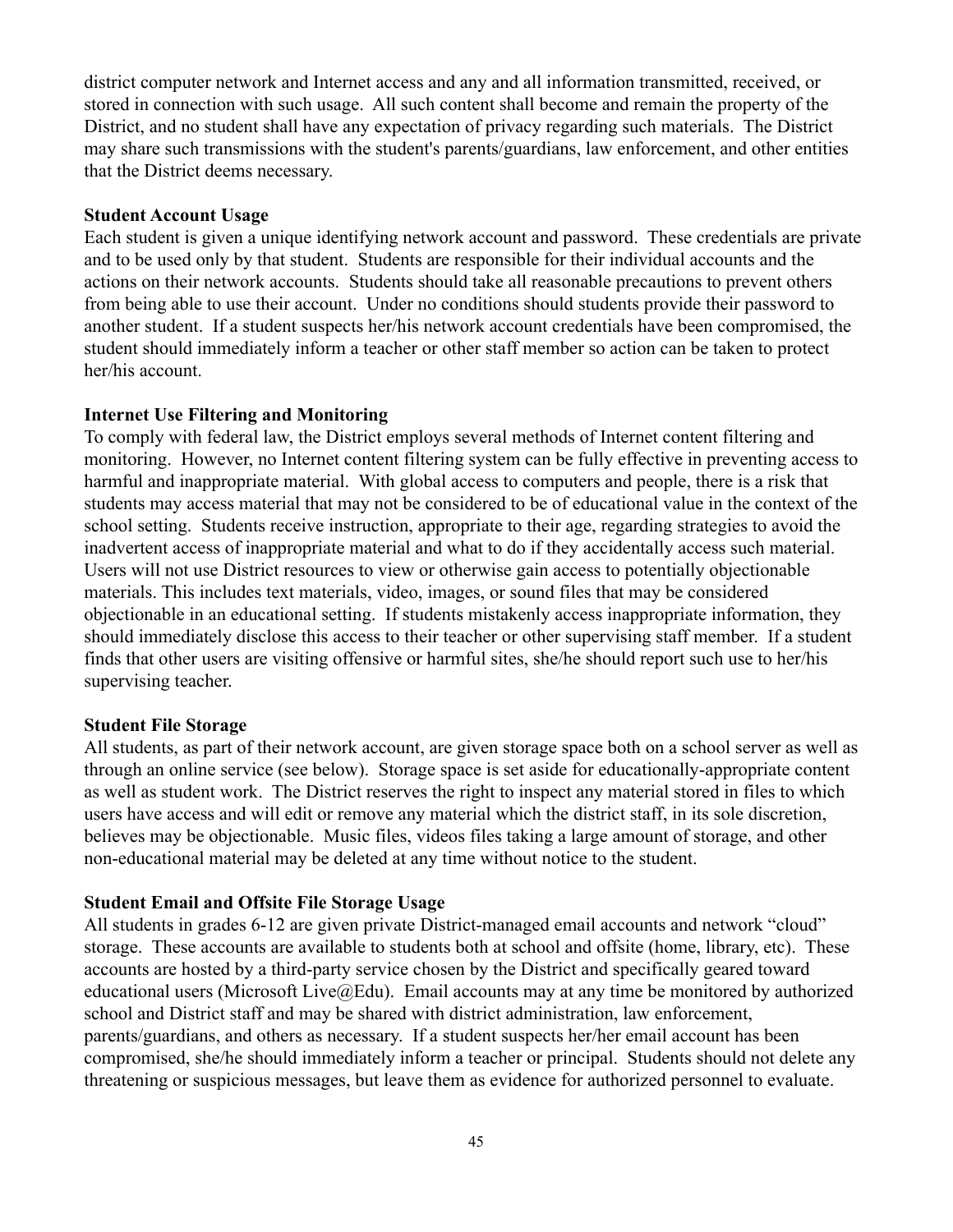## **Social Networking Usage and Website Posting**

The use of social networking and collaborative sharing sites is limited to District-approved online applications, such as Edmodo and Wikispaces. Student accounts in approved applications are monitored and managed. Students may be invited to participate in various publishing and Internet posting opportunities through the District (such as online video, newsletters, wiki editing). The use and sharing of such resources and information online will fall under expectations within this agreement as well as school-wide and District expectations.

## **Expectations Regarding Usage and Communication**

The same rules and expectations that students have regarding communication and interaction with peers and with staff apply to online communications.

- Students shall not access, post, publish, or display harmful or inappropriate matter that is threatening, obscene, disruptive, sexually explicit, educationally inappropriate, or that could be construed as harassment or disparagement of others based on their race/ethnicity, national origin, gender, sexual orientation, age, disability, religion, or political beliefs.
- Students shall not use the system to promote any activity prohibited by school or district policy, local law, state law, federal law, or Fremont #1 Board policy.
- Students shall not disrupt, vandalize, or modify any network equipment, software, or computer hardware.
- Students shall not interfere with the work of other users or violate the privacy of others.
- Students shall not knowingly introduce malware, worms, keyloggers, or other malicious software into the network or onto an individual computer.
- Students shall not download or install executable software without the direct approval of authorized staff.
- Students shall not attempt to compromise or bypass content filtering and other security measures.

Schools and/or teachers may impose other guidelines and rules in addition to those in this document. Disciplinary consequences for violation of this agreement may include classroom sanctions that are defined by teachers, and/or school-wide sanctions including limited or no access to technology at the school as well as other consequences deemed appropriate by school and/or District administration.

# **BYOD ("Bring Your Own Device") guidelines**

A growing number of students are bringing personal technology – such as Internet-connected smartphones, netbooks, and mobile PDAs – to use during the school day on the guest wireless network provided by the school. Devices that connect to the Fremont #1 guest wireless network are subject to the same usage expectations and rules as are District-owned devices, and also subject to additional limitations established by the teacher/school. The District takes no responsibility for any issue or loss arising from the use of personal devices. The District reserves the right to search any and all personal technology devices brought upon the school campus or to any school activity or on any school bus if in the judgment of the supervisor or administrator in charge there is a reasonable suspicion to believe it contains evidence of the violation of a District rule, policy, or state or federal law which could subject the student to discipline.

# **Opt-Out**

Due to the pervasive and immersive use of technology in our District, it has become impossible for students to "opt-out" of using Internet resources. In extraordinary situations, the parents and principal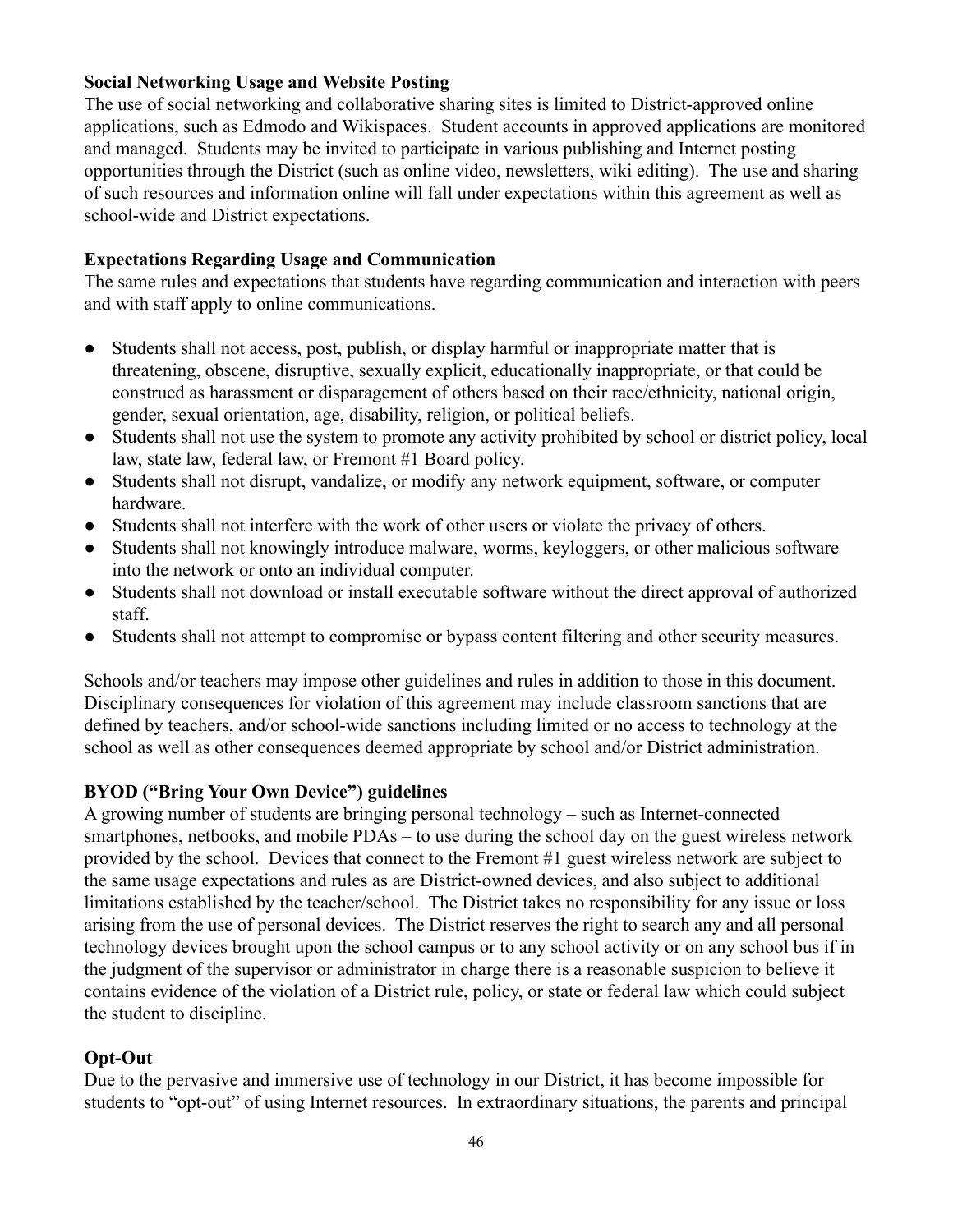can choose to limit some Internet access for a student, but exceptions will always be made for Internet access to testing, student email, and other educational applications that are required parts of our curriculum, daily classwork, and communication.

# **Disclaimer**

Fremont County School District #1 makes no warranties of any kind, whether expressed or implied, for the technology and Internet services it is providing. The District will not be responsible for any damages suffered by users, including loss of data resulting from delays, non-deliveries, incorrect deliveries, or service interruptions caused by its own negligence, user errors, omissions, or factors beyond the control of the District. Use of any information obtained via the Internet is at the user's own risk for the user's own purpose. The District specifically denies any responsibility for the accuracy or quality of information obtained through its Internet access. The district does not warrant that the functions of the system will meet any specific requirements or that it will be error-free or uninterrupted. The District shall not be liable for any direct or indirect, incidental, or consequential damages (including lost data, information, or monetary loss) sustained or incurred in connection with the use, operation, or inability to use any aspect of the system or service.

More information about each of these points may be found on the Fremont #1 Technology website. A link to our website is included on the District Website at [www.landerschools.org.](http://www.landerschools.org)

# **PARENT AND FAMILY ENGAGEMENT (TITLE I SCHOOLS) (KBDA)**

The Every Student Succeeds Act (ESSA) requires meaningful parent involvement in their children's education. ESSA requires that all school districts that receive Title I funds have a written parent and family engagement policy. This policy shall be developed jointly with and agreed upon by both educators and parents. The intent of this policy is to involve parents and family as partners in the process of school review and improvement, in activities to improve student academic achievement and school performance, and to have an integral role in assisting in their child's learning. Meaningful efforts will be made to ensure involvement of all parents, along with community members, including parents of students often needing supplemental assistance in order to attain proficient levels of achievement.

The District shall annually, by the end of September (or following the release of achievement data, if later), through a variety of communication avenues inform parents regarding the following: the status of District schools as it relates to the Elementary and Secondary Education Act (ESEA), "Every Student Succeeds Act" (ESSA), student achievement results and concerns, program and rights of parents to have meaningful involvement in the planning, review and improvement of the Title I program.

The District shall offer, in addition to an annual meeting, a flexible number of meetings at times determined most appropriate to gather parental involvement in developing, reviewing and evaluating on an ongoing basis this Parent and Family Engagement Policy. Parents shall be notified of:

- 1. their right to examine staff members' qualifications related to the ESSA requirement that parents of Title I students be allowed to request the qualifications of teachers and paraprofessionals providing services to their child (see policy GBJ);
- 2. their rights regarding their child's attendance site or participation in programs focused on school improvement;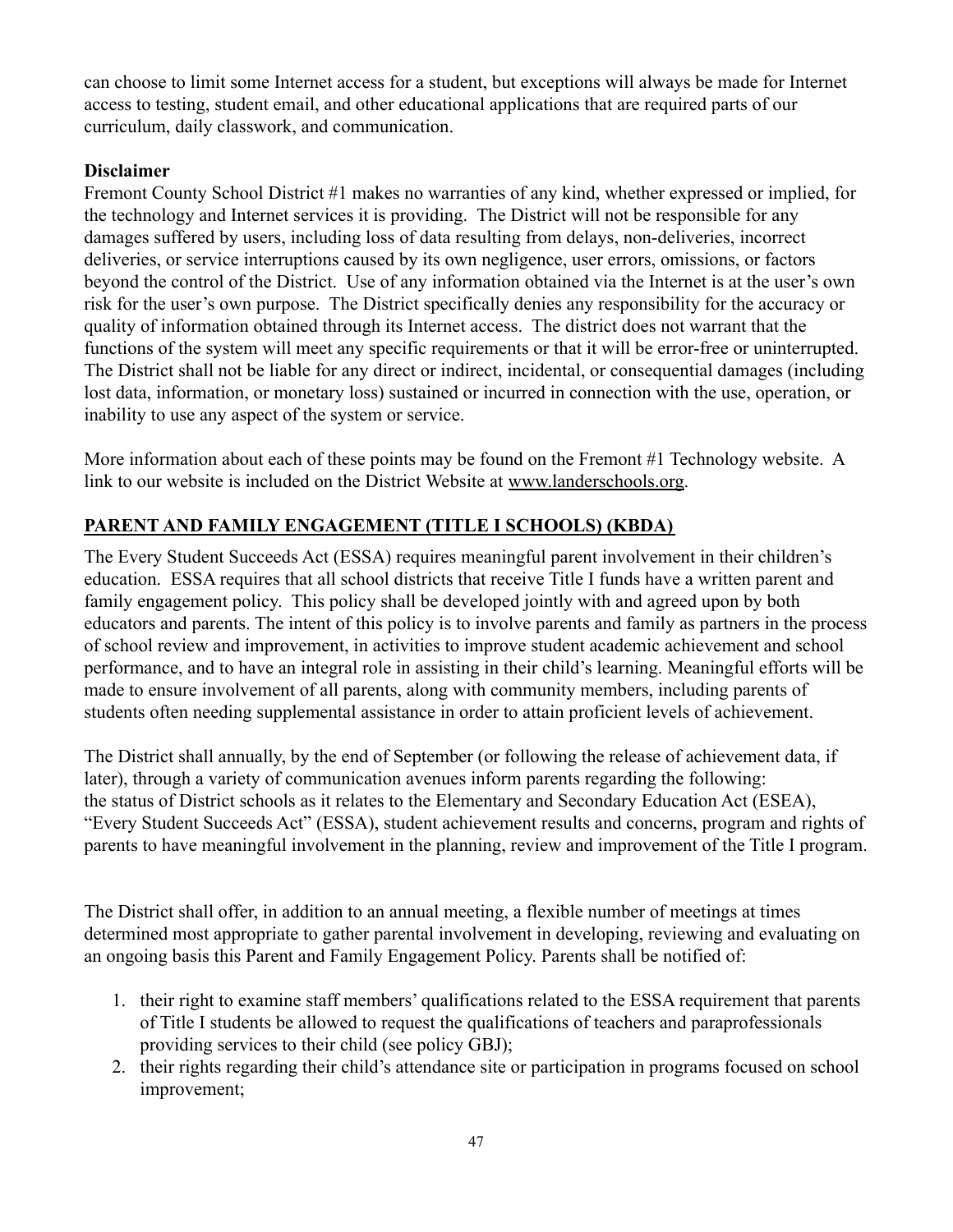- 3. assurances that all students in the District shall be involved with state-required assessment, with alternate assessments or exclusions only as allowed under Wyoming Department of Education guidelines;
- 4. the District's commitment to offering training annually, to parents, related to activities in the home which reinforce student progress in such areas as reading, mathematics, science, self-esteem, and others;
- 5. their right to be informed about progress and to be involved with decision-making regarding their child's educational program, and in a language appropriate to their circumstances;
- 6. Consolidated Grant resources available for use in parent activities including training, out-of-district school site visitations, and support for meeting expenses including child care, transportation, and supplies;
- 7. that the District shall provide opportunities for parents to meet individually with staff, at times as convenient as practicable, to discuss student progress and concerns. Parents will be informed of internet-based, secure information which they may retrieve, on a daily basis if so desired.
- 8. their right, if they are home-schooling parents, to have access to federally-funded programs such as Title I, Special Education, and staff development training, and that their children may participate in annual state-mandated assessments;
- 9. requirements as mandated by State standards, State assessments, and requirements for graduation.

The School District and parents will develop a school-parent compact that outlines how parents, students and school staff will share the responsibility for improving student achievement, and describes how parents and teachers will communicate. The School District will offer assistance to parents in understanding the education system and the state standards, and how to support their children in achievement. The District will provide materials and training to help parents work with children. The District will educate teachers and other school staff, including school leaders, in how to engage families effectively. The District will coordinate with other federal and state programs, including preschool programs. The District will provide reasonable support the parents may request and provide information in a format and language parents can understand.

District Title I Parent Advisory Council/School-Parent Compact

A District Title I Parent Advisory Council, composed of parents from each of the District's Title I schools, shall meet a minimum of twice annually with the District Title I Director and Title I staff to address the areas described below. The required meetings shall occur in October and May, following building-level meetings in September and April.

- 1. Review of present implementation progress and parent input, including a review of this policy and recommendations for changes, if necessary.
- 2. Information and review of training opportunities for parents and staff.
- 3. Review of current priorities and activities and an opportunity for input from parents for additional considerations.
- 4. Review reports from building-level meetings and consider adoption recommendations from those meetings.
- 5. Make recommendations having the intent of encouraging parent participation in Title I-related activities.

Building Level Parent Involvement/School-Parent Compact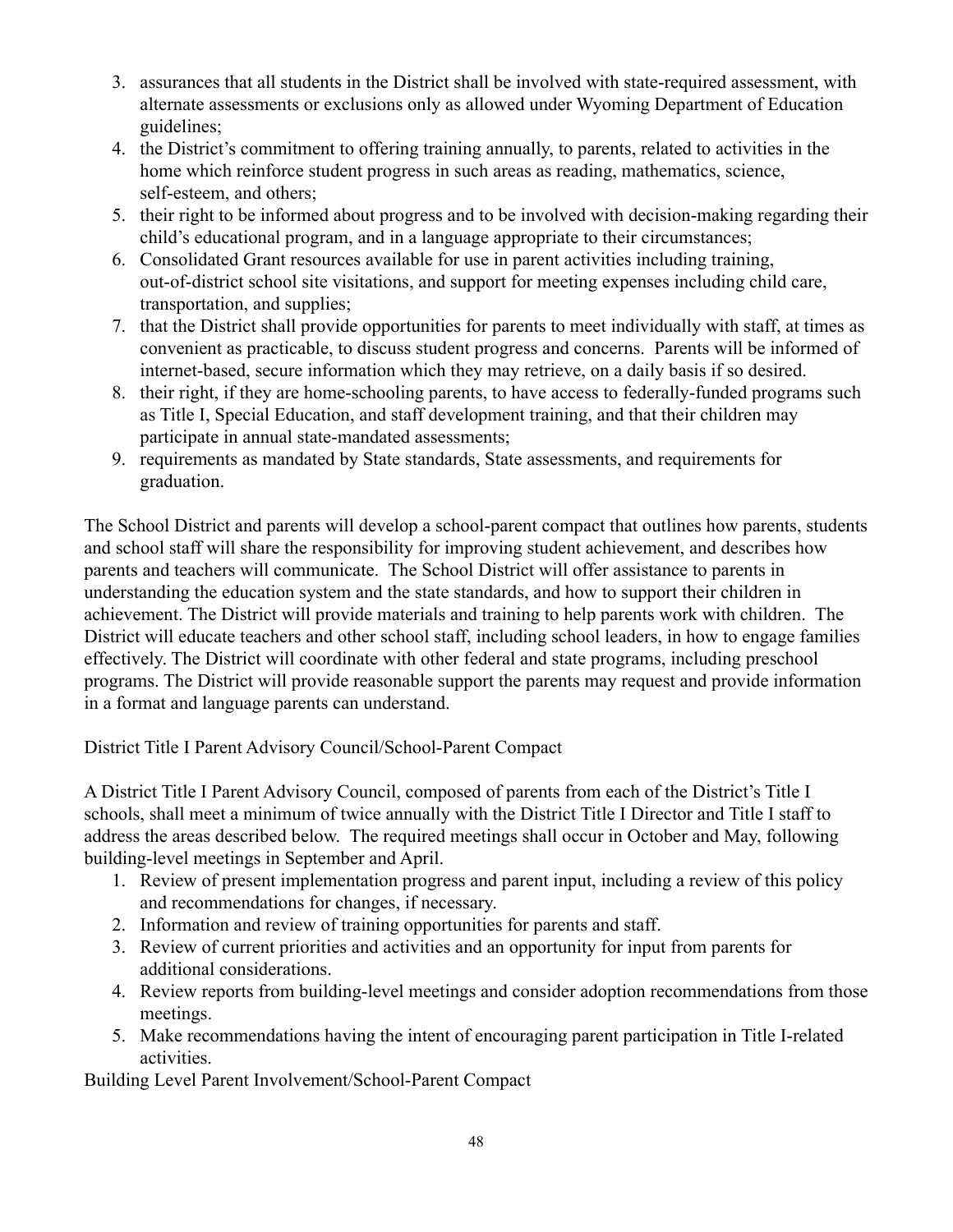Each Title I school shall have a committee composed of parents of Title I parents which shall meet a minimum of twice annually (September and April) with building Title I staff and administration. Among the responsibilities of each committee shall be:

- 1. providing support as appropriate for the school's parent conference activities including information gathering, registration, and other help to improve school-community communication;
- 2. providing input to the building's School-Parent Compact, particularly in areas related to parent training, instructional support in the home, and other topics focusing on student performance;
- 3. providing building-level recommendations to be taken to the District Title I Advisory Council, addressing the topics listed in that body's description of responsibilities;
- 4. involving, as appropriate, staff from "feeder" preschools.
- 5. outline how parents, the entire school staff, and students will share the responsibility for improved student academic achievement.

Each Title I school shall provide written progress reports to parents concerning their child's academic performance, on a regular basis, and shall schedule parent conferences a minimum of twice annually for individual sessions. In some instances, meetings may be held more frequently to address significant concerns or problems.

Of the Title I funds received by the District, not less than one percent (1%) shall be mandated to fund family engagement with the District sending at least ninety percent (90%) of those funds directly to the Title I school.

# **PARENTS RIGHT TO KNOW (SEC. 1112. [20 U.S.C. 6312], section (e))**

INFORMATION FOR PARENTS.— At the beginning of each school year, a local educational agency that receives funds under this part shall notify the parents of each student attending any school receiving funds under this part that the parents may request, and the agency will provide the parents on request (and in a timely manner), the following information:

- 1) Information regarding the professional qualifications of the student's classroom teachers, including at a minimum, the following:
	- i) Whether the student's teacher—
		- (1) has met State qualification and licensing criteria for the grade levels and subject areas in which the teacher provides instruction;
		- (2) is teaching under emergency or other provisional status through which State qualification or licensing criteria have been waived; and
		- (3) is teaching in the field of discipline of the certification of the teacher.
	- ii) Whether the child is provided services by paraprofessionals and, if so, their qualifications.
	- b) ADDITIONAL INFORMATION.—In addition to the information that parents may request, a school that receives funds under this part shall provide to each individual parent of a child who is a student in such school, with respect to such student
		- i) information on the level of achievement and academic growth of the student, if applicable and available, on each of the State academic assessments required under this part; and
		- ii) timely notice that the student has been assigned, or has been taught for 4 or more consecutive weeks by, a teacher who does not meet applicable State certification or licensure requirements at the grade level and subject area in which the teacher has been assigned.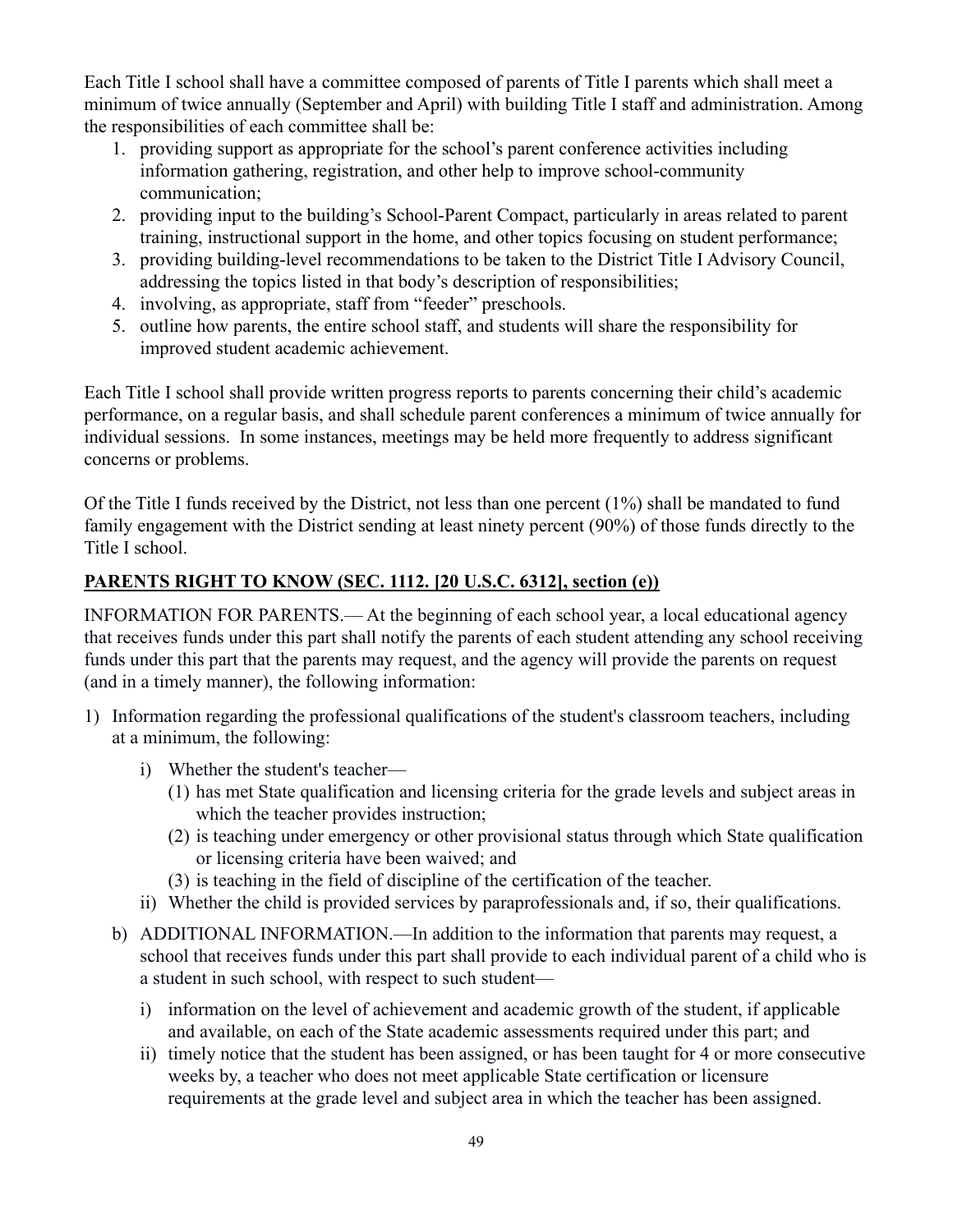- 2) Information regarding any State or local educational agency policy regarding student participation in any assessments mandated by section 1111(b)(2) and by the State or local educational agency, which shall include a policy, procedure, or parental right to opt the child out of such assessment, where applicable.
	- a) For each grade served by the local educational agency, information will be provided on each assessment required by the State to comply with section 1111, other assessments required by the State, and where such information is available and feasible to report, assessments required district-wide by the local educational agency, including
		- i) the subject matter assessed;
		- ii) the purpose for which the assessment is designed and used;
		- iii) the source of the requirement for the assessment; and
		- iv) where such information is available—
			- (1) the amount of time students will spend taking the assessment, and the schedule for the assessment; and
			- (2) the time and format for disseminating results.
	- b) LOCAL EDUCATIONAL AGENCY THAT DOES NOT OPERATE A WEBSITE.—In the case of a local educational agency that does not operate a website, such local educational agency shall determine how to make the information described in subparagraph (A) widely available, such as through distribution of that information to the media, through public agencies, or directly to parents.
- 3) Information to parents of an English learner identified for participation or participating in such a program, of
	- a) the reasons for the identification of their child as an English learner and in need of placement in a language instruction educational program;
	- b) the child's level of English proficiency, how such level was assessed, and the status of the child's academic achievement;
	- c) the methods of instruction used in the program in which their child is, or will be, participating and the methods of instruction used in other available programs, including how such programs differ in content, instructional goals, and the use of English and a native language in instruction;
	- d) how the program in which their child is, or will be, participating will meet the educational strengths and needs of their child;
	- e) how such program will specifically help their child learn English and meet age-appropriate academic achievement standards for grade promotion and graduation;
	- f) the specific exit requirements for the program, including the expected rate of transition from such program into classrooms that are not tailored for English learners, and the expected rate of graduation from high school (including four-year adjusted cohort graduation rates and extended-year adjusted cohort graduation rates for such program) if funds under this part are used for children in high schools;
	- g) in the case of a child with a disability, how such program meets the objectives of the individualized education program of the child, as described in section 614(d) of the Individuals with Disabilities Education Act (20 U.S.C. 1414(d)); and
	- h) information pertaining to parental rights that includes written guidance—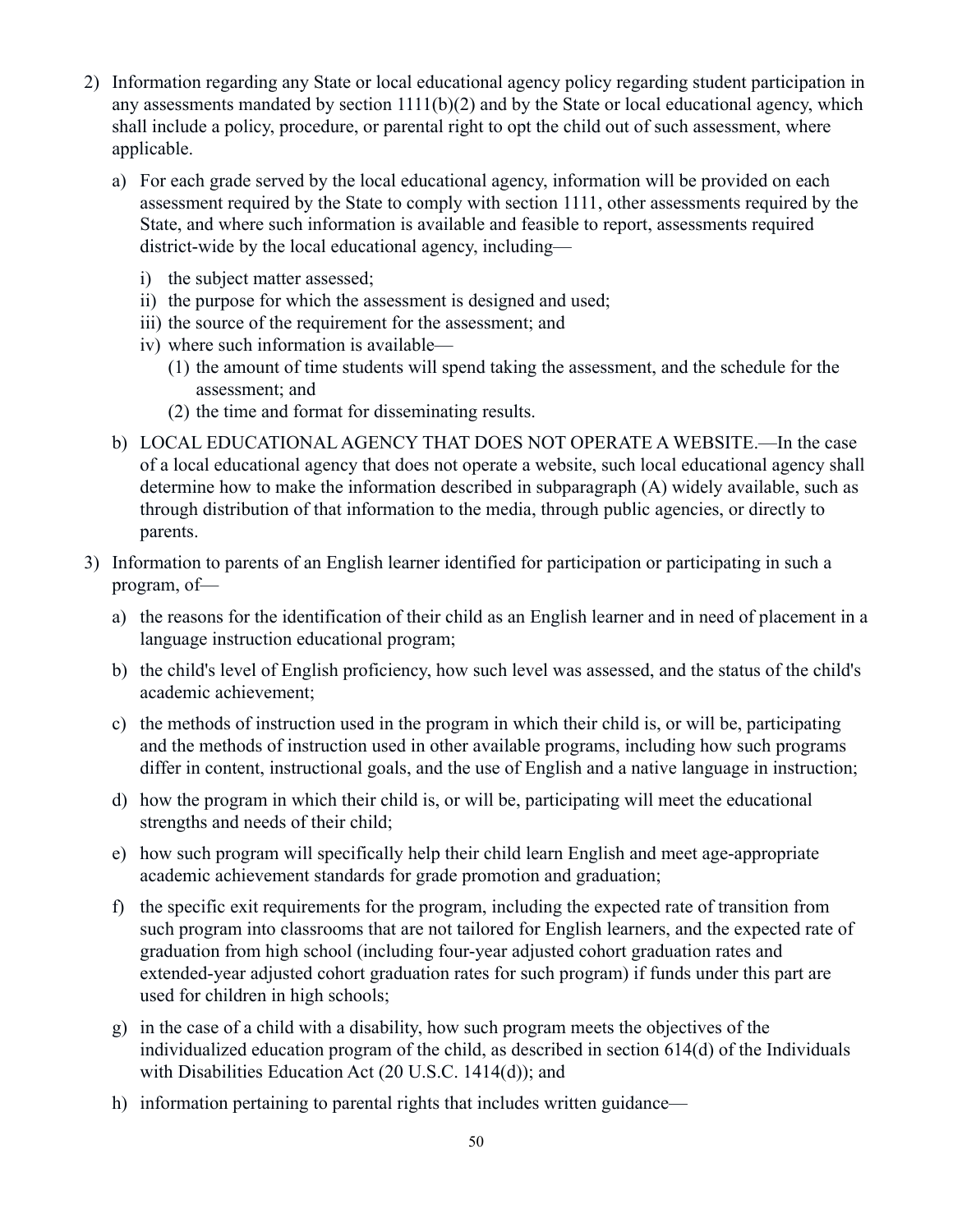- i) detailing the right that parents have to have their child immediately removed from such program upon their request;
- ii) detailing the options that parents have to decline to enroll their child in such program or to (a) choose another program or method of instruction, if available; and
- iii) assisting parents in selecting among various programs and methods of instruction, if more than 1 program or method is offered by the eligible entity.
- i) SPECIAL RULE APPLICABLE DURING THE SCHOOL YEAR.—For those children who have not been identified as English learners prior to the beginning of the school year but are identified as English learners during such school year, the local educational agency shall notify the children's parents during the first 2 weeks of the child being placed in a language instruction educational program consistent with subparagraph (A).
- j) PARENTAL PARTICIPATION.
	- i) IN GENERAL.—Each local educational agency receiving funds under this part shall implement an effective means of outreach to parents of English learners to inform the parents regarding how the parents can—
		- (1) be involved in the education of their children; and
		- (2) be active participants in assisting their children to—
			- (a) attain English proficiency;
			- (b) achieve at high levels within a well-rounded education; and
			- (c) meet the challenging State academic standards expected of all students.
	- ii) REGULAR MEETINGS.—Implementing an effective means of outreach to parents shall include holding, and sending notice of opportunities for, regular meetings for the purpose of formulating and responding to recommendations from parents of students assisted under this part or title III.
- k) BASIS FOR ADMISSION OR EXCLUSION.— A student shall not be admitted to, or excluded from, any federally assisted education program on the basis of a surname or language-minority status.

# **PPRA NOTICE AND CONSENT/OPT-OUT FOR SPECIFIC ACTIVITIES ( 20 U.S.C. 1232h)**

The Protection of Pupil Rights Amendment (PPRA), 20 U.S.C. 1232h, requires schools to notify you and obtain consent or allows you to opt out your child from participating in certain school activities. These activities include a student survey, analysis, or evaluation that concerns one or more of the following eight areas ("protected information surveys")

- 1. Political affiliations or beliefs of the student or student's parent
- 2. Mental or psychological problems of the student or student's family
- 3. Sexual behavior or attitudes
- 4. Illegal, anti-social, self-incriminating, or demeaning behavior
- 5. Critical appraisals of others with whom respondents have close family relationships
- 6. Legally recognized privileged relationships, such as with lawyers, doctors, or ministers
- 7. Religious practices, affiliations, or beliefs of the student or parents
- 8. Income, other than as required by law to determine program eligibility

This requirement also applies to the collection, disclosure or use of student information for marketing purposes ("marketing surveys"), and certain physical exams and screenings.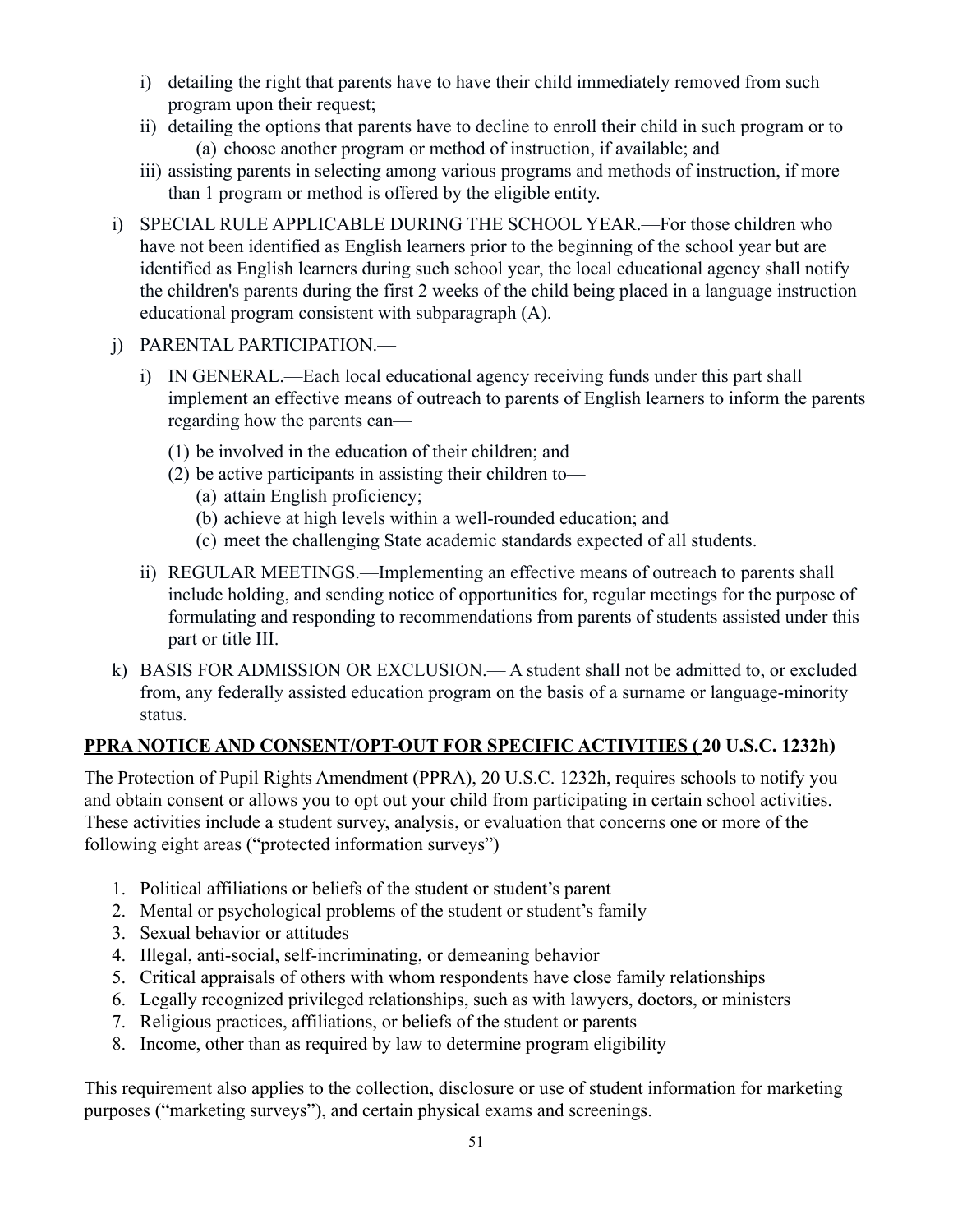# **(Please note that this notice and consent/opt-out transfers from parents to any student who is 18 or older or an emancipated minor under Wyoming Law.)**

## **SECLUSION AND RESTRAINT POLICY (JLJ)**

FCSD#1 has a policy on seclusion and restraint of students. This policy can be found on the school district website under the About Us tab under Governing Board. For questions about the policy, please contact your child's principal or the District's Special Services Director (332-4711).

## **SEX OFFENDERS ON SCHOOL PROPERTY (KIB)**

Pursuant to Wyoming Statute §6-2-320, registered sex offenders requesting permission to be on school property under conditions not already specified under this law, are required to have written permission.

In compliance with this law, registered sex offenders seeking written permission to be on school property, or to attend a school event located elsewhere, are required to submit the form to the appropriate principal no later than three school days in advance of the date he/she is requesting.

A reply to this written request will be given prior to the requested date. Only the Superintendent may grant permission for this request after consulting with the appropriate principal.

The District shall inform its staff and students/parents by notice published annually by the school district either by including such notice with annual notices published in the local newspaper or by other notice directly provided to staff and students or the parents of minor students that the staff member and/or student/parent can obtain information regarding sex offenders either employed by the school district or attending a school in the school district by contacting local law enforcement (police or sheriff's department) having jurisdiction over the school campus as required by W.S. §7-19-303(h).

### **SEXUAL HARASSMENT (GCQD)**

Discrimination, Sexual Harassment and Intimidation for Students and Employees (This is a condensed version of the policy. A complete copy is available in the school office or on the District's website.)

### **Basic Policy:**

Fremont County School District #1 is committed to a positive and productive working and learning environment free of discrimination and sexual harassment. Discrimination and sexual harassment adversely affect morale and interfere with employee and student ability to work and learn. The District prohibits sexual harassment, discrimination or intimidation of its employees and students, whether committed by a co-worker, supervisor, subordinate, contractor, volunteer, or student; and finds such behavior just cause for disciplinary action. Whereas, sexual harassment substantially compromises the attainment of educational excellence and the District will not tolerate such behavior between members of the same or opposite gender.

Furthermore, the District prohibits retaliation against any employee or student because he or she has made a report of alleged sexual harassment or discrimination or against any employee or student who testified, assisted, or participated in the investigation of a report. Retaliation includes, but is not limited to, any form of intimidation, reprisal, or adverse pressure. Retaliation is itself a violation of federal and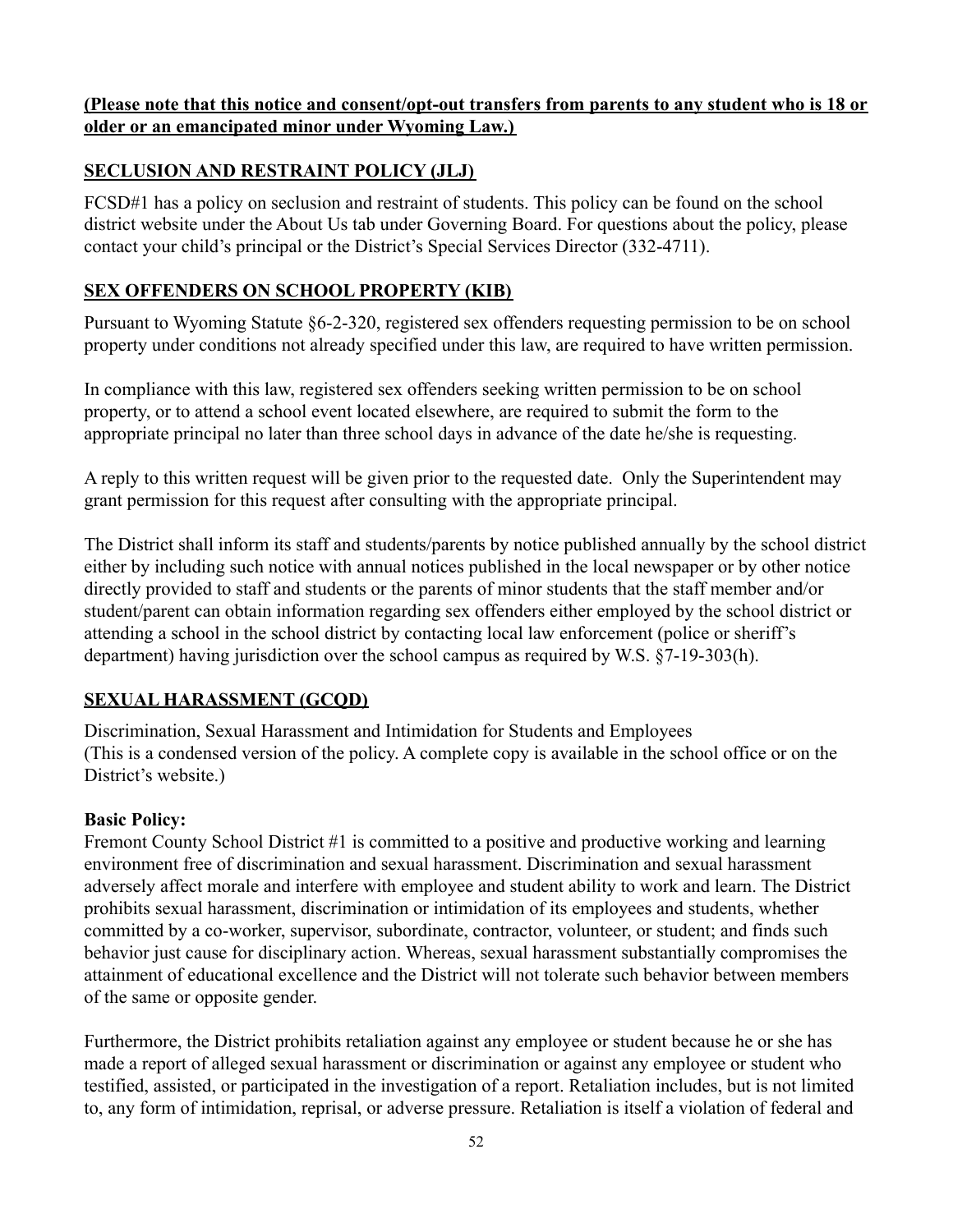state regulations prohibiting discrimination or sexual harassment and will lead to disciplinary action against the offender as hereinafter set forth.

This policy also applies to individuals attending any school-sponsored events, regardless of location.

# **Reporting:**

Students or employees who believe they may have been harassed or intimidated should contact a counselor, the Title IX Coordinator, a school nurse or the building principal unless such person is involved in the alleged harassment.

Once a report has been filed, a confidential and expeditious investigation shall be initiated.

# **Confidentiality:**

A report of sexual harassment or intimidation, and the investigation, is to be kept in strictest confidentiality to the greatest extent possible for the protection of all parties involved.

All parties' right to privacy will be protected to the extent possible. The District has a compelling interest to provide educational programs in an environment free from sexual harassment and discrimination. Therefore, the District's obligation to investigate and take corrective action may supersede an individual's right to privacy.

# **Investigation and Action Procedure:**

The District has a procedure in place to investigate and act on all complaints. Each incident will be investigated in a timely fashion.

# **STUDENT TRANSPORTATION FOR ACTIVITY TRIPS (JFCD)**

In all extra-curricular activity programs, students will be required to ride to and from the activity in school-provided vehicles unless parents/guardians have obtained approval per the requirements in this policy to transport their children to or from a school-sanctioned activity.

If a student who has an unusual circumstance that prohibits him/her from being transported by school transportation with the rest of the group or team to an activity, the parent must complete the appropriate form and submit it to the Activity Director, principal, or designee prior to the group or team's departure to obtain approval to transport the student to the activity.

If a parent/guardian wishes to transport his/her child home after an activity, it is desired that the parent/guardian complete the form and submit it to the Activity Director, principal, or designee prior to departure on the activity trip. However, in the event a parent/guardian determines during or after the activity that s/he would like to transport the child home, then the proper form must be completed and submitted to the coach or sponsor prior to the team/group's departure to return to Lander.

In the event that a parent/guardian needs to have another responsible adult transport a student, then the parent/guardian must meet with the Activity Director or principal, explain the reason for the request, and complete the request-form in the presence of the Activity Director or principal. If this protocol is not followed, the student will not be allowed to be transported by an adult who is not a parent or guardian. (In the event of an injury, this requirement may be waived by the Activity Director or principal.)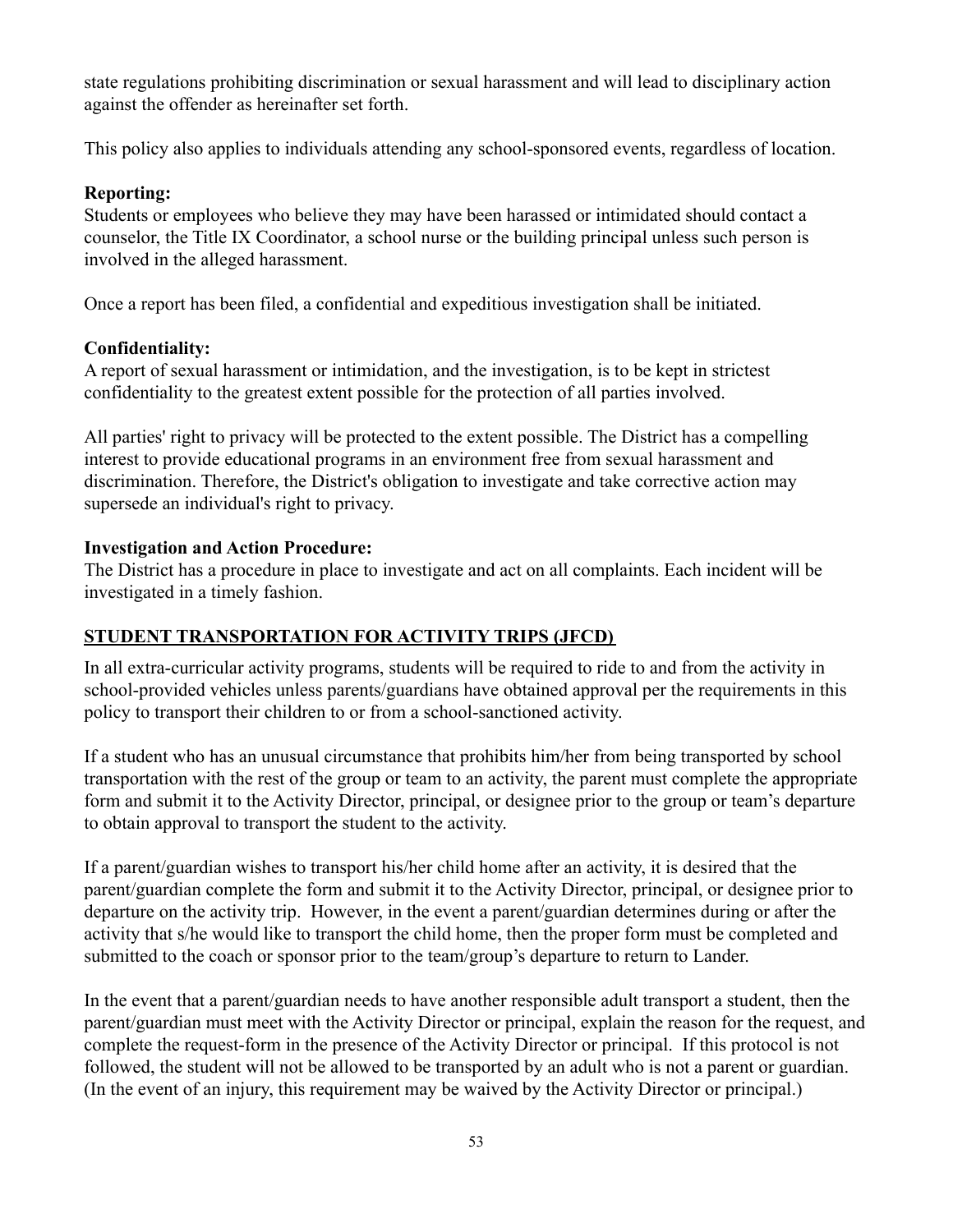The decision to grant or deny the request rests with the Activity Director, principal, or his/her designee.

# **TRANSFER OF SCHOOL DISCIPLINARY RECORDS (20 USC 7917)**

Title VIII of the Every Student Succeeds Act (ESSA) seeks to provide our nation's schools with a safe and drug-free environment so that teaching and learning are not disrupted and each student has the opportunity to succeed in school. Section 8537 of the Act requires each state to submit an assurance that it has procedures to transfer a student's disciplinary records, with respect to a suspension or expulsion, when the student enrolls in another public or private school.

# **UNSAFE SCHOOL CHOICE OPTION (20 USC 7912)**

According to section 8532 of the Every Student Succeeds Act (ESSA), each state receiving funds under this act shall establish and implement a statewide policy requiring that a student attending a persistently dangerous public elementary school or secondary school, as determined by the state in consultation with a representative sample of local educational agencies, or who becomes a victim of a violent criminal offense, as determined by state law, while in or on the grounds of a public elementary school or secondary school that the student attends, be allowed to attend a safe public elementary school or secondary school within the local educational agency, including a public charter school..

# **VOLUNTEERS – BACKGROUND CHECKS (IICD)**

Individuals who volunteer to share their time, talents, knowledge, and efforts with students provide a valuable service to the District. However, it is the District's responsibility to ensure that student safety is the primary consideration as volunteers are approved.

All volunteers will be asked to complete the District's **"**Volunteer Information Form."

All individuals who volunteer to assist with school activities under the following circumstances must undergo screening through a nationwide database selected and used by the District:

- 1. Individuals who volunteer on a "regular" basis so that it is anticipated that they will volunteer for 36 or more hours during the school year (i.e., one hour per week or more); if these individuals will likely never be alone with students without a school district employee being present, principals may choose not to have a volunteer in this category have the criminal background check; or
- 2. Any individual whose volunteer work will allow the volunteer to be alone with a student or group of students for more than a few minutes without being in visual contact of a school employee; or
- 3. Any individual who will accompany students on an overnight trip; or
- 4. Any individual who volunteers as a coach for more than five days during a season or is likely to assist an activity sponsor for more than five days during a school year; or
- 5. Any individual who will accompany students on an activity, sports event, or field trip off school premises and will be alone with a student or small group of students without a school district employee being within visual contact of the volunteer for more than a few moments.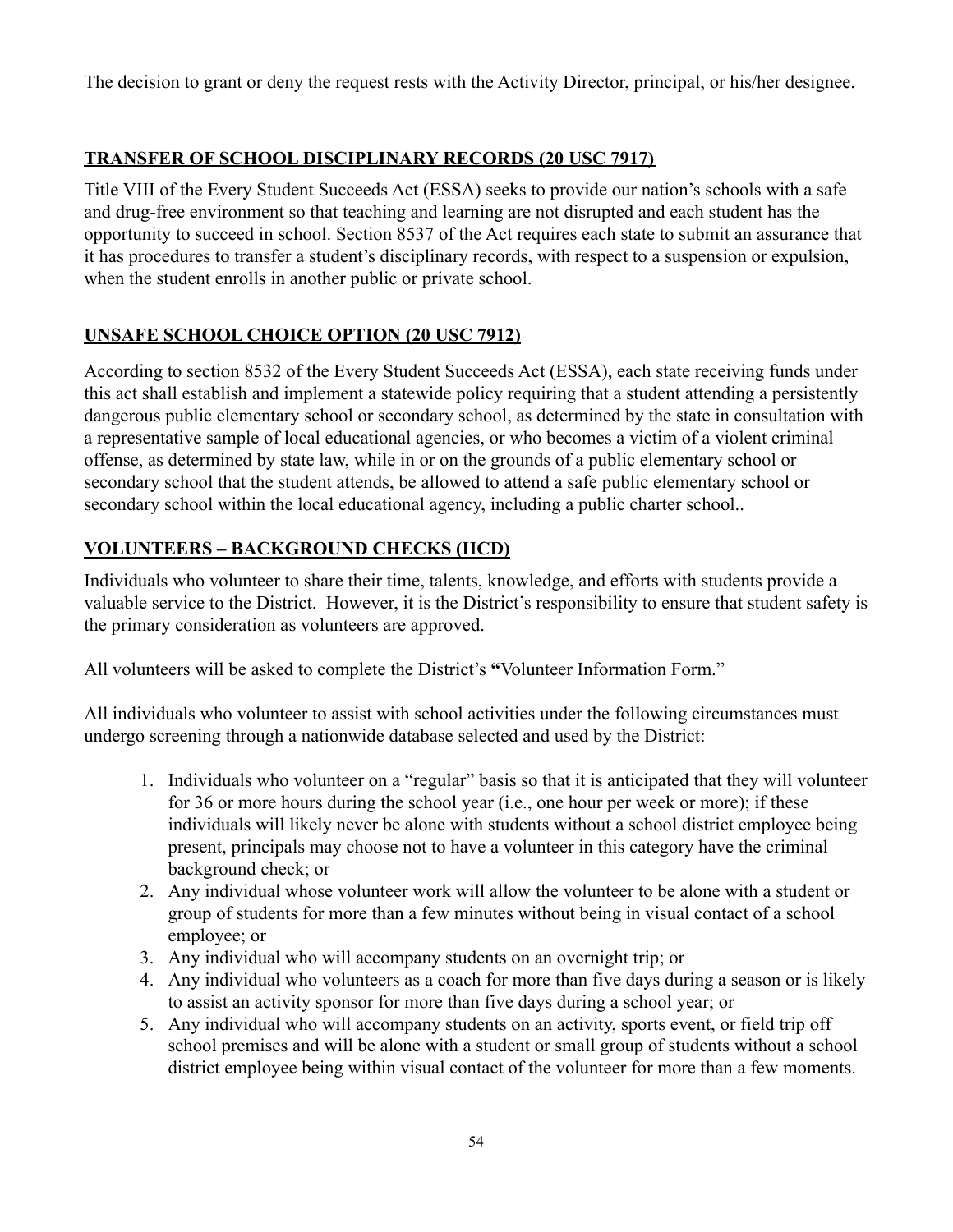A principal may require any volunteer to be screened through the nationwide database used by the District whether or not the volunteer is subject to mandatory screening as outlined above.

A volunteer will only need to undergo the screening one time unless the principal requests that it occur more frequently.

The results of the screening will be submitted to the Superintendent of Schools and will remain confidential to the greatest extent possible; however, the District reserves the right to provide such information to other School District personnel or to law enforcement officials as is deemed necessary, consistent with legitimate educational interests, including but not limited to school safety requirements. The Superintendent will review the results of the background checks and determine the suitability of a volunteer. If necessary, the Superintendent will discuss the results with the principal in whose school the volunteer wishes to work, other School District personnel, or law enforcement officials as the Superintendent determines necessary, and may discuss the results with the volunteer. The screening results must be received prior to allowing a volunteer to participate in an overnight trip with students or on a field trip during which the volunteer will be alone with a student or a small group of students. An individual who is required to have a background check may volunteer on school premises for up to three days before the results of the background check are received by the District if the following conditions are met: (1) The volunteer completes the "Volunteer Information Form" to self-report any prior criminal problems, and (2) the principal approves the volunteer being in the school, and (3) the volunteer will be monitored by a teacher, sponsor, or administrator.

To help volunteers and chaperones understand District expectations, a "Code of Conduct" will be developed and provided to all volunteers and chaperones.

For students who will be placed in businesses for work-study, job-shadowing, internship, etc. experiences without a school district employee being present while the student is at the work site, the agreement that is signed by the business or company where the student will work will have a clause that states that the employer verifies that no known sex offender or felon is employed by the business or company.

The District retains the right to reject or refuse the offer of any person to serve as a volunteer at any time for any reason or no reason at all.

### **WEAPONS POSSESSION (GCU)**

It is the intent of the Board of Trustees to prevent weapons from being brought onto school property and into school buildings. Weapons include objects, when used inappropriately by someone, could cause harm to any person on school property.

Possession/use of any dangerous or deadly weapon in any school building (including buildings/property where students are assigned off-campus), on school grounds, in any school vehicle, any other vehicle assigned by the administration to transport students and staff, or at any school-sanctioned activity, is prohibited.

Those who access and/or utilize the public schools shall not possess, handle, transmit, or conceal any object that could be used as a weapon or cause harm to another person.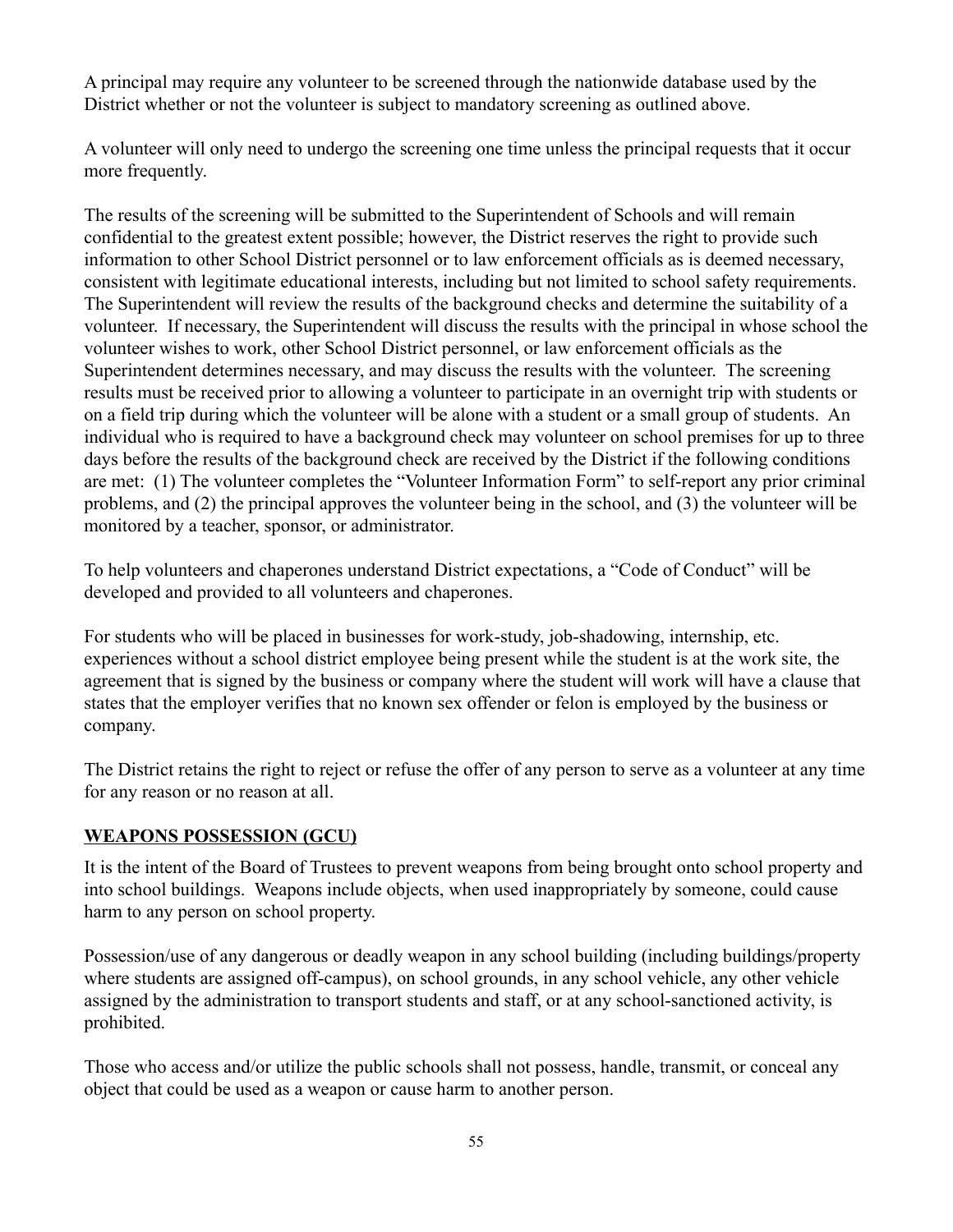Weapons shall be defined as any item/object that can be construed as a weapon, such as, but is not limited to guns of any type, facsimile weapons (toy weapons that resemble real weapons) Ninja stars, slingshots, bludgeons, knives, or any pocket knife.

If a pocketknife is inadvertently brought to school and voluntarily handed in at the school office, no disciplinary action will be taken.

An exception to this policy may be approved by the Superintendent, or designee, in consultation with the Board attorney. The Board will be notified of any exceptions.

# **CONSEQUENCES:**

The possession or use of any item construed as a weapon shall require disciplinary proceedings to begin which may include discipline, suspension and the possibility of expulsion, dismissal, or termination of the person involved. The following proceedings shall be immediately initiated by the principal or his/her designee:

- A. Notify parents. (Student infraction only.)
- B. Notify Superintendent (or designee). The Superintendent shall notify legal counsel.

C. Notify police. (Police will be notified and an investigation will occur at police option, any aggrieved person may request an Investigation by police/county attorney.)Immediately initiate proceedings for discipline suspension, expulsion, dismissal, or termination of person(s) involved via applicable State statutes and district policies.

NOTE: This handbook is intended as a guide to inform and provide notice to students and legal parents and guardians. There are no promises, express or implied, for specific educational performance or outcome.

Fremont County School District #1, State of Wyoming, retains the absolute right to change the contents of this handbook as it deems necessary, with or without notice.